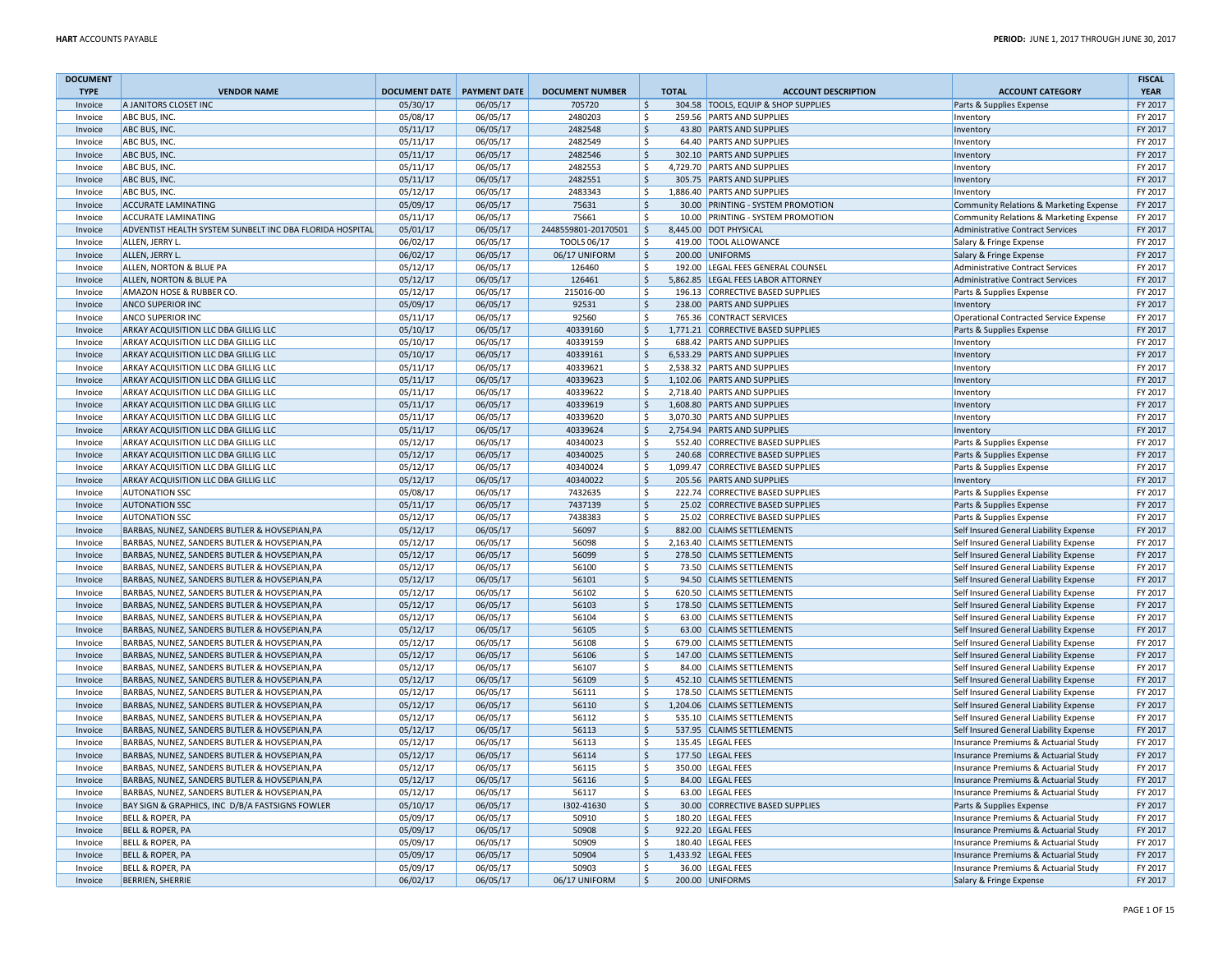| <b>DOCUMENT</b>    |                                                |                              |                      |                         |                         |                                                             |                                                          | <b>FISCAL</b>      |
|--------------------|------------------------------------------------|------------------------------|----------------------|-------------------------|-------------------------|-------------------------------------------------------------|----------------------------------------------------------|--------------------|
| <b>TYPE</b>        | <b>VENDOR NAME</b>                             | DOCUMENT DATE   PAYMENT DATE |                      | <b>DOCUMENT NUMBER</b>  | <b>TOTAL</b>            | <b>ACCOUNT DESCRIPTION</b>                                  | <b>ACCOUNT CATEGORY</b>                                  | <b>YEAR</b>        |
| Invoice            | <b>BERRIEN, SYLVIA</b>                         | 06/01/17                     | 06/05/17             | 05/11/17 TR             | Ŝ.                      | 919.41 TRAINING TRAVEL COSTS - STAFF                        | Administrative Expense                                   | FY 2017            |
| Invoice            | BEST BUY BUSINESS ADVANTAGE ACCOUNT            | 05/11/17                     | 06/05/17             | 2731065                 | $\zeta$                 | 339.94 PROFESSIONAL SERVICE FEES                            | Administrative Contract Services                         | FY 2017            |
| Invoice            | BEST LINE OIL CO., INC.                        | 05/10/17                     | 06/05/17             | 485324                  | $\zeta$                 | 175.50 ENGINE OIL (OIL & LUBE)                              | Fuel and Oil Expense                                     | FY 2017            |
| Invoice            | <b>BRANDON FORD</b>                            | 05/11/17                     | 06/05/17             | 643762                  | $\ddot{\varsigma}$      | 301.12 CORRECTIVE BASED SUPPLIES                            | Parts & Supplies Expense                                 | FY 2017            |
| Invoice            | <b>BRANDON FORD</b>                            | 05/11/17                     | 06/05/17             | 085773                  | \$                      | 82.72 CORRECTIVE BASED SUPPLIES                             | Parts & Supplies Expense                                 | FY 2017            |
| Invoice            | <b>BROWN, JOAN</b>                             | 06/02/17                     | 06/05/17             | 05/21/17 TR             | $\ddot{\mathsf{S}}$     | 56.48 BUSINESS TRAVEL COSTS - STAFF                         | Administrative Expense                                   | FY 2017            |
| Invoice            | <b>BUTLER TRUCK SERVICE INC</b>                | 05/11/17                     | 06/05/17             | 170511002               | \$<br>59.50             | <b>CORRECTIVE REPAIR SERVICES</b>                           | <b>Operational Contracted Service Expense</b>            | FY 2017            |
| Invoice            | <b>BUTLER TRUCK SERVICE INC</b>                | 05/11/17                     | 06/05/17             | 170511001               | $\ddot{\varsigma}$      | 279.00 CORRECTIVE REPAIR SERVICES                           | Operational Contracted Service Expense                   | FY 2017            |
| Invoice            | <b>C &amp; D PRINTING COMPANY</b>              | 05/12/17                     | 06/05/17             | 17135851-D              | \$                      | 141.00 PRINTING - SYSTEM PROMOTION                          | Community Relations & Marketing Expense                  | FY 2017            |
| Invoice            | <b>CDW LLC</b>                                 | 05/09/17                     | 06/05/17             | <b>HTK2083</b>          | $\ddot{\varsigma}$      | 57.49 PRINTING - SYSTEM PROMOTION                           | Community Relations & Marketing Expense                  | FY 2017            |
| Invoice            | <b>CDW LLC</b>                                 | 05/10/17                     | 06/05/17             | HTQ6331                 | \$                      | 1,751.31 REPAIR PARTS/MINOR EQUIP                           | <b>Other Administrative Expenses</b>                     | FY 2017            |
| Invoice            | <b>CDW LLC</b>                                 | 05/11/17                     | 06/05/17             | <b>HVD0057</b>          | $\zeta$                 | 229.00 REPAIR PARTS/MINOR EQUIP                             | Parts & Supplies Expense                                 | FY 2017            |
| Invoice            | CENTRAL FLORIDA FRAME & AXLE, INC              | 05/15/17                     | 06/05/17             | 53109                   | $\ddot{\mathsf{S}}$     | 450.00 CORRECTIVE BASED SUPPLIES                            | Parts & Supplies Expense                                 | FY 2017            |
| Invoice            | CITY OF TAMPA FIRE ALARMS & INSPECTIONS        | 05/10/17                     | 06/05/17             | 1179699                 | $\ddot{\varsigma}$      | 150.00 SAFETY SUPPLIES & EQUIPMENT                          | Parts & Supplies Expense                                 | FY 2017            |
| Invoice            | <b>CLASS C SOLUTIONS GROUP</b>                 | 04/28/17                     | 06/05/17             | 1175680001              | \$                      | 388.62 TOOLS, EQUIP & SHOP SUPPLIES                         | Parts & Supplies Expense                                 | FY 2017            |
| Invoice            | <b>CLASS C SOLUTIONS GROUP</b>                 | 05/09/17                     | 06/05/17             | 1165209001              | $\ddot{\varsigma}$      | 237.98 CORRECTIVE BASED SUPPLIES                            | Parts & Supplies Expense                                 | FY 2017            |
| Invoice            | <b>CLASS C SOLUTIONS GROUP</b>                 | 05/09/17                     | 06/05/17             | 1146860001              | \$                      | 237.98 CORRECTIVE BASED SUPPLIES                            | Parts & Supplies Expense                                 | FY 2017            |
| Invoice            | <b>CLASS C SOLUTIONS GROUP</b>                 | 05/09/17                     | 06/05/17             | 1145757001              | $\ddot{\varsigma}$      | 237.98 CORRECTIVE BASED SUPPLIES                            | Parts & Supplies Expense                                 | FY 2017            |
| Invoice            | <b>CLASS C SOLUTIONS GROUP</b>                 | 05/11/17                     | 06/05/17             | 1210143001              | \$                      | 271.13 CORRECTIVE BASED SUPPLIES                            | Parts & Supplies Expense                                 | FY 2017            |
| Invoice            | <b>CLASS C SOLUTIONS GROUP</b>                 | 05/12/17                     | 06/05/17             | 1157847001              | $\mathsf{S}$            | 237.98 CORRECTIVE BASED SUPPLIES                            | Parts & Supplies Expense                                 | FY 2017            |
| Invoice            | <b>CLEAN ENERGY CORP</b>                       | 05/12/17                     | 06/05/17             | CE11979266              | $\ddot{\mathsf{S}}$     | 6,767.29 FACILITY REPAIRS & MAINTENANCE                     | Operational Contracted Service Expense                   | FY 2017            |
| Invoice            | COMMERCIAL SERVICE & REPAIR INC                | 05/10/17                     | 06/05/17             | 22729                   | $\ddot{\varsigma}$      | 415.00 TOOLS, EQUIP & SHOP SUPPLIES                         | Parts & Supplies Expense                                 | FY 2017            |
| Invoice            | CREATIVE BUS SALES, INC D/B/A TRANSIT PLUS     | 05/09/17                     | 06/05/17             | 6020934                 | $\zeta$                 | 2,088.10 PARTS AND SUPPLIES                                 | Inventory                                                | FY 2017            |
| Invoice            | CREATIVE BUS SALES, INC D/B/A TRANSIT PLUS     | 05/10/17                     | 06/05/17             | 22806890                | $\ddot{\varsigma}$      | 95.50 CORRECTIVE BASED SUPPLIES                             | Parts & Supplies Expense                                 | FY 2017            |
| Invoice            | CREATIVE BUS SALES, INC D/B/A TRANSIT PLUS     | 05/11/17                     | 06/05/17             | 6020943                 | $\zeta$                 | 57.80 CORRECTIVE BASED SUPPLIES                             | Parts & Supplies Expense                                 | FY 2017            |
| Invoice            | CREATIVE BUS SALES, INC D/B/A TRANSIT PLUS     | 05/11/17                     | 06/05/17             | 6020979                 | $\zeta$                 | 69.46 CORRECTIVE BASED SUPPLIES                             | Parts & Supplies Expense                                 | FY 2017            |
| Invoice            | DQS, INC.                                      | 05/10/17                     | 06/05/17             | INV185816US             | \$                      | 7,225.00 CONTRACT SERVICES                                  | <b>Operational Contracted Service Expense</b>            | FY 2017            |
| Invoice            | DUKANE RADIATOR & SHEETMETAL                   | 05/09/17                     | 06/05/17             | 4107                    | $\mathsf{S}$            | 1,378.00 PARTS AND SUPPLIES                                 | Inventory                                                | FY 2017            |
| Invoice            | <b>ELEVATE INC</b>                             | 05/15/17                     | 06/05/17             | 135719                  | $\ddot{\mathsf{S}}$     | 3,000.00 BUSINESS DEVELOPMENT                               | Administrative Expense                                   | FY 2017            |
| Invoice            | <b>ENPLUG INC</b>                              | 05/07/17                     | 06/05/17             | 13928                   | $\zeta$                 | 499.00 PROFESSIONAL SERVICE FEES                            | <b>Administrative Contract Services</b>                  | FY 2017            |
|                    | <b>EVERETT, JAMES</b>                          | 06/02/17                     | 06/05/17             | 06/15 UNIFORM           | $\ddot{\mathsf{S}}$     | 200.00 UNIFORMS                                             |                                                          | FY 2017            |
| Invoice<br>Invoice | <b>FEDERAL EXPRESS CORP</b>                    | 05/23/17                     | 06/05/17             | 5-810-66010             | $\mathsf{S}$            | 14.83 POSTAGE                                               | Salary & Fringe Expense<br>Other Administrative Expenses | FY 2017            |
| Invoice            | <b>FEDERAL EXPRESS CORP</b>                    | 05/30/17                     | 06/05/17             |                         | <sup>\$</sup><br>10.18  | POSTAGE                                                     |                                                          | FY 2017            |
|                    | <b>FINISHMASTER INC</b>                        |                              |                      | 5-818-37011<br>76245120 | $\ddot{\varsigma}$      | 1,890.27 PARTS AND SUPPLIES                                 | <b>Other Administrative Expenses</b>                     | FY 2017            |
| Invoice            | <b>FINISHMASTER INC</b>                        | 03/29/17<br>03/31/17         | 06/05/17<br>06/05/17 | 76267581                | \$                      | 1,044.74 PARTS AND SUPPLIES                                 | Inventory                                                | FY 2017            |
| Invoice            |                                                | 05/11/17                     | 06/05/17             | 54262                   | $\ddot{\varsigma}$      | 363.00 DIESEL EXHAUST FLUID                                 | Inventory                                                | FY 2017            |
| Invoice            | FIVE POINTS SERVICES INC<br><b>FLEET PRIDE</b> |                              |                      | 84747697                |                         | 93.26 CORRECTIVE BASED SUPPLIES                             | Fuel and Oil Expense                                     |                    |
| Invoice            |                                                | 05/08/17                     | 06/05/17             | 84808395                | $\ddot{\mathsf{S}}$     |                                                             | Parts & Supplies Expense                                 | FY 2017<br>FY 2017 |
| Invoice            | <b>FLEET PRIDE</b>                             | 05/10/17                     | 06/05/17             |                         | $\mathsf{S}$            | 970.00 PARTS AND SUPPLIES                                   | Inventory                                                |                    |
| Invoice            | <b>FLEET PRIDE</b>                             | 05/12/17                     | 06/05/17<br>06/05/17 | 84884476<br>84884476    | $\ddot{\mathsf{S}}$     | 10.00 FREIGHT CHARGES<br>95.80 TOOLS, EQUIP & SHOP SUPPLIES | Parts & Supplies Expense                                 | FY 2017<br>FY 2017 |
| Invoice            | <b>FLEET PRIDE</b>                             | 05/12/17                     |                      |                         | $\mathsf{S}$            |                                                             | Parts & Supplies Expense                                 |                    |
| Invoice            | FLORIDA SENTINEL BULLETIN                      | 03/24/17                     | 06/05/17             | 6948 03/24/17           | $\ddot{\mathsf{S}}$     | 306.00 ADVERTISING - LEGAL                                  | Community Relations & Marketing Expense                  | FY 2017            |
| Invoice            | <b>FLORIDA SENTINEL BULLETIN</b>               | 03/24/17                     | 06/05/17             | 6948 03-28              | $\zeta$<br>$\mathsf{S}$ | 56.00 ADVERTISING - LEGAL                                   | Community Relations & Marketing Expense                  | FY 2017            |
| Invoice            | FLORIDA SENTINEL BULLETIN                      | 03/24/17                     | 06/05/17             | 6948 03-21              |                         | 56.00 ADVERTISING - LEGAL                                   | Community Relations & Marketing Expense                  | FY 2017            |
| Invoice            | <b>G&amp;K SERVICES CO</b>                     | 05/11/17                     | 06/05/17             | 6071870814              | $\ddot{\mathsf{S}}$     | 264.09 CONTRACT SERVICES                                    | Operational Contracted Service Expense                   | FY 2017            |
| Invoice            | <b>GAIL DAHLBACK</b>                           | 06/01/17                     | 06/05/17             | 05/16/17 TR             | -\$                     | 132.34 BUSINESS TRAVEL COSTS - STAFF                        | Administrative Expense                                   | FY 2017            |
| Invoice            | <b>GASPARILLA MUSIC FESTIVAL CORP</b>          | 05/11/17                     | 06/05/17             | 375                     | $\mathsf{\hat{S}}$      | 450.00 ADVERTISING & PROMOTIONS                             | Community Relations & Marketing Expense                  | FY 2017            |
| Invoice            | <b>GATOR FORD TRUCK SALES</b>                  | 05/09/17                     | 06/05/17             | 518388P                 | $\zeta$                 | 989.75 PARTS AND SUPPLIES                                   | Inventory                                                | FY 2017            |
| Invoice            | <b>GATOR FORD TRUCK SALES</b>                  | 05/10/17                     | 06/05/17             | 518385P                 | $\zeta$                 | 262.68 PARTS AND SUPPLIES                                   | Inventory                                                | FY 2017            |
| Invoice            | <b>GATOR FORD TRUCK SALES</b>                  | 05/12/17                     | 06/05/17             | 518668P                 | $\zeta$                 | 954.79 PARTS AND SUPPLIES                                   | Inventory                                                | FY 2017            |
| Invoice            | <b>GATOR FORD TRUCK SALES</b>                  | 05/13/17                     | 06/05/17             | 247659                  | $\ddot{\mathsf{S}}$     | 70.00 CORRECTIVE BASED SUPPLIES                             | Parts & Supplies Expense                                 | FY 2017            |
| Invoice            | <b>GENFARE</b>                                 | 05/11/17                     | 06/05/17             | 90118703                | \$                      | 1,082.77 PARTS AND SUPPLIES                                 | Inventory                                                | FY 2017            |
| Invoice            | GENUINE PARTS CO DBA NAPA AUTO                 | 05/30/17                     | 06/05/17             | 942863                  | $\zeta$                 | 26.17 CORRECTIVE BASED SUPPLIES                             | Parts & Supplies Expense                                 | FY 2017            |
| Invoice            | GODBERSEN SMITH CONST CO D/B/A GOMACO CORP     | 05/12/17                     | 06/05/17             | 670292                  | \$                      | 1,094.49 CORRECTIVE BASED SUPPLIES                          | Parts & Supplies Expense                                 | FY 2017            |
| Invoice            | <b>GOODYEAR TIRE &amp; RUBBER CO</b>           | 05/08/17                     | 06/05/17             | 0084102106              | $\ddot{\mathsf{S}}$     | 90.00 TIRES LEASED - BUS FL-5307P-2017 POP                  | <b>Capital Grant Expense</b>                             | FY 2017            |
| Invoice            | <b>GRAINGER</b>                                | 05/08/17                     | 06/05/17             | 9437306468              | \$                      | 135.29 CORRECTIVE BASED SUPPLIES                            | Parts & Supplies Expense                                 | FY 2017            |
| Invoice            | <b>GRAINGER</b>                                | 05/08/17                     | 06/05/17             | 9437306476              | $\zeta$                 | 51.60 CORRECTIVE BASED SUPPLIES                             | Parts & Supplies Expense                                 | FY 2017            |
| Invoice            | <b>GRAINGER</b>                                | 05/09/17                     | 06/05/17             | 9439163974              | $\zeta$                 | 132.78 CONDITION BASED SUPPLIES                             | Parts & Supplies Expense                                 | FY 2017            |
| Invoice            | <b>GRAINGER</b>                                | 05/09/17                     | 06/05/17             | 9439953176              | $\mathsf{\hat{S}}$      | 3.87 TOOLS, EQUIP & SHOP SUPPLIES                           | Parts & Supplies Expense                                 | FY 2017            |
| Invoice            | GRAINGER                                       | 05/09/17                     | 06/05/17             | 9440225234              | <sup>\$</sup>           | 59.70 TOOLS, EQUIP & SHOP SUPPLIES                          | Parts & Supplies Expense                                 | FY 2017            |
| Invoice            | <b>GRAINGER</b>                                | 05/10/17                     | 06/05/17             | 9441526143              | $\zeta$                 | 331.17 TOOLS, EQUIP & SHOP SUPPLIES                         | Parts & Supplies Expense                                 | FY 2017            |
| Invoice            | GRAINGER                                       | 05/11/17                     | 06/05/17             | 9441765006              | S.                      | 861.00 CONTRACT SERVICES                                    | <b>Operational Contracted Service Expense</b>            | FY 2017            |
| Invoice            | <b>GULF COAST THERMO KING</b>                  | 05/09/17                     | 06/05/17             | IV69210                 | $\ddot{\mathsf{S}}$     | 72.78 CORRECTIVE BASED SUPPLIES                             | Parts & Supplies Expense                                 | FY 2017            |
| Invoice            | <b>GULF COAST THERMO KING</b>                  | 05/09/17                     | 06/05/17             | IV69251B                | $\mathsf{S}$            | 214.24 PARTS AND SUPPLIES                                   | Inventory                                                | FY 2017            |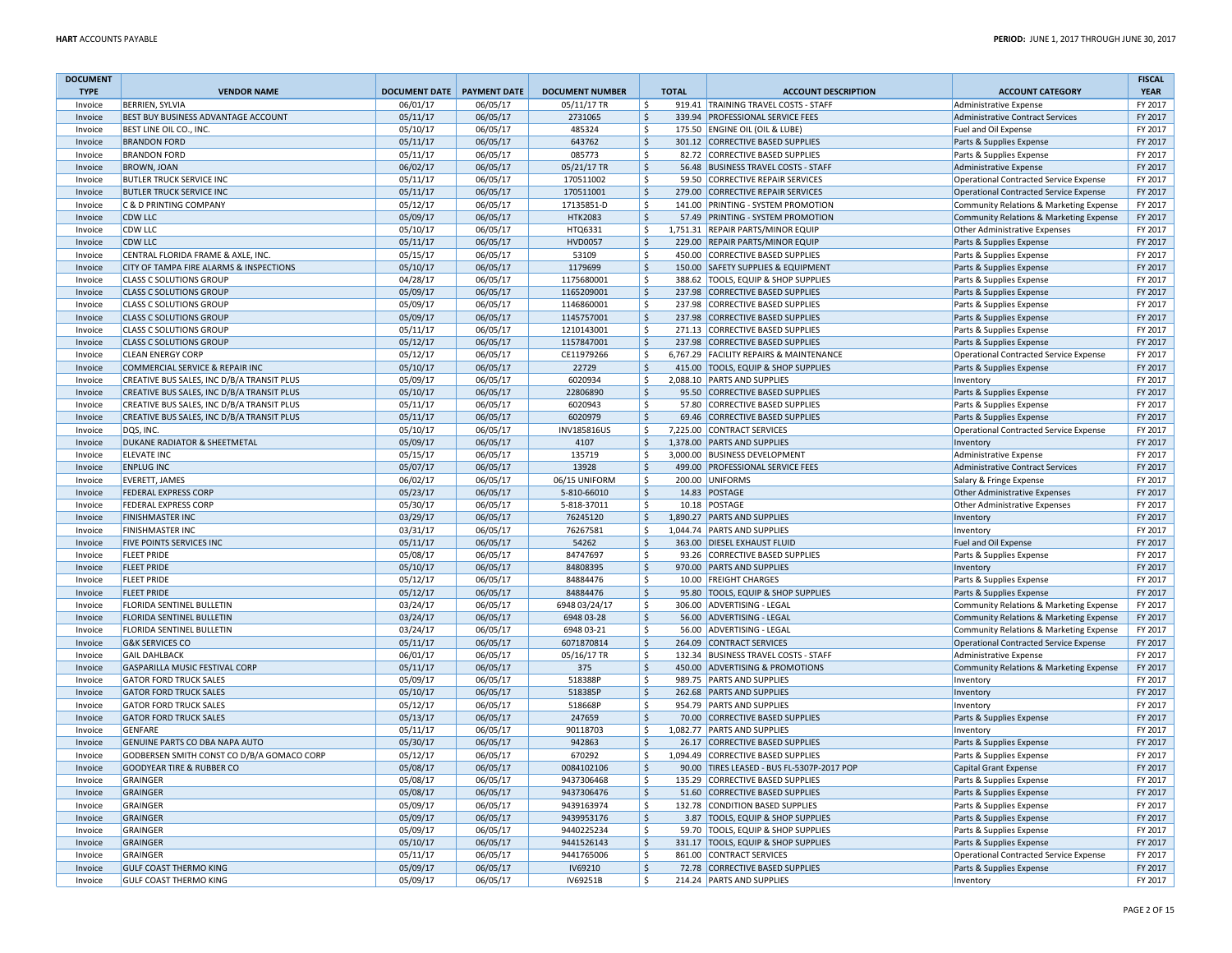| <b>DOCUMENT</b> |                                           |                            |          |                        |                               |                                                                                                   |                                         | <b>FISCAL</b> |
|-----------------|-------------------------------------------|----------------------------|----------|------------------------|-------------------------------|---------------------------------------------------------------------------------------------------|-----------------------------------------|---------------|
| <b>TYPE</b>     | <b>VENDOR NAME</b>                        | DOCUMENT DATE PAYMENT DATE |          | <b>DOCUMENT NUMBER</b> | <b>TOTAL</b>                  | <b>ACCOUNT DESCRIPTION</b>                                                                        | <b>ACCOUNT CATEGORY</b>                 | <b>YEAR</b>   |
| Invoice         | <b>GULF COAST THERMO KING</b>             | 05/12/17                   | 06/05/17 | IV69251C               | Ŝ.                            | 1,395.42 PARTS AND SUPPLIES                                                                       | Inventory                               | FY 2017       |
| Invoice         | HAYS HOLDING CORP AKA VEREDUS             | 05/07/17                   | 06/05/17 | 170012471              | \$                            | 2,720.00 BUDGET FOR INHOUSE TEMP HELP                                                             | Salary & Fringe Expense                 | FY 2017       |
| Invoice         | <b>HOME DEPOT</b>                         | 05/10/17                   | 06/05/17 | 3033542                | $\mathsf{\hat{S}}$            | 430.95 CORRECTIVE BASED SUPPLIES                                                                  | Parts & Supplies Expense                | FY 2017       |
| Invoice         | HOME DEPOT                                | 05/19/17                   | 06/05/17 | 4973437                | \$                            | 127.27 CONTRACT SERVICES                                                                          | Operational Contracted Service Expense  | FY 2017       |
| Invoice         | HOME DEPOT                                | 05/24/17                   | 06/05/17 | 9973753                | $\mathsf{\dot{S}}$            | 45.85 CORRECTIVE BASED SUPPLIES                                                                   | Parts & Supplies Expense                | FY 2017       |
| Invoice         | HOME DEPOT                                | 05/25/17                   | 06/05/17 | 8973841                | \$                            | 11.97 CORRECTIVE BASED SUPPLIES                                                                   | Parts & Supplies Expense                | FY 2017       |
| Invoice         | HOWCO ENVIRONMENTAL SERVICES              | 05/08/17                   | 06/05/17 | 0206262                | $\mathsf{\hat{S}}$            | 165.00 CONTRACT SERVICES                                                                          | Operational Contracted Service Expense  | FY 2017       |
| Invoice         | HYDRAULIC ELECTRIC COMPONENT SUPPLY INC   | 05/09/17                   | 06/05/17 | 0134600-IN             | <sub>S</sub>                  | 117.80 PARTS AND SUPPLIES                                                                         | Inventory                               | FY 2017       |
| Invoice         | HYDRAULIC ELECTRIC COMPONENT SUPPLY INC   | 05/10/17                   | 06/05/17 | 0134622-IN             | S.                            | 97.00 PARTS AND SUPPLIES                                                                          | Inventory                               | FY 2017       |
| Invoice         | IEH AUTO PARTS HOLDING LLC DBA AUTO PLUS  | 05/12/17                   | 06/05/17 | 066973089              | $\zeta$                       | 183.04 PARTS AND SUPPLIES                                                                         | Inventory                               | FY 2017       |
| Invoice         | IEH AUTO PARTS HOLDING LLC DBA AUTO PLUS  | 05/12/17                   | 06/05/17 | 066973086              | $\zeta$                       | 175.90 PARTS AND SUPPLIES                                                                         | Inventory                               | FY 2017       |
|                 |                                           |                            |          |                        |                               |                                                                                                   |                                         |               |
| Invoice         | INTEGRATED BUSINESS GROUP                 | 05/12/17                   | 06/05/17 | INV013012              | \$                            | 510.00 COMPUTER SOFTWARE SVC. FEES                                                                | Operational Contracted Service Expense  | FY 2017       |
| Invoice         | <b>JAM 520 INC</b>                        | 05/24/17                   | 06/05/17 | 17302                  | $\zeta$                       | 41,668.75 REHAB/RENOV MTC RESTROOMS                                                               | Capital Grant Expense                   | FY 2017       |
| Invoice         | JAMES RIVER SOLUTIONS LLC                 | 05/09/17                   | 06/05/17 | S277953-IN             | \$<br>11,078.73 DIESEL        |                                                                                                   | Fuel and Oil Expense                    | FY 2017       |
| Invoice         | JAMES RIVER SOLUTIONS LLC                 | 05/09/17                   | 06/05/17 | S277946-IN             | 11,090.68 DIESEL<br>$\zeta$   |                                                                                                   | Fuel and Oil Expense                    | FY 2017       |
| Invoice         | JAMES RIVER SOLUTIONS LLC                 | 05/09/17                   | 06/05/17 | S277953-IN             | \$                            | 2,534.12 DIESEL & GAS EXCISE TAX                                                                  | <b>Tax Expense</b>                      | FY 2017       |
| Invoice         | JAMES RIVER SOLUTIONS LLC                 | 05/09/17                   | 06/05/17 | S277946-IN             | $\mathsf{\hat{S}}$            | 2,536.86 DIESEL & GAS EXCISE TAX                                                                  | <b>Tax Expense</b>                      | FY 2017       |
| Invoice         | JAMES RIVER SOLUTIONS LLC                 | 05/10/17                   | 06/05/17 | S279595-IN             | \$<br>10,974.21 DIESEL        |                                                                                                   | Fuel and Oil Expense                    | FY 2017       |
| Invoice         | JAMES RIVER SOLUTIONS LLC                 | 05/10/17                   | 06/05/17 | S279593-IN             | 10,975.69 DIESEL<br>$\zeta$   |                                                                                                   | Fuel and Oil Expense                    | FY 2017       |
| Invoice         | JAMES RIVER SOLUTIONS LLC                 | 05/10/17                   | 06/05/17 | S279595-IN             | Ŝ.                            | 2,533.11 DIESEL & GAS EXCISE TAX                                                                  | <b>Tax Expense</b>                      | FY 2017       |
| Invoice         | JAMES RIVER SOLUTIONS LLC                 | 05/10/17                   | 06/05/17 | S279593-IN             | $\mathsf{\hat{S}}$            | 2,533.44 DIESEL & GAS EXCISE TAX                                                                  | <b>Tax Expense</b>                      | FY 2017       |
| Invoice         | JAMES RIVER SOLUTIONS LLC                 | 05/12/17                   | 06/05/17 | S277957-IN             | \$<br>11,314.37 DIESEL        |                                                                                                   | Fuel and Oil Expense                    | FY 2017       |
| Invoice         | JAMES RIVER SOLUTIONS LLC                 | 05/12/17                   | 06/05/17 | S277954-IN             | $\zeta$<br>11,198.98 DIESEL   |                                                                                                   | Fuel and Oil Expense                    | FY 2017       |
| Invoice         | JAMES RIVER SOLUTIONS LLC                 | 05/12/17                   | 06/05/17 | S277957-IN             | \$                            | 2,539.61 DIESEL & GAS EXCISE TAX                                                                  | <b>Tax Expense</b>                      | FY 2017       |
| Invoice         | JAMES RIVER SOLUTIONS LLC                 | 05/12/17                   | 06/05/17 | S277954-IN             | -\$                           | 2,536.20 DIESEL & GAS EXCISE TAX                                                                  | <b>Tax Expense</b>                      | FY 2017       |
| Invoice         | JERRY ULM DODGE INC                       | 05/10/17                   | 06/05/17 | DOCS918411             | $\zeta$                       | 585.85 OUTSIDE AUTO, VAN & TRUCK REPAIR                                                           | Operational Contracted Service Expense  | FY 2017       |
| Invoice         | JONES, ZEMMIE                             | 06/02/17                   | 06/05/17 | 06/17 UNIFORM          | S.                            | 200.00 UNIFORMS                                                                                   | Salary & Fringe Expense                 | FY 2017       |
| Invoice         | KENWORTH OF CENTRAL FLORIDA INC           | 05/09/17                   | 06/05/17 | CI71783                | \$                            | 58.38 PARTS AND SUPPLIES                                                                          | Inventory                               | FY 2017       |
| Invoice         | KENWORTH OF CENTRAL FLORIDA INC           | 05/09/17                   | 06/05/17 | CI71787                | $\zeta$                       | 762.63 PARTS AND SUPPLIES                                                                         | Inventory                               | FY 2017       |
|                 | KENWORTH OF CENTRAL FLORIDA INC           | 05/09/17                   | 06/05/17 | CI71792                | $\zeta$                       | 4,040.35 PARTS AND SUPPLIES                                                                       | Inventory                               | FY 2017       |
| Invoice         | KENWORTH OF CENTRAL FLORIDA INC           | 05/11/17                   |          | CI72081                | $\zeta$                       | 1,455.54 PARTS AND SUPPLIES                                                                       |                                         | FY 2017       |
| Invoice         |                                           |                            | 06/05/17 |                        | -Ś                            |                                                                                                   | Inventory                               |               |
| Invoice         | KENWORTH OF CENTRAL FLORIDA INC           | 05/11/17                   | 06/05/17 | CI71808                |                               | 1,313.10 PARTS AND SUPPLIES                                                                       | Inventory                               | FY 2017       |
| Invoice         | KENWORTH OF CENTRAL FLORIDA INC           | 05/11/17                   | 06/05/17 | CI71824                | $\mathsf{\hat{S}}$            | 1,302.00 PARTS AND SUPPLIES                                                                       | Inventory                               | FY 2017       |
| Invoice         | KENWORTH OF CENTRAL FLORIDA INC           | 05/11/17                   | 06/05/17 | CI71813                | \$                            | 683.55 PARTS AND SUPPLIES                                                                         | Inventory                               | FY 2017       |
| Invoice         | KENWORTH OF CENTRAL FLORIDA INC           | 05/11/17                   | 06/05/17 | CI72084                | $\mathsf{\hat{S}}$            | 6,494.30 PARTS AND SUPPLIES                                                                       | Inventory                               | FY 2017       |
| Invoice         | KENWORTH OF CENTRAL FLORIDA INC           | 05/12/17                   | 06/05/17 | CI72130                | \$                            | 1,378.92 PARTS AND SUPPLIES                                                                       | Inventory                               | FY 2017       |
| Invoice         | KENWORTH OF CENTRAL FLORIDA INC           | 05/12/17                   | 06/05/17 | CI72131                | $\mathsf{S}$                  | 1,513.64 PARTS AND SUPPLIES                                                                       | Inventory                               | FY 2017       |
| Invoice         | KENWORTH OF CENTRAL FLORIDA INC           | 05/12/17                   | 06/05/17 | CI72223                | \$                            | 1,736.00 PARTS AND SUPPLIES                                                                       | Inventory                               | FY 2017       |
| Invoice         | KIRKS AUTOMOTIVE INC                      | 05/10/17                   | 06/05/17 | 1005295                | $\mathsf{S}$                  | 1,495.20 PARTS AND SUPPLIES                                                                       | Inventory                               | FY 2017       |
| Invoice         | LANGLEY, ARTHUR                           | 06/02/17                   | 06/05/17 | 06/17 UNIFORM          | -Ś                            | 200.00 UNIFORMS                                                                                   | Salary & Fringe Expense                 | FY 2017       |
| Invoice         | LOLLIE, DARLENE                           | 06/01/17                   | 06/05/17 | 05/21/17 TR            | S.                            | 148.00 BUSINESS TRAVEL COSTS - STAFF                                                              | Administrative Expense                  | FY 2017       |
| Invoice         | MCCUE, CHARLES                            | 06/02/17                   | 06/05/17 | TOOLS 06/17            | S.                            | 419.00 TOOL ALLOWANCE                                                                             | Salary & Fringe Expense                 | FY 2017       |
| Invoice         | MCCUE, CHARLES                            | 06/02/17                   | 06/05/17 | 06/17 UNIFORM          | S.                            | 200.00 UNIFORMS                                                                                   | Salary & Fringe Expense                 | FY 2017       |
| Invoice         | MCI SERVICE PARTS INC                     | 05/09/17                   | 06/05/17 | 3429612                | $\dot{\mathsf{S}}$            | 132.00 PARTS AND SUPPLIES                                                                         | Inventory                               | FY 2017       |
| Invoice         | MCI SERVICE PARTS INC                     | 05/09/17                   | 06/05/17 | 3429613                | $\zeta$                       | 510.00 PARTS AND SUPPLIES                                                                         | Inventory                               | FY 2017       |
| Invoice         | MID FLORIDA ARMORED & ATM SERVICES INC    | 05/10/17                   | 06/05/17 | 24268                  | $\mathsf{S}$                  | 650.00 ARMORED CAR SERVICES                                                                       | Operational Contracted Service Expense  | FY 2017       |
| Invoice         | MINORITY ENTERPRISE DEV CORP OF TAMPA BAY | 05/25/17                   | 06/05/17 | 08/2017 MED CONF       | S.                            | 800.00 MARKETING COMMUNITY SPONSORSHIPS--COMPLIANCE OFFIC Community Relations & Marketing Expense |                                         | FY 2017       |
| Invoice         | MOHAWK MANUFACTURING & SUPPLY CO          | 05/09/17                   | 06/05/17 | U008643                | \$                            | 790.00 PARTS AND SUPPLIES                                                                         | Inventory                               | FY 2017       |
| Invoice         | MOHAWK MANUFACTURING & SUPPLY CO          | 05/11/17                   | 06/05/17 | U008798                | $\mathsf{\dot{S}}$            | 708.90 PARTS AND SUPPLIES                                                                         | Inventory                               | FY 2017       |
| Invoice         | MOHAWK MANUFACTURING & SUPPLY CO          | 05/11/17                   | 06/05/17 | U008796                | $\mathsf{\hat{S}}$            | 4,244.56 PARTS AND SUPPLIES                                                                       |                                         | FY 2017       |
|                 |                                           |                            |          |                        |                               |                                                                                                   | Inventory                               | FY 2017       |
| Invoice         | MOHAWK MANUFACTURING & SUPPLY CO          | 05/11/17                   | 06/05/17 | U008797                | $\zeta$<br>$\mathsf{\hat{S}}$ | 467.62 PARTS AND SUPPLIES                                                                         | Inventory                               |               |
| Invoice         | MOHAWK MANUFACTURING & SUPPLY CO          | 05/11/17                   | 06/05/17 | U008795                |                               | 7,991.54 PARTS AND SUPPLIES                                                                       | Inventory                               | FY 2017       |
| Invoice         | MOHAWK MANUFACTURING & SUPPLY CO          | 05/11/17                   | 06/05/17 | U008794                | $\mathsf{S}$                  | 1.536.20 PARTS AND SUPPLIES                                                                       | Inventory                               | FY 2017       |
| Invoice         | MOUSER ELECTRONICS INC                    | 05/11/17                   | 06/05/17 | 44170945               | Ś                             | 198.46 REPAIR PARTS/MINOR EQUIP                                                                   | Parts & Supplies Expense                | FY 2017       |
| Invoice         | <b>NEOPART TRANSIT LLC</b>                | 05/09/17                   | 06/05/17 | 2328508-00             | $\mathsf{\hat{S}}$            | 541.98 PARTS AND SUPPLIES                                                                         | Inventory                               | FY 2017       |
| Invoice         | NOVA ENGINEERING & ENVIRONMENTAL LLC      | 05/12/17                   | 06/05/17 | 0142522                | $\zeta$                       | 28,938.38 PROFESSIONAL SERVICES                                                                   | Administrative Contract Services        | FY 2017       |
| Invoice         | PAYSCALE INC                              | 05/01/17                   | 06/05/17 | AR-0085038             | $\zeta$                       | 12,200.00 PROFESSIONAL SERVICE FEES                                                               | <b>Administrative Contract Services</b> | FY 2017       |
| Invoice         | PCMG INC D/B/A GLOBAL GOV/ED              | 05/10/17                   | 06/05/17 | B03007400101           | -S                            | 7,776.00 COMPUTER SOFTWARE SVC. FEES                                                              | Operational Contracted Service Expense  | FY 2017       |
| Invoice         | PEREZ, LUIS M.                            | 06/02/17                   | 06/05/17 | <b>TOOLS 06/17</b>     | S.                            | 419.00 TOOL ALLOWANCE                                                                             | Salary & Fringe Expense                 | FY 2017       |
| Invoice         | PEREZ. LUIS M.                            | 06/02/17                   | 06/05/17 | 06/17 UNIFORM          | $\mathsf{\hat{S}}$            | 200.00 UNIFORMS                                                                                   | Salary & Fringe Expense                 | FY 2017       |
| Invoice         | PUBLIC RISK INSURANCE AGENCY              | 05/10/17                   | 06/05/17 | 50215                  | $\zeta$                       | 12,376.00 INSURANCE PREMIUMS SELF, PD & PL                                                        | Insurance Premiums & Actuarial Study    | FY 2017       |
| Invoice         | RELIABLE TRANSMISSION SERVICE             | 05/09/17                   | 06/05/17 | T-56746                | Ś                             | 88.92 CORRECTIVE BASED SUPPLIES                                                                   | Parts & Supplies Expense                | FY 2017       |
| Invoice         | <b>RUSH TRUCK CENTER</b>                  | 05/10/17                   | 06/05/17 | 3006378975             | $\zeta$                       | 220.57 CORRECTIVE BASED SUPPLIES                                                                  | Parts & Supplies Expense                | FY 2017       |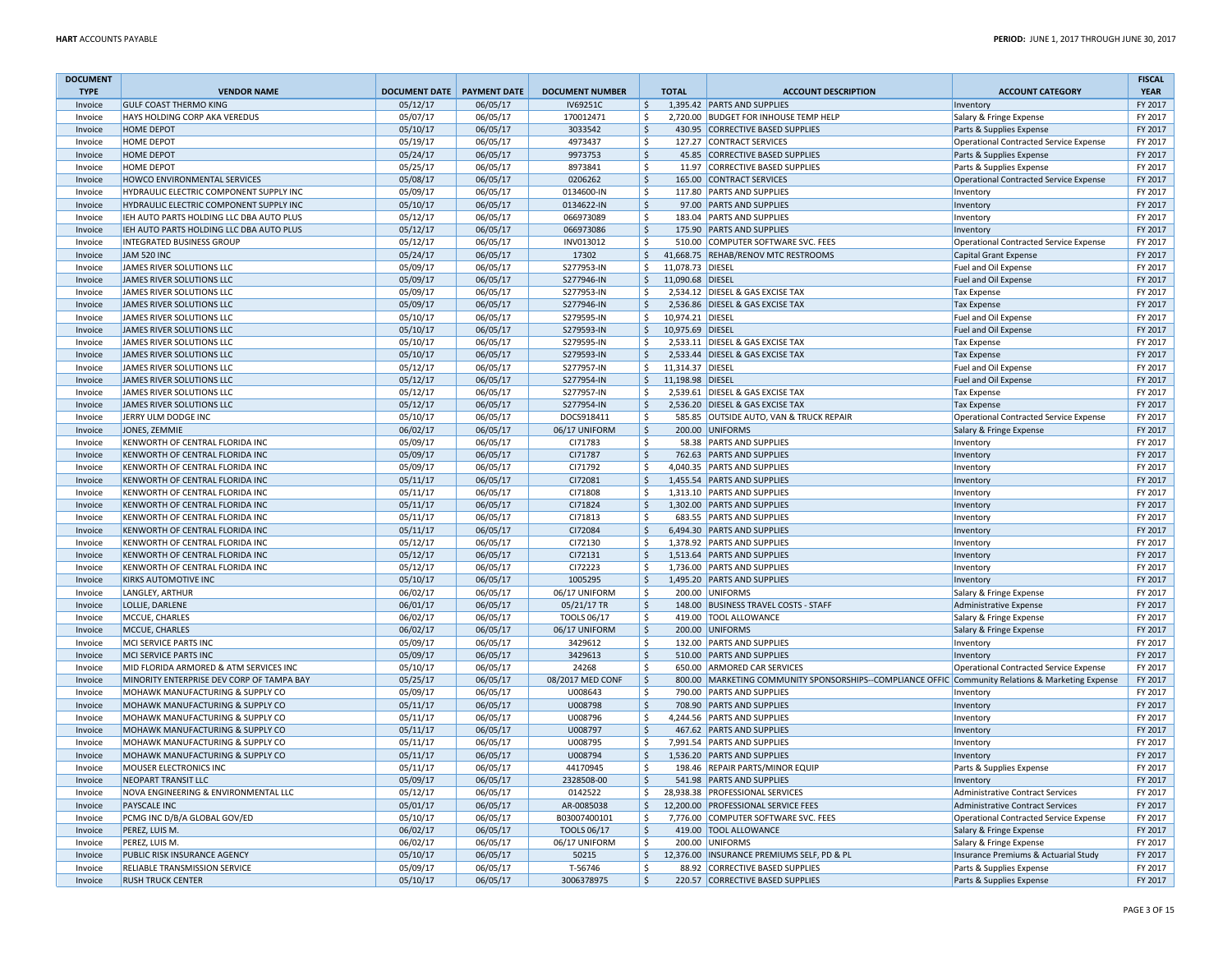| <b>DOCUMENT</b> |                                                  |                              |          |                        |                     |              |                                                  |                                               | <b>FISCAL</b> |
|-----------------|--------------------------------------------------|------------------------------|----------|------------------------|---------------------|--------------|--------------------------------------------------|-----------------------------------------------|---------------|
| <b>TYPE</b>     | <b>VENDOR NAME</b>                               | DOCUMENT DATE   PAYMENT DATE |          | <b>DOCUMENT NUMBER</b> |                     | <b>TOTAL</b> | <b>ACCOUNT DESCRIPTION</b>                       | <b>ACCOUNT CATEGORY</b>                       | <b>YEAR</b>   |
| Invoice         | <b>RUSH TRUCK CENTER</b>                         | 05/12/17                     | 06/05/17 | 3006408195             | -Ś                  |              | 1,259.95 CORRECTIVE BASED SUPPLIES               | Parts & Supplies Expense                      | FY 2017       |
| Invoice         | <b>RUSH TRUCK CENTER</b>                         | 05/12/17                     | 06/05/17 | 3006404909             | $\zeta$             |              | 2.209.98 PARTS AND SUPPLIES                      | Inventory                                     | FY 2017       |
| Invoice         | SAMS CLUB DIRECT                                 | 04/18/17                     | 06/05/17 | 9418339840             | $\mathsf{S}$        |              | 14.95 MARKETING COMMUNITY PARTNERSHIP            | Community Relations & Marketing Expense       | FY 2017       |
| Invoice         | SEABOARD DISTRIBUTION, INC                       | 05/12/17                     | 06/05/17 | 186765                 | $\zeta$             |              | 4,692.25 ENGINE OIL (OIL & LUBE)                 | Fuel and Oil Expense                          | FY 2017       |
| Invoice         | SEABOARD DISTRIBUTION, INC                       | 05/12/17                     | 06/05/17 | 186710                 | \$                  |              | 794.12 ENGINE OIL (OIL & LUBE)                   | Fuel and Oil Expense                          | FY 2017       |
| Invoice         | SECURE ON-SITE SHREDDING                         | 05/11/17                     | 06/05/17 | 2541051117             | $\mathsf{S}$        |              | 20.00 CONTRACT SERVICES                          | Operational Contracted Service Expense        | FY 2017       |
| Invoice         | SECURE ON-SITE SHREDDING                         | 05/11/17                     | 06/05/17 | 2545051117             | \$                  |              | 32.00 CONTRACT SERVICES                          | <b>Operational Contracted Service Expense</b> | FY 2017       |
| Invoice         | <b>SECURE ON-SITE SHREDDING</b>                  | 05/11/17                     | 06/05/17 | 2543051117             | $\zeta$             |              | 40.00 CONTRACT SERVICES                          | Operational Contracted Service Expense        | FY 2017       |
| Invoice         | SECURE ON-SITE SHREDDING                         | 05/11/17                     | 06/05/17 | 2537051117             | -S                  |              | 20.00 CONTRACT SERVICES                          | Operational Contracted Service Expense        | FY 2017       |
| Invoice         | SECURE ON-SITE SHREDDING                         | 05/11/17                     | 06/05/17 | 2539051117             | $\zeta$             |              | 20.00 CONTRACT SERVICES                          | <b>Operational Contracted Service Expense</b> | FY 2017       |
|                 | SEWARD, JEFFREY C.                               |                              |          |                        | \$                  |              |                                                  |                                               | FY 2017       |
| Invoice         |                                                  | 06/01/17                     | 06/05/17 | 05/23/17 TR            |                     |              | 16.00 BUSINESS TRAVEL COSTS - STAFF              | Administrative Expense                        |               |
| Invoice         | SOUTHERN COACH PARTS CO                          | 05/09/17                     | 06/05/17 | 64168                  | $\mathsf{S}$        |              | 3,082.40 PARTS AND SUPPLIES                      | Inventory                                     | FY 2017       |
| Invoice         | <b>SPENCE, TREVOR</b>                            | 06/02/17                     | 06/05/17 | TOOLS 06/17            | -\$                 |              | 378.00 TOOL ALLOWANCE                            | Salary & Fringe Expense                       | FY 2017       |
| Invoice         | <b>SPENCE, TREVOR</b>                            | 06/02/17                     | 06/05/17 | 06/17 UNIFORM          | $\ddot{\mathsf{S}}$ |              | 200.00 UNIFORMS                                  | Salary & Fringe Expense                       | FY 2017       |
| Invoice         | SSI LUBRICANTS, LLC                              | 05/11/17                     | 06/05/17 | 47826                  | \$                  |              | 717.50 ENGINE OIL (OIL & LUBE)                   | Fuel and Oil Expense                          | FY 2017       |
| Invoice         | SUN GRAPHIC TECHNOLOGIES INC                     | 05/10/17                     | 06/05/17 | 101896                 | $\ddot{\mathsf{S}}$ |              | 821.25 PRINTING - SYSTEM PROMOTION               | Community Relations & Marketing Expense       | FY 2017       |
| Invoice         | SUN STATE INTERNATIONAL TRUCKS LLC               | 05/11/17                     | 06/05/17 | X20000613301           | $\mathsf{S}$        |              | 332.21 CORRECTIVE BASED SUPPLIES                 | Parts & Supplies Expense                      | FY 2017       |
| Invoice         | SUN STATE INTERNATIONAL TRUCKS LLC               | 05/11/17                     | 06/05/17 | R20001882101           | $\zeta$             |              | 255.00 CORRECTIVE REPAIR SERVICES                | Operational Contracted Service Expense        | FY 2017       |
| Invoice         | <b>SUN STATE INTERNATIONAL TRUCKS LLC</b>        | 05/11/17                     | 06/05/17 | R20001881801           | \$                  |              | 255.00 CORRECTIVE REPAIR SERVICES                | Operational Contracted Service Expense        | FY 2017       |
| Invoice         | SUN STATE INTERNATIONAL TRUCKS LLC               | 05/11/17                     | 06/05/17 | R20001881601           | $\mathsf{S}$        |              | 255.00 CORRECTIVE REPAIR SERVICES                | <b>Operational Contracted Service Expense</b> | FY 2017       |
| Invoice         | SUN STATE INTERNATIONAL TRUCKS LLC               | 05/11/17                     | 06/05/17 | R20001882201           | \$                  |              | 255.00 CORRECTIVE REPAIR SERVICES                | Operational Contracted Service Expense        | FY 2017       |
| Invoice         | <b>SUN STATE INTERNATIONAL TRUCKS LLC</b>        | 05/11/17                     | 06/05/17 | R20001789002           | $\zeta$             |              | 138.32 CORRECTIVE REPAIR SERVICES                | Operational Contracted Service Expense        | FY 2017       |
| Invoice         | SUN STATE INTERNATIONAL TRUCKS LLC               | 05/12/17                     | 06/05/17 | X20000612801           | \$                  |              | 138.32 CORRECTIVE REPAIR SERVICES                | <b>Operational Contracted Service Expense</b> | FY 2017       |
| Invoice         | SUN STATE INTERNATIONAL TRUCKS LLC               | 05/12/17                     | 06/05/17 | X20000613302           | $\ddot{\mathsf{S}}$ |              | 1,629.78 PARTS AND SUPPLIES                      | Inventory                                     | FY 2017       |
| Invoice         | SUNSTATE WRECKER SERVICE INC                     | 05/08/17                     | 06/05/17 | 168951                 | -S                  |              | 300.00 TOWING CHARGES                            | Operational Contracted Service Expense        | FY 2017       |
| Invoice         | SUNSTATE WRECKER SERVICE INC                     | 05/09/17                     | 06/05/17 | 168779                 | $\mathsf{S}$        |              | 64.00 TOWING CHARGES                             | Operational Contracted Service Expense        | FY 2017       |
| Invoice         | TAMPA ARMATURE WORKS INC DBA TAW TAMPA           | 05/10/17                     | 06/05/17 | 26113155               | -\$                 |              | 517.40 CONTRACT SERVICES                         | Operational Contracted Service Expense        | FY 2017       |
| Invoice         | TAMPA ELECTRIC COMPANY                           | 05/23/17                     | 06/05/17 | 211012155118-0517      | $\mathsf{S}$        |              | 11.51 ELECTRICITY                                | Utilities Expense                             | FY 2017       |
| Invoice         | TAMPA ELECTRIC COMPANY                           | 05/26/17                     | 06/05/17 | 211012155373-0517      | \$                  |              | 258.54 ELECTRICITY                               | Utilities Expense                             | FY 2017       |
| Invoice         | TAMPA ELECTRIC COMPANY                           | 05/26/17                     | 06/05/17 | 211012155613-0517      | $\zeta$             |              | 242.11 ELECTRICITY                               | Utilities Expense                             | FY 2017       |
| Invoice         | TAMPA ELECTRIC COMPANY                           | 05/26/17                     | 06/05/17 | 211012155811-0517      | \$                  |              | 318.61 ELECTRICITY                               | Utilities Expense                             | FY 2017       |
| Invoice         | <b>TAMPA ELECTRIC COMPANY</b>                    | 05/30/17                     | 06/05/17 | 211012156033-0517      | $\mathsf{S}$        |              | 28.52 ELECTRICITY                                | Utilities Expense                             | FY 2017       |
| Invoice         | TAMPA ELECTRIC COMPANY                           | 05/30/17                     | 06/05/17 | 211012156322-0517      | Ŝ.                  |              | 420.92 ELECTRICITY                               | <b>Utilities Expense</b>                      | FY 2017       |
| Invoice         | <b>TAYLOR RENTAL CENTER</b>                      | 04/24/17                     | 06/05/17 | 2-409093-11            | <sub>S</sub>        |              | 246.78 MARKETING COMMUNITY PARTNERSHIP           | Community Relations & Marketing Expense       | FY 2017       |
|                 | TIMES PUBLISHING COMPANY D/B/A TAMPA BAY TIMES   | 05/15/17                     | 06/05/17 | 474323                 | Ŝ.                  |              | 169.60 ADVERTISING - LEGAL                       |                                               | FY 2017       |
| Invoice         |                                                  |                              |          |                        |                     |              |                                                  | Community Relations & Marketing Expense       |               |
| Invoice         | TINDALE-OLIVER & ASSOC INC                       | 05/10/17                     | 06/05/17 | 8362                   | $\ddot{\mathsf{S}}$ |              | 58,976.02 SHORT RANGE TDP/COA (COMP OP ANALYSIS) | Capital Grant Expense                         | FY 2017       |
| Invoice         | TOPLYN, ADRIAN                                   | 06/02/17                     | 06/05/17 | TOOLS 06/17            | <sup>\$</sup>       |              | 419.00 TOOL ALLOWANCE                            | Salary & Fringe Expense                       | FY 2017       |
| Invoice         | <b>TOPLYN, ADRIAN</b>                            | 06/02/17                     | 06/05/17 | 06/17 UNIFORM          | $\mathsf{S}$        |              | 200.00 UNIFORMS                                  | Salary & Fringe Expense                       | FY 2017       |
| Invoice         | TRANSIT HOLDING INC DBA AFTERMARKET PARTS CO LLC | 05/10/17                     | 06/05/17 | 81183630               | <sup>\$</sup>       |              | 285.72 PARTS AND SUPPLIES                        | Inventory                                     | FY 2017       |
| Invoice         | TRANSIT HOLDING INC DBA AFTERMARKET PARTS CO LLC | 05/10/17                     | 06/05/17 | 81183512               | <sub>S</sub>        |              | 901.75 PARTS AND SUPPLIES                        | Inventory                                     | FY 2017       |
| Invoice         | UNIFIRST CORPORATION                             | 05/08/17                     | 06/05/17 | 914 2170467            | \$                  |              | 11.52 CONTRACT SERVICES                          | Operational Contracted Service Expense        | FY 2017       |
| Invoice         | UNIFIRST CORPORATION                             | 05/10/17                     | 06/05/17 | 914 2171898            | $\zeta$             |              | 42.00 UNIFORMS                                   | Salary & Fringe Expense                       | FY 2017       |
| Invoice         | UNIFIRST CORPORATION                             | 05/10/17                     | 06/05/17 | 914 2171899            | \$                  |              | 47.25 UNIFORMS                                   | Salary & Fringe Expense                       | FY 2017       |
| Invoice         | UNIFIRST CORPORATION                             | 05/10/17                     | 06/05/17 | 914 2171900            | $\ddot{\varsigma}$  |              | 141.55 UNIFORMS                                  | Salary & Fringe Expense                       | FY 2017       |
| Invoice         | UNIFIRST CORPORATION                             | 05/10/17                     | 06/05/17 | 914 2171901            | \$                  |              | 21.00 UNIFORMS                                   | Salary & Fringe Expense                       | FY 2017       |
| Invoice         | UNIFIRST CORPORATION                             | 05/10/17                     | 06/05/17 | 914 2171902            | $\mathsf{S}$        |              | 26.25 UNIFORMS                                   | Salary & Fringe Expense                       | FY 2017       |
| Invoice         | UNIFIRST CORPORATION                             | 05/10/17                     | 06/05/17 | 914 2171903            | <sup>\$</sup>       |              | 42.00 UNIFORMS                                   | Salary & Fringe Expense                       | FY 2017       |
| Invoice         | UNIFIRST CORPORATION                             | 05/10/17                     | 06/05/17 | 914 2171905            | <sub>S</sub>        |              | 217.16 UNIFORMS                                  | Salary & Fringe Expense                       | FY 2017       |
| Invoice         | UNIFIRST CORPORATION                             | 05/10/17                     | 06/05/17 | 914 2171906            | <sup>\$</sup>       |              | 98.60 UNIFORMS                                   | Salary & Fringe Expense                       | FY 2017       |
| Invoice         | UNIFIRST CORPORATION                             | 05/10/17                     | 06/05/17 | 914 2171907            | $\zeta$             |              | 29.90 UNIFORMS                                   | Salary & Fringe Expense                       | FY 2017       |
| Invoice         | UNIFIRST CORPORATION                             | 05/10/17                     | 06/05/17 | 914 2171904            | \$                  |              | 54.53 UNIFORMS                                   | Salary & Fringe Expense                       | FY 2017       |
| Invoice         | UNIFIRST CORPORATION                             | 05/10/17                     | 06/05/17 | 914 2171582            | $\zeta$             |              | 41.58 UNIFORMS                                   | Salary & Fringe Expense                       | FY 2017       |
| Invoice         | VEHICLE MAINTENANCE PROGRAM INC                  | 05/12/17                     | 06/05/17 | INV-269146             | <sup>\$</sup>       |              | 399.66 PARTS AND SUPPLIES                        | Inventory                                     | FY 2017       |
| Invoice         | VICTORIOUS LIFE ASSEMBLY OF GOD INC              | 06/01/17                     | 06/05/17 | 38                     | $\ddot{\mathsf{S}}$ |              | 3,000.00 LEASE & RENTAL LAND                     | Administrative Expense                        | FY 2017       |
| Invoice         | WENDT PRODUCTIONS INC                            | 05/10/17                     | 06/05/17 | 18751                  | <sup>S</sup>        |              | 2,328.00 HURRICANE SUPPLIES                      | Parts & Supplies Expense                      | FY 2017       |
| Invoice         | WHITE, KELLI E                                   | 06/01/17                     | 06/05/17 | 04/21/17 TR            | $\zeta$             |              | 86.45 BUSINESS TRAVEL COSTS - STAFF              | Administrative Expense                        | FY 2017       |
| Invoice         | WITHLACOOCHEE RIVER ELECTRIC COOPERATIVE, INC    | 05/24/17                     | 06/05/17 | 0517/1503148           | \$                  |              | 36.74 ELECTRICITY                                | <b>Utilities Expense</b>                      | FY 2017       |
| Invoice         | <b>WRIGHT, HUBERT</b>                            | 06/02/17                     | 06/05/17 | <b>TOOLS 06/17</b>     | \$                  |              | 407.00 TOOL ALLOWANCE                            | Salary & Fringe Expense                       | FY 2017       |
| Invoice         | WRIGHT, HUBERT                                   | 06/02/17                     | 06/05/17 | 06/17 UNIFORM          | Ŝ.                  |              | 200.00 UNIFORMS                                  | Salary & Fringe Expense                       | FY 2017       |
| Invoice         | YRC. INC                                         | 05/18/17                     | 06/05/17 | 697-584870-0           | $\mathsf{\hat{S}}$  |              | 200.93 CORRECTIVE BASED SUPPLIES                 |                                               | FY 2017       |
| Invoice         | ZAMBELLA, CYNTHIA                                | 06/02/17                     | 06/05/17 | 05/21/17 TR            | \$                  |              | 106.44 BUSINESS TRAVEL COSTS - STAFF             | Parts & Supplies Expense                      | FY 2017       |
|                 |                                                  |                              |          |                        |                     |              |                                                  | Administrative Expense                        |               |
| Invoice         | ZEP SALES AND SERVICE                            | 05/12/17                     | 06/05/17 | 9002822682             | $\zeta$             |              | 1,499.00 SAFETY SUPPLIES & EQUIPMENT             | Parts & Supplies Expense                      | FY 2017       |
| Invoice         | AMALGAMATED TRANSIT UNION                        | 05/25/17                     | 06/09/17 | PPE 05/20/17           | \$                  |              | 1,006.65 ATU UNION DUES - EMPLOYEES              | Accounts Payable                              | FY 2017       |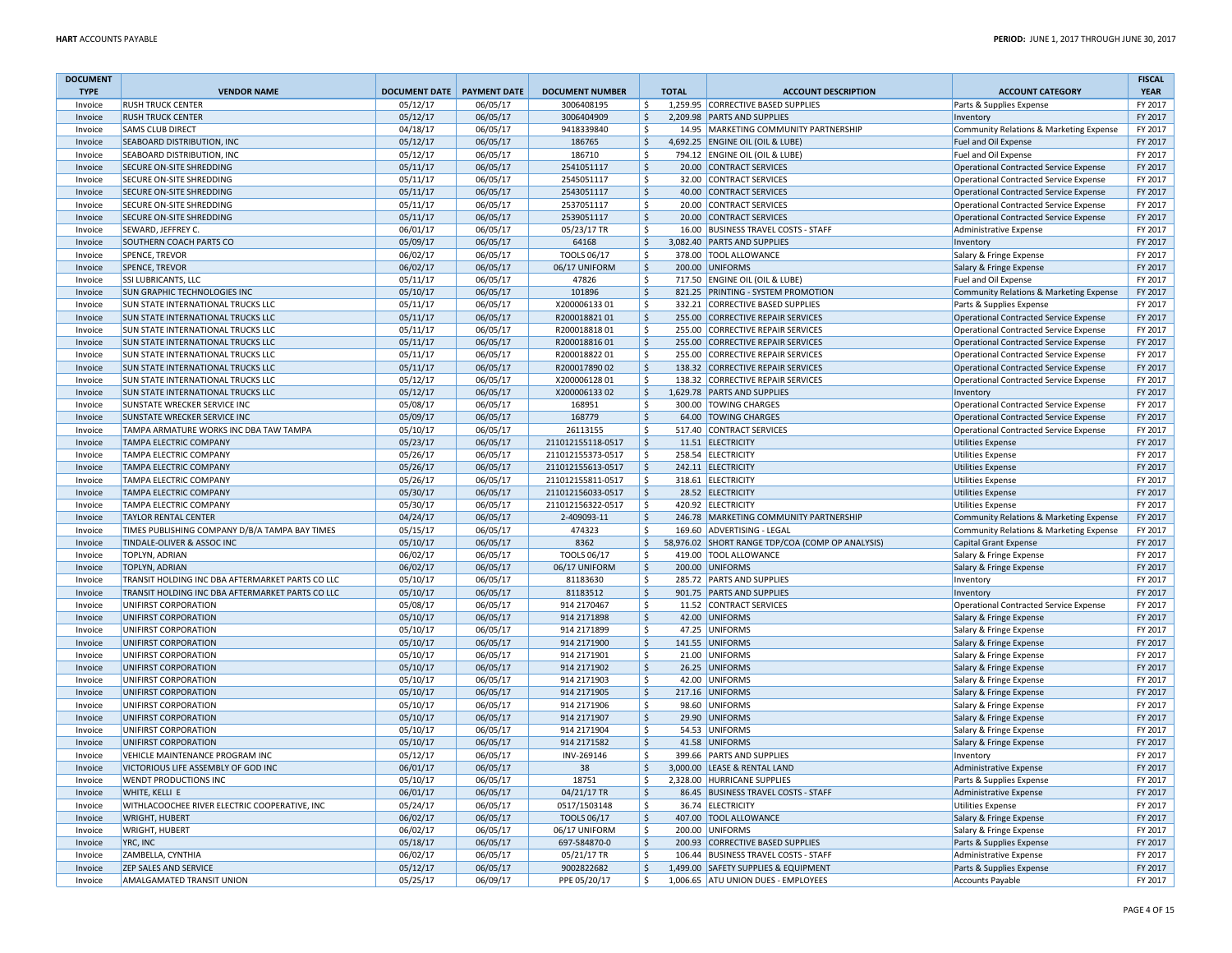| <b>DOCUMENT</b>    |                                                      |                      |                     |                        |                               |                                                 |                                                      | <b>FISCAL</b> |
|--------------------|------------------------------------------------------|----------------------|---------------------|------------------------|-------------------------------|-------------------------------------------------|------------------------------------------------------|---------------|
| <b>TYPE</b>        | <b>VENDOR NAME</b>                                   | <b>DOCUMENT DATE</b> | <b>PAYMENT DATE</b> | <b>DOCUMENT NUMBER</b> | <b>TOTAL</b>                  | <b>ACCOUNT DESCRIPTION</b>                      | <b>ACCOUNT CATEGORY</b>                              | <b>YEAR</b>   |
| Invoice            | <b>AMALGAMATED TRANSIT UNION</b>                     | 05/25/17             | 06/09/17            | PPE 05/20/17           | $\zeta$                       | 290.81 ATU UNION DUES - EMPLOYEES               | <b>Accounts Payable</b>                              | FY 2017       |
| Invoice            | AMALGAMATED TRANSIT UNION                            | 05/25/17             | 06/09/17            | PPE 05/20/17           | \$                            | 6,688.63 ATU UNION DUES - EMPLOYEES             | <b>Accounts Payable</b>                              | FY 2017       |
| Invoice            | AMALGAMATED TRANSIT UNION                            | 05/25/17             | 06/09/17            | PPE 05/20/17 ASSESS    | $\mathsf{S}$                  | 225.00 ATU UNION DUES - EMPLOYEES               | <b>Accounts Payable</b>                              | FY 2017       |
| Invoice            | AMALGAMATED TRANSIT UNION                            | 05/25/17             | 06/09/17            | PPE 05/20/17 ASSESS    | \$                            | 65.00 ATU UNION DUES - EMPLOYEES                | <b>Accounts Payable</b>                              | FY 2017       |
| Invoice            | AMALGAMATED TRANSIT UNION                            | 05/25/17             | 06/09/17            | PPE 05/20/17 ASSESS    | $\mathsf{S}$                  | 1,490.00 ATU UNION DUES - EMPLOYEES             | <b>Accounts Payable</b>                              | FY 2017       |
| Invoice            | AMALGAMATED TRANSIT UNION                            | 06/08/17             | 06/12/17            | PPE 06/03/17 ASSESS    | Ŝ.                            | 225.00 ATU UNION DUES - EMPLOYEES               | <b>Accounts Payable</b>                              | FY 2017       |
| Invoice            | AMALGAMATED TRANSIT UNION                            | 06/08/17             | 06/12/17            | PPE 06/03/17 ASSESS    | $\mathsf{S}$                  | 65.00 ATU UNION DUES - EMPLOYEES                | <b>Accounts Payable</b>                              | FY 2017       |
| Invoice            | AMALGAMATED TRANSIT UNION                            | 06/08/17             | 06/12/17            | PPE 06/03/17 ASSESS    | \$                            | 1,510.00 ATU UNION DUES - EMPLOYEES             | <b>Accounts Payable</b>                              | FY 2017       |
| Invoice            | AMALGAMATED TRANSIT UNION                            | 06/08/17             | 06/12/17            | PPE 06/03/17           | $\ddot{\mathsf{S}}$           | 1,006.65 ATU UNION DUES - EMPLOYEES             | <b>Accounts Payable</b>                              | FY 2017       |
| Invoice            | AMALGAMATED TRANSIT UNION                            | 06/08/17             | 06/12/17            | PPE 06/03/17           | \$<br>290.81                  | ATU UNION DUES - EMPLOYEES                      | <b>Accounts Payable</b>                              | FY 2017       |
| Invoice            | AMALGAMATED TRANSIT UNION                            | 06/08/17             | 06/12/17            | PPE 06/03/17           | $\ddot{\mathsf{S}}$           | 6,643.89 ATU UNION DUES - EMPLOYEES             | <b>Accounts Payable</b>                              | FY 2017       |
| Invoice            | <b>CITY OF TAMPA UTILITIES</b>                       | 06/01/17             | 06/12/17            | 0617/0004429           | Ŝ.                            | 146.60 WATER, SEWER & GARBAGE                   | <b>Utilities Expense</b>                             | FY 2017       |
| Invoice            | CITY OF TAMPA UTILITIES                              | 06/02/17             | 06/12/17            | 0617/0004428           | $\mathsf{S}$                  | 2,071.68 WATER, SEWER & GARBAGE                 | <b>Utilities Expense</b>                             | FY 2017       |
| Invoice            | CITY OF TAMPA UTILITIES                              | 06/05/17             | 06/12/17            | 0617/0379314           | <sup>\$</sup>                 | 89.40 WATER, SEWER & GARBAGE                    | <b>Utilities Expense</b>                             | FY 2017       |
| Invoice            | COACHMAN, ERIN                                       | 05/17/17             | 06/12/17            | 05/17/17-CDL           | $\mathsf{S}$                  | 82.00 LICENSES & PERMITS                        | <b>Tax Expense</b>                                   | FY 2017       |
| Invoice            | <b>DIRECTV LLC</b>                                   | 05/31/17             | 06/12/17            | 31536882475            | $\mathsf{\hat{S}}$            | 66.18 CABLE TELEVISION SERVICES                 | <b>Utilities Expense</b>                             | FY 2017       |
| Invoice            | <b>DIRECTV LLC</b>                                   | 06/04/17             | 06/12/17            | 31559531729            | \$                            | 28.00 CABLE TELEVISION SERVICES                 | <b>Utilities Expense</b>                             | FY 2017       |
| Invoice            | <b>ESTRELLA, RUBEN</b>                               | 06/05/17             | 06/12/17            | 06/17 UNIFORM          | -\$                           | 200.00 UNIFORMS                                 | Salary & Fringe Expense                              | FY 2017       |
| Invoice            | FERNANDEZ, OSCAR                                     | 05/24/17             | 06/12/17            | 05/24/17-CDL           | $\zeta$<br>55.00              | <b>LICENSES &amp; PERMITS</b>                   | <b>Tax Expense</b>                                   | FY 2017       |
| Invoice            | FRONTIER FLORIDA LLC                                 | 05/25/17             | 06/12/17            | 0517/2251629           | Ŝ.<br>59.79                   | <b>TELEPHONE</b>                                | <b>Utilities Expense</b>                             | FY 2017       |
| Invoice            | <b>FRONTIER FLORIDA LLC</b>                          | 05/25/17             | 06/12/17            | 0517/6264349           | $\zeta$                       | 54.73 TELEPHONE                                 | <b>Utilities Expense</b>                             | FY 2017       |
| Invoice            | FRONTIER FLORIDA LLC                                 | 05/28/17             | 06/12/17            | 0517/6127970           | \$                            | 22.15 TELEPHONE                                 | <b>Utilities Expense</b>                             | FY 2017       |
| Invoice            | FRONTIER FLORIDA LLC                                 | 05/28/17             | 06/12/17            | 0517/5589030           | $\ddot{\mathsf{S}}$<br>109.46 | <b>TELEPHONE</b>                                | <b>Utilities Expense</b>                             | FY 2017       |
| Invoice            | FRONTIER FLORIDA LLC                                 | 05/28/17             | 06/12/17            | 0517/2286330           | \$                            | 164.19 TELEPHONE                                | <b>Utilities Expense</b>                             | FY 2017       |
| Invoice            | <b>FRONTIER FLORIDA LLC</b>                          | 06/01/17             | 06/12/17            | 0617/9723721           | $\zeta$                       | 59.73 TELEPHONE                                 | <b>Utilities Expense</b>                             | FY 2017       |
| Invoice            | FRONTIER FLORIDA LLC                                 | 06/01/17             | 06/12/17            | 0617/6262871           | -Ś                            | 61.23 TELEPHONE                                 | <b>Utilities Expense</b>                             | FY 2017       |
| Invoice            | <b>GANNON, WILLIAM</b>                               | 06/06/17             | 06/12/17            | 06/18/17 TRV           | $\zeta$                       | 414.00 BUSINESS TRAVEL COSTS - STAFF            | Administrative Expense                               | FY 2017       |
| Invoice            | GONZALEZ, DAVID                                      | 06/01/17             | 06/12/17            | 04/17 BUS OP EOM       | \$                            | 100.00 ACCOUNTS PAYABLE - MANUAL ACCRUALS       | <b>Accounts Payable</b>                              | FY 2017       |
| Invoice            | <b>HERITAGE PROPANE</b>                              | 05/31/17             | 06/12/17            | 3065604532             | $\ddot{\mathsf{S}}$           | 112.84 PROPANE FACILITIES                       | <b>Utilities Expense</b>                             | FY 2017       |
| Invoice            | <b>HIDAY &amp; RICKE PA</b>                          | 06/08/17             | 06/12/17            | PPE 06/03/17           | <sup>\$</sup>                 | 66.50 ACCOUNTS PAYABLE - MANUAL ACCRUALS        | <b>Accounts Payable</b>                              | FY 2017       |
| Invoice            | HILLSBOROUGH TRANSIT AUTHORITY ERF                   | 06/08/17             | 06/12/17            | PPE 06/03/17           | $\ddot{\mathsf{S}}$           | 55.00 EMPLOYEE RECREATION FUND                  | <b>Accounts Payable</b>                              | FY 2017       |
| Invoice            | HILLSBOROUGH TRANSIT AUTHORITY ERF                   | 06/08/17             | 06/12/17            | PPE 06/03/17           | \$                            | 5.00 EMPLOYEE RECREATION FUND                   | <b>Accounts Payable</b>                              | FY 2017       |
| Invoice            | HILLSBOROUGH TRANSIT AUTHORITY ERF                   | 06/08/17             | 06/12/17            | PPE 06/03/17           | $\mathsf{S}$                  | 367.50 EMPLOYEE RECREATION FUND                 | <b>Accounts Payable</b>                              | FY 2017       |
| Invoice            | HILLSBOROUGH TRANSIT AUTHORITY PETTY CASH            | 05/31/17             | 06/12/17            | HR 05/31/17            | \$                            | 18.00 BUSINESS TRAVEL COSTS - STAFF             | Administrative Expense                               | FY 2017       |
| Invoice            | HILLSBOROUGH TRANSIT AUTHORITY PETTY CASH            | 05/31/17             | 06/12/17            | HR 05/31/17            | $\mathsf{S}$                  | 25.00 GASOLINE                                  | Fuel and Oil Expense                                 | FY 2017       |
| Invoice            | HILLSBOROUGH TRANSIT AUTHORITY PETTY CASH            | 05/31/17             | 06/12/17            | HR 05/31/17            | \$                            | 21.23 ORGANIZATION PROGRAMS & EVENTS            | Administrative Expense                               | FY 2017       |
| Invoice            | HILLSBOROUGH TRANSIT AUTHORITY PETTY CASH            | 05/31/17             | 06/12/17            | HR 05/31/17            | $\ddot{\mathsf{S}}$           | 9.18 ORGANIZATION PROGRAMS & EVENTS             | <b>Administrative Expense</b>                        | FY 2017       |
| Invoice            | HILLSBOROUGH TRANSIT AUTHORITY PETTY CASH            | 05/31/17             | 06/12/17            | HR 05/31/17            | \$<br>9.75                    | <b>SAFETY SUPPLIES &amp; EQUIPMENT</b>          | Parts & Supplies Expense                             | FY 2017       |
| Invoice            | HILLSBOROUGH TRANSIT AUTHORITY PETTY CASH            | 05/31/17             | 06/12/17            | HR 05/31/17            | $\mathsf{S}$                  | 16.23 SUPPLIES/OFFICE/ART/JANITORIAL            | Parts & Supplies Expense                             | FY 2017       |
| Invoice            | INTERNAL REVENUE SERVICE                             | 06/08/17             | 06/12/17            | PPE 06/03/17           | \$                            | 1,118.81 ACCOUNTS PAYABLE - MANUAL ACCRUALS     | <b>Accounts Payable</b>                              | FY 2017       |
| Invoice            | JOHNSON, JAMES                                       | 06/05/17             | 06/12/17            | 06/17 UNIFORM          | $\ddot{\mathsf{S}}$           | 200.00 UNIFORMS                                 | Salary & Fringe Expense                              | FY 2017       |
| Invoice            | LEVEL 3 FINANCING INC DBA LEVEL 3 COMMUNICATIONS LLC | 05/24/17             | 06/12/17            | 55778931               | \$                            | 19,575.59 COMPUTER SOFTWARE SVC. FEES           | Operational Contracted Service Expense               | FY 2017       |
| Invoice            | MONGE, MICHAEL                                       | 06/05/17             | 06/12/17            | 06/05/17-CDL           | $\mathsf{S}$                  | 82.00 LICENSES & PERMITS                        | <b>Tax Expense</b>                                   | FY 2017       |
| Invoice            | <b>NATIONAL DRIVE</b>                                | 06/08/17             | 06/12/17            | PPE 06/03/17           | $\mathsf{\hat{S}}$            | 4.00 TEAMSTER UNION DUES                        | Accounts Payable                                     | FY 2017       |
| Invoice            | <b>OSSI CONSTRUCTION INC</b>                         | 05/17/17             | 06/12/17            | 15368-4                | S.                            | 29,262.70 REHAB/RENOV HM BUS WASHES             | Capital Grant Expense                                | FY 2017       |
| Invoice            | OSSI CONSTRUCTION INC                                | 05/17/17             | 06/12/17            | 15368-4                | $\mathsf{\hat{S}}$            | 37,987.00 REHAB/RENOV MAINT FAC BUS WASH        | Capital Grant Expense                                | FY 2017       |
| Invoice            | PEOPLES GAS COMPANY                                  | 06/02/17             | 06/12/17            | 211012154079-0617      | $\mathsf{S}$                  | 12,677.14 COMPRESSED NATURAL GAS                | Fuel and Oil Expense                                 | FY 2017       |
| Invoice            | PEOPLES GAS COMPANY                                  | 06/02/17             | 06/12/17            | 211012154079-0617      | \$                            | 1,132.48 COMPRESSED NATURAL GAS - FRANCHISE FEE | <b>Tax Expense</b>                                   | FY 2017       |
| Invoice            | REPUBLIC SVS OF FL LP DBA REPUBLIC WASTE SVS         | 05/15/17             | 06/12/17            | 0696-000658494         | Ŝ.                            | 699.02 WATER, SEWER & GARBAGE                   | <b>Utilities Expense</b>                             | FY 2017       |
| Invoice            | REPUBLIC SVS OF FL LP DBA REPUBLIC WASTE SVS         | 05/17/17             | 06/12/17            | 0696-000661743         | Ŝ.                            | 212.47 WATER, SEWER & GARBAGE                   | <b>Utilities Expense</b>                             | FY 2017       |
| Invoice            | REPUBLIC SVS OF FL LP DBA REPUBLIC WASTE SVS         | 05/17/17             | 06/12/17            | 0696-000661742         | $\zeta$                       | 212.47 WATER, SEWER & GARBAGE                   | <b>Utilities Expense</b>                             | FY 2017       |
| Invoice            | REPUBLIC SVS OF FL LP DBA REPUBLIC WASTE SVS         | 05/17/17             | 06/12/17            | 0696-000661741         | \$                            | 212.47 WATER, SEWER & GARBAGE                   | <b>Utilities Expense</b>                             | FY 2017       |
|                    | RICHARD P JOBLOVE, PA                                | 06/08/17             | 06/12/17            | PPE 06/03/17           | S,                            | 125.00 ACCOUNTS PAYABLE - MANUAL ACCRUALS       |                                                      | FY 2017       |
| Invoice<br>Invoice | RODRIGUEZ, DANIEL                                    | 06/06/17             | 06/12/17            | 06/18/17 TRV           | \$                            | 310.50 BUSINESS TRAVEL COSTS - STAFF            | <b>Accounts Payable</b><br>Administrative Expense    | FY 2017       |
| Invoice            | TAMPA BAY FEDERAL CREDIT UNION                       | 06/08/17             | 06/12/17            | PPE 06/03/17           | $\ddot{\mathsf{S}}$           | 615.09 ACCOUNTS PAYABLE - MANUAL ACCRUALS       | <b>Accounts Payable</b>                              | FY 2017       |
|                    | TAMPA ELECTRIC COMPANY                               | 05/31/17             | 06/12/17            | 211012156538-0517*     | \$                            | 21.79 ELECTRICITY                               |                                                      | FY 2017       |
| Invoice<br>Invoice | TAMPA ELECTRIC COMPANY                               | 06/02/17             | 06/12/17            | 211000476575-0617      | $\zeta$                       | 21.79 ELECTRICITY                               | <b>Utilities Expense</b><br><b>Utilities Expense</b> | FY 2017       |
|                    | TAMPA ELECTRIC COMPANY                               | 06/02/17             | 06/12/17            | 211012083310-0617      | Ŝ.                            | 39.53 ELECTRICITY                               |                                                      | FY 2017       |
| Invoice<br>Invoice | <b>TAMPA ELECTRIC COMPANY</b>                        | 06/02/17             | 06/12/17            | 211012083575-0617      | S.                            | 42.24 ELECTRICITY                               | <b>Utilities Expense</b>                             | FY 2017       |
| Invoice            | TAMPA ELECTRIC COMPANY                               | 06/05/17             | 06/12/17            | 211012087923-0617      | Ŝ.<br>39.93                   | <b>ELECTRICITY</b>                              | <b>Utilities Expense</b>                             | FY 2017       |
|                    | <b>TAMPA ELECTRIC COMPANY</b>                        | 06/05/17             | 06/12/17            | 211012088145-0617      | $\zeta$                       | 116.91 ELECTRICITY                              | <b>Utilities Expense</b>                             | FY 2017       |
| Invoice            | <b>TAMPA ELECTRIC COMPANY</b>                        | 06/05/17             | 06/12/17            | 211012086628-0617      | Ŝ.                            | 64.48 ELECTRICITY                               | <b>Utilities Expense</b>                             | FY 2017       |
| Invoice<br>Invoice | <b>TAMPA ELECTRIC COMPANY</b>                        | 06/05/17             | 06/12/17            | 211012086024-0617      | $\mathsf{S}$                  | 65.70 ELECTRICITY                               | <b>Utilities Expense</b><br><b>Utilities Expense</b> | FY 2017       |
|                    |                                                      |                      |                     |                        |                               |                                                 |                                                      |               |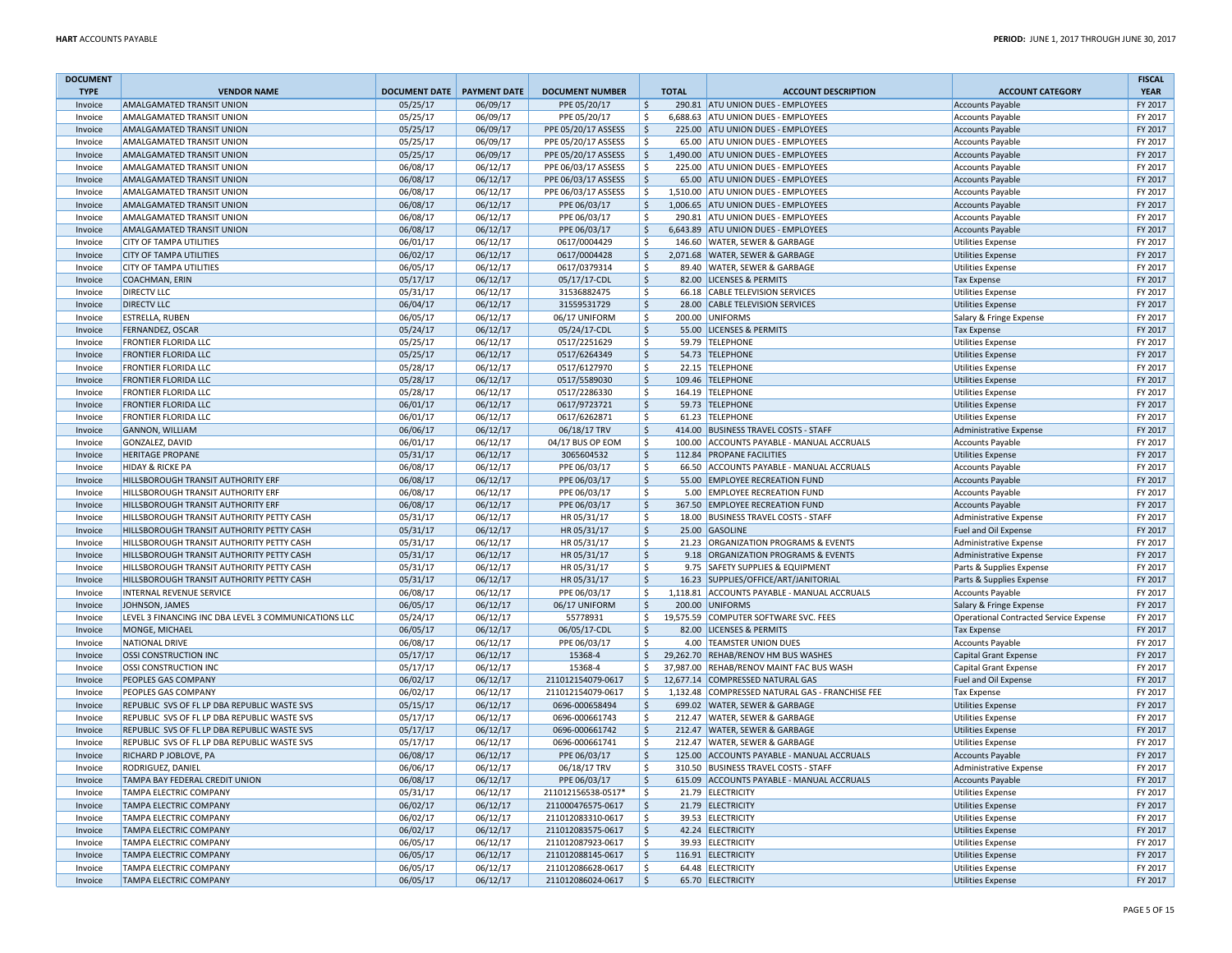| <b>DOCUMENT</b> |                                            |                              |          |                        |                    |                                         |                                               | <b>FISCAL</b> |
|-----------------|--------------------------------------------|------------------------------|----------|------------------------|--------------------|-----------------------------------------|-----------------------------------------------|---------------|
| <b>TYPE</b>     | <b>VENDOR NAME</b>                         | DOCUMENT DATE   PAYMENT DATE |          | <b>DOCUMENT NUMBER</b> | <b>TOTAL</b>       | <b>ACCOUNT DESCRIPTION</b>              | <b>ACCOUNT CATEGORY</b>                       | <b>YEAR</b>   |
| Invoice         | TAMPA ELECTRIC COMPANY                     | 06/05/17                     | 06/12/17 | 211012085133-0617      | \$                 | 26.98 ELECTRICITY                       | <b>Utilities Expense</b>                      | FY 2017       |
| Invoice         | TAMPA ELECTRIC COMPANY                     | 06/05/17                     | 06/12/17 | 211012085398-0617      | $\zeta$            | 62.68 ELECTRICITY                       | <b>Utilities Expense</b>                      | FY 2017       |
| Invoice         | TAMPA ELECTRIC COMPANY                     | 06/05/17                     | 06/12/17 | 211012085687-0617      | $\mathsf{\hat{S}}$ | 74.21 ELECTRICITY                       | <b>Utilities Expense</b>                      | FY 2017       |
| Invoice         | TAMPA ELECTRIC COMPANY                     | 06/05/17                     | 06/12/17 | 211012086396-0617      | $\zeta$            | 69.60 ELECTRICITY                       | <b>Utilities Expense</b>                      | FY 2017       |
| Invoice         | TAMPA ELECTRIC COMPANY                     | 06/05/17                     | 06/12/17 | 211012086966-0617      | $\mathsf{\hat{S}}$ | 165.82 ELECTRICITY                      | Utilities Expense                             | FY 2017       |
| Invoice         | TAMPA ELECTRIC COMPANY                     | 06/05/17                     | 06/12/17 | 211012087485-0617      | $\mathsf{S}$       | 2,734.88 ELECTRICITY                    | <b>Utilities Expense</b>                      | FY 2017       |
| Invoice         | TAMPA ELECTRIC COMPANY                     | 06/05/17                     | 06/12/17 | 211001823031-0617      | \$                 | 2,006.75 ELECTRICITY                    | <b>Utilities Expense</b>                      | FY 2017       |
| Invoice         | TAMPA ELECTRIC COMPANY                     | 06/05/17                     | 06/12/17 | 211012083807-0617      | $\zeta$            | 56.77 ELECTRICITY                       | <b>Utilities Expense</b>                      | FY 2017       |
| Invoice         | TAMPA ELECTRIC COMPANY                     | 06/05/17                     | 06/12/17 | 211012084060-0617      | \$                 | 51.66 ELECTRICITY                       | <b>Utilities Expense</b>                      | FY 2017       |
| Invoice         | TAMPA ELECTRIC COMPANY                     | 06/05/17                     | 06/12/17 | 211012084607-0617      | $\zeta$            | 21.79 ELECTRICITY                       | <b>Utilities Expense</b>                      | FY 2017       |
| Invoice         | TAMPA ELECTRIC COMPANY                     | 06/05/17                     | 06/12/17 | 211012084870-0617      | \$                 | 34.51 ELECTRICITY                       | <b>Utilities Expense</b>                      | FY 2017       |
| Invoice         | TAMPA ELECTRIC COMPANY                     | 06/05/17                     | 06/12/17 | 211012088376-0617      | $\mathsf{\hat{S}}$ | 36.81 ELECTRICITY                       | <b>Utilities Expense</b>                      | FY 2017       |
| Invoice         | TAMPA ELECTRIC COMPANY                     | 06/05/17                     | 06/12/17 | 211012088657-0617      | S.                 | 243.31 ELECTRICITY                      | <b>Utilities Expense</b>                      | FY 2017       |
| Invoice         | TAMPA ELECTRIC COMPANY                     | 06/05/17                     | 06/12/17 | 211012087667-0617      | $\zeta$            | 72.21 ELECTRICITY                       | <b>Utilities Expense</b>                      | FY 2017       |
| Invoice         | <b>TEAMSTERS LOCAL 79</b>                  | 06/08/17                     | 06/12/17 | PPE 06/03/17           | \$                 | 2,227.00 TEAMSTER UNION DUES            | <b>Accounts Payable</b>                       | FY 2017       |
| Invoice         | UNITED WAY OF TAMPA BAY, INC.              | 06/08/17                     | 06/12/17 | PPE 06/03/17           | $\zeta$            | 10.00 UNITED FUND - EMPLOYEES           | <b>Accounts Payable</b>                       | FY 2017       |
| Invoice         | UNITED WAY OF TAMPA BAY, INC.              | 06/08/17                     | 06/12/17 | PPE 06/03/17           | $\mathsf{\hat{S}}$ | 97.00 UNITED WAY FUND - EMPLOYEES       | <b>Accounts Payable</b>                       | FY 2017       |
| Invoice         | <b>VERIZON WIRELESS</b>                    | 05/23/17                     | 06/12/17 | 9786351153             | \$                 | 29,591.30 CELL PHONES                   | <b>Utilities Expense</b>                      | FY 2017       |
| Invoice         | <b>VERIZON WIRELESS</b>                    | 05/23/17                     | 06/12/17 | 9786361113             | <sup>\$</sup>      | 2,233.90 CELL PHONES                    | <b>Utilities Expense</b>                      | FY 2017       |
| Invoice         | WHITE, TINA                                | 06/05/17                     | 06/12/17 | 05/21/17 TR            | $\mathsf{\hat{S}}$ | 76.57 BUSINESS TRAVEL COSTS - STAFF     | Administrative Expense                        | FY 2017       |
| Invoice         | WILLIAMS, TYRAN                            | 06/02/17                     | 06/12/17 | 06/02/17-CDL           | \$                 | 82.00 LICENSES & PERMITS                | <b>Tax Expense</b>                            | FY 2017       |
| Invoice         | ABC BUS, INC.                              | 05/18/17                     | 06/13/17 | 2486492                | $\zeta$            | 106.60 PARTS AND SUPPLIES               | Inventory                                     | FY 2017       |
| Invoice         | ADVANCED CABLE CONNECTION INC.             | 05/15/17                     | 06/13/17 | 50039                  | \$                 | 289.50 CONTRACT SERVICES                | <b>Operational Contracted Service Expense</b> | FY 2017       |
| Invoice         | ADVANCED CABLE CONNECTION INC.             | 05/15/17                     | 06/13/17 | 50038                  | S.                 | 270.60 CONTRACT SERVICES                | Operational Contracted Service Expense        | FY 2017       |
| Invoice         | AMAZON HOSE & RUBBER CO.                   | 05/17/17                     | 06/13/17 | 213803-00              | \$                 | 85.65 TOOLS, EQUIP & SHOP SUPPLIES      | Parts & Supplies Expense                      | FY 2017       |
| Invoice         | ANCO SUPERIOR INC                          | 05/18/17                     | 06/13/17 | 92630                  | S.                 | 2,633.00 PARTS AND SUPPLIES             | Inventory                                     | FY 2017       |
| Invoice         | ARKAY ACQUISITION LLC DBA GILLIG LLC       | 05/15/17                     | 06/13/17 | 40340467               | Ś                  | 354.10 PARTS AND SUPPLIES               | Inventory                                     | FY 2017       |
| Invoice         | ARKAY ACQUISITION LLC DBA GILLIG LLC       | 05/16/17                     | 06/13/17 | 40340978               | S.                 | 222.66 PARTS AND SUPPLIES               | Inventory                                     | FY 2017       |
| Invoice         | ARKAY ACQUISITION LLC DBA GILLIG LLC       | 05/16/17                     | 06/13/17 | 40340979               | \$                 | 4,585.00 PARTS AND SUPPLIES             | Inventory                                     | FY 2017       |
| Invoice         | ARKAY ACQUISITION LLC DBA GILLIG LLC       | 05/17/17                     | 06/13/17 | 40341446               | $\zeta$            | 60.15 PARTS AND SUPPLIES                | Inventory                                     | FY 2017       |
| Invoice         | ARKAY ACQUISITION LLC DBA GILLIG LLC       | 05/17/17                     | 06/13/17 | 40341447               | \$                 | 655.00 PARTS AND SUPPLIES               | Inventory                                     | FY 2017       |
| Invoice         | ARKAY ACQUISITION LLC DBA GILLIG LLC       | 05/18/17                     | 06/13/17 | 40342080               | $\zeta$            | 7.28 PARTS AND SUPPLIES                 | Inventory                                     | FY 2017       |
| Invoice         | ARKAY ACQUISITION LLC DBA GILLIG LLC       | 05/19/17                     | 06/13/17 | 40342583               | \$                 | 424.68 PARTS AND SUPPLIES               | Inventory                                     | FY 2017       |
| Invoice         | ARKAY ACQUISITION LLC DBA GILLIG LLC       | 05/19/17                     | 06/13/17 | 40342577               | $\zeta$            | 1,754.82 PARTS AND SUPPLIES             | Inventory                                     | FY 2017       |
| Invoice         | ARKAY ACQUISITION LLC DBA GILLIG LLC       | 05/19/17                     | 06/13/17 | 40342581               | \$                 | 1.476.73 PARTS AND SUPPLIES             | Inventory                                     | FY 2017       |
| Invoice         | ARKAY ACQUISITION LLC DBA GILLIG LLC       | 05/19/17                     | 06/13/17 | 40342582               | $\mathsf{\hat{S}}$ | 881.74 PARTS AND SUPPLIES               | Inventory                                     | FY 2017       |
| Invoice         | ARKAY ACQUISITION LLC DBA GILLIG LLC       | 05/19/17                     | 06/13/17 | 40342580               | Ś                  | 3,766.00 PARTS AND SUPPLIES             | Inventory                                     | FY 2017       |
| Invoice         | ARKAY ACQUISITION LLC DBA GILLIG LLC       | 05/19/17                     | 06/13/17 | 40342578               | $\zeta$            | 3,872.13 PARTS AND SUPPLIES             | Inventory                                     | FY 2017       |
| Invoice         | <b>AUTONATION SSC</b>                      | 05/17/17                     | 06/13/17 | 7443059                | $\mathsf{\hat{S}}$ | 97.62 CORRECTIVE BASED SUPPLIES         | Parts & Supplies Expense                      | FY 2017       |
| Invoice         | <b>AUTONATION SSC</b>                      | 05/17/17                     | 06/13/17 | 7443144                | $\mathsf{\hat{S}}$ | 227.20 PARTS AND SUPPLIES               | Inventory                                     | FY 2017       |
| Invoice         | <b>AUTONATION SSC</b>                      | 05/18/17                     | 06/13/17 | 7444382                | S.                 | 81.36 CORRECTIVE BASED SUPPLIES         | Parts & Supplies Expense                      | FY 2017       |
| Invoice         | BOARD OF COUNTY COMMISSIONERS HTV          | 06/05/17                     | 06/13/17 | HART170605             | $\mathsf{\dot{S}}$ | 410.08 Production Cost - Direct Media   | Community Relations & Marketing Expense       | FY 2017       |
| Invoice         | <b>BRANDON FORD</b>                        | 05/15/17                     | 06/13/17 | 644024                 | \$                 | 672.00 PARTS AND SUPPLIES               | Inventory                                     | FY 2017       |
| Invoice         | <b>BRANDON FORD</b>                        | 05/16/17                     | 06/13/17 | 644244                 | $\mathsf{\dot{S}}$ | 250.97 CORRECTIVE BASED SUPPLIES        | Parts & Supplies Expense                      | FY 2017       |
| Invoice         | <b>BRANDON FORD</b>                        | 05/16/17                     | 06/13/17 | 644243                 | S.                 | 203.04 CORRECTIVE BASED SUPPLIES        | Parts & Supplies Expense                      | FY 2017       |
| Invoice         | <b>BRANDON FORD</b>                        | 05/16/17                     | 06/13/17 | Z 32876                | $\mathsf{\hat{S}}$ | 131.45 OUTSIDE AUTO, VAN & TRUCK REPAIR | <b>Operational Contracted Service Expense</b> | FY 2017       |
| Invoice         | BUREAU OF ELEVATOR SAFETY                  | 06/01/17                     | 06/13/17 | 62670 05/17            | Ŝ.                 | 75.00 CONTRACT SERVICES                 | <b>Operational Contracted Service Expense</b> | FY 2017       |
| Invoice         | <b>BUREAU OF ELEVATOR SAFETY</b>           | 06/01/17                     | 06/13/17 | 93293 05/17            | $\zeta$            | 75.00 CONTRACT SERVICES                 | <b>Operational Contracted Service Expense</b> | FY 2017       |
| Invoice         | BUREAU OF ELEVATOR SAFETY                  | 06/01/17                     | 06/13/17 | 62878 05/17            | \$                 | 75.00 CONTRACT SERVICES                 | <b>Operational Contracted Service Expense</b> | FY 2017       |
| Invoice         | <b>BUTLER TRUCK SERVICE INC</b>            | 05/16/17                     | 06/13/17 | 170515003              | $\zeta$            | 669.80 CORRECTIVE REPAIR SERVICES       | Operational Contracted Service Expense        | FY 2017       |
| Invoice         | CDW LLC                                    | 05/13/17                     | 06/13/17 | <b>HVL7960</b>         | \$<br>38.00        | REPAIR PARTS/MINOR EQUIP                | Parts & Supplies Expense                      | FY 2017       |
| Invoice         | <b>CLASS C SOLUTIONS GROUP</b>             | 05/15/17                     | 06/13/17 | 1178923001             | $\mathsf{\hat{S}}$ | 237.98 CORRECTIVE BASED SUPPLIES        | Parts & Supplies Expense                      | FY 2017       |
| Invoice         | <b>CLASS C SOLUTIONS GROUP</b>             | 05/15/17                     | 06/13/17 | 1210466001             | <sub>S</sub>       | 239.29 CORRECTIVE BASED SUPPLIES        | Parts & Supplies Expense                      | FY 2017       |
| Invoice         | <b>CLASS C SOLUTIONS GROUP</b>             | 05/18/17                     | 06/13/17 | 1227684001             | $\zeta$            | 273.03 CORRECTIVE BASED SUPPLIES        | Parts & Supplies Expense                      | FY 2017       |
| Invoice         | <b>CLASS C SOLUTIONS GROUP</b>             | 05/18/17                     | 06/13/17 | 1210143002             | \$                 | 33.86 CORRECTIVE BASED SUPPLIES         | Parts & Supplies Expense                      | FY 2017       |
| Invoice         | <b>CLASS C SOLUTIONS GROUP</b>             | 05/19/17                     | 06/13/17 | 1227660001             | $\mathsf{\hat{S}}$ | 456.92 CORRECTIVE BASED SUPPLIES        | Parts & Supplies Expense                      | FY 2017       |
| Invoice         | <b>CLIFTONLARSONALLEN LLP</b>              | 05/19/17                     | 06/13/17 | 1543435                | \$                 | 2,800.00 EXTERNAL AUDITING FEES         | Administrative Contract Services              | FY 2017       |
| Invoice         | COMMERCIAL SERVICE & REPAIR INC            | 05/16/17                     | 06/13/17 | 22764                  | $\zeta$            | 799.10 TOOLS, EQUIP & SHOP SUPPLIES     | Parts & Supplies Expense                      | FY 2017       |
| Invoice         | COMMERCIAL SERVICE & REPAIR INC            | 05/16/17                     | 06/13/17 | 22766                  | Ŝ.                 | 699.85 TOOLS, EQUIP & SHOP SUPPLIES     | Parts & Supplies Expense                      | FY 2017       |
| Invoice         | COMMERCIAL SERVICE & REPAIR INC            | 05/16/17                     | 06/13/17 | 22765                  | $\mathsf{\hat{S}}$ | 330.60 TOOLS, EQUIP & SHOP SUPPLIES     | Parts & Supplies Expense                      | FY 2017       |
| Invoice         | CONTRACTORS ENTERPRISES INC                | 05/15/17                     | 06/13/17 | 709-2017               | \$                 | 3,131.45 CONTRACT SERVICES              | <b>Operational Contracted Service Expense</b> | FY 2017       |
| Invoice         | <b>CREATIVE BLOCH CORP</b>                 | 05/19/17                     | 06/13/17 | 1846                   | $\zeta$            | 1,462.62 CORRECTIVE BASED SUPPLIES      | Parts & Supplies Expense                      | FY 2017       |
| Invoice         | CREATIVE BUS SALES, INC D/B/A TRANSIT PLUS | 05/16/17                     | 06/13/17 | 6020732                | \$                 | 1,370.90 CORRECTIVE BASED SUPPLIES      | Parts & Supplies Expense                      | FY 2017       |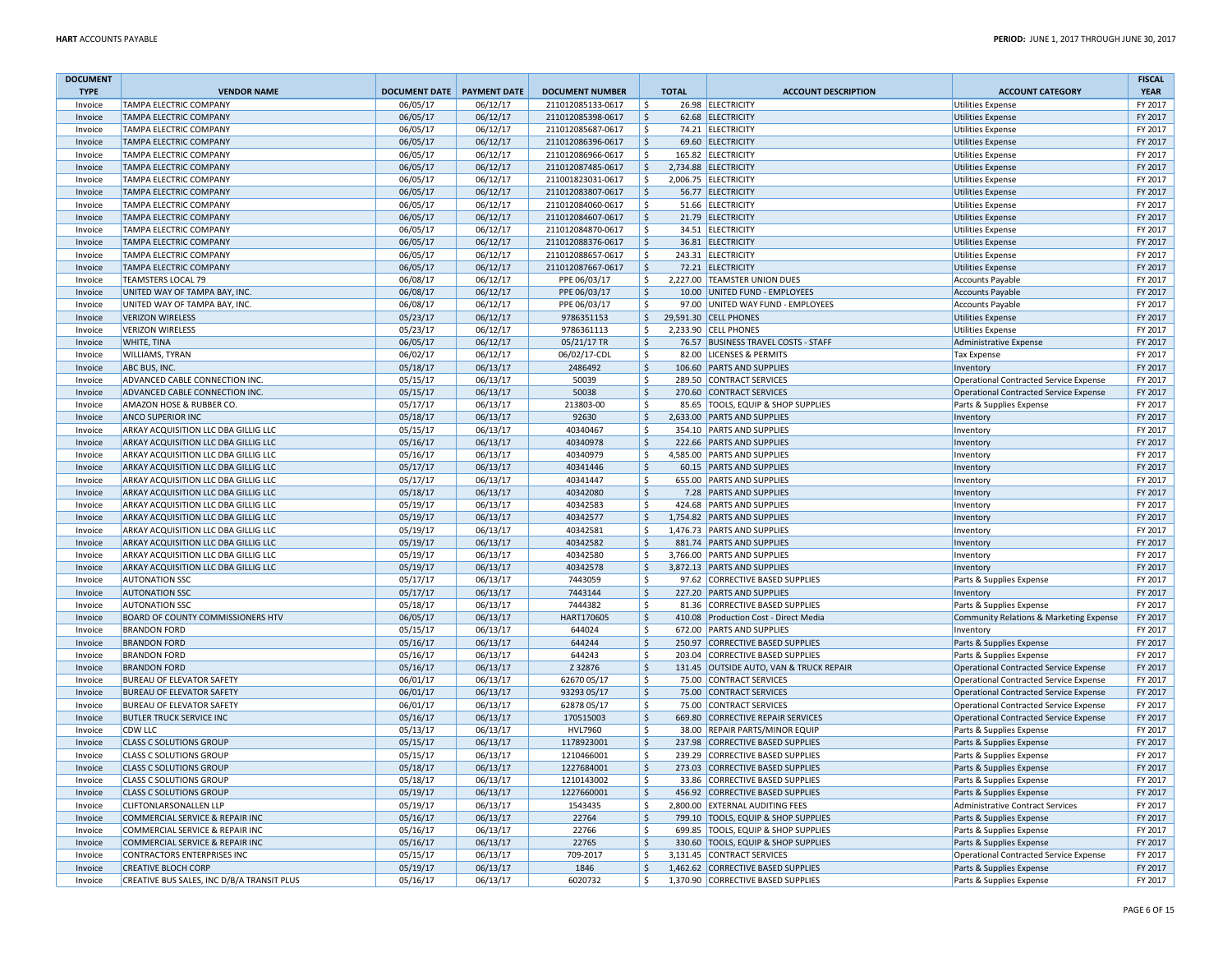| <b>DOCUMENT</b>    |                                               |                              |          |                        |                     |           |                                       |                                            | <b>FISCAL</b> |
|--------------------|-----------------------------------------------|------------------------------|----------|------------------------|---------------------|-----------|---------------------------------------|--------------------------------------------|---------------|
| <b>TYPE</b>        | <b>VENDOR NAME</b>                            | DOCUMENT DATE   PAYMENT DATE |          | <b>DOCUMENT NUMBER</b> | <b>TOTAL</b>        |           | <b>ACCOUNT DESCRIPTION</b>            | <b>ACCOUNT CATEGORY</b>                    | <b>YEAR</b>   |
| Invoice            | CREATIVE BUS SALES, INC D/B/A TRANSIT PLUS    | 05/16/17                     | 06/13/17 | 6021053A               | $\ddot{\varsigma}$  |           | 1,726.77 PARTS AND SUPPLIES           | Inventory                                  | FY 2017       |
| Invoice            | CREATIVE BUS SALES, INC D/B/A TRANSIT PLUS    | 05/17/17                     | 06/13/17 | 6020910                | $\zeta$             |           | 1,075.00 CORRECTIVE BASED SUPPLIES    | Parts & Supplies Expense                   | FY 2017       |
| Invoice            | <b>DADE PAPER COMPANY</b>                     | 05/17/17                     | 06/13/17 | 11373114               | $\zeta$             |           | 51.15 CHEMICALS, JANITORIAL SUPPLIES  | Inventory                                  | FY 2017       |
| Invoice            | <b>DESIGNLAB INC</b>                          | 05/16/17                     | 06/13/17 | 217537                 | Ŝ.                  |           | 8.149.27 UNIFORMS                     | Salary & Fringe Expense                    | FY 2017       |
| Invoice            | DIAMOND VIEW STUDIOS LLC                      | 05/02/17                     | 06/13/17 | 201705029F             | $\mathsf{S}$        |           | 1,400.00 EMPLOYEE DEVELOPMENT FUND    | <b>Administrative Expense</b>              | FY 2017       |
| Invoice            | DVM INSURANCE AGENCY DBA NATIONWIDE PET INS   | 05/28/17                     | 06/13/17 | 05012017               | \$                  |           | 501.04 FLEX COMP - EMPLOYEES          | <b>Accounts Payable</b>                    | FY 2017       |
| Invoice            | <b>FLEET PRIDE</b>                            | 05/15/17                     | 06/13/17 | 84907756               | $\ddot{\varsigma}$  |           | 89.00 PARTS AND SUPPLIES              | Inventory                                  | FY 2017       |
| Invoice            | FLEET PRODUCTS, INC.                          | 05/15/17                     | 06/13/17 | 1480580                | \$                  |           | 751.26 CORRECTIVE BASED SUPPLIES      | Parts & Supplies Expense                   | FY 2017       |
| Invoice            | FLEET PRODUCTS, INC.                          | 05/15/17                     | 06/13/17 | 1480582                | S.                  |           | 191.80 CORRECTIVE BASED SUPPLIES      | Parts & Supplies Expense                   | FY 2017       |
| Invoice            | FLEET PRODUCTS, INC.                          | 05/18/17                     | 06/13/17 | 1481503                | $\zeta$             |           | 31.96 CORRECTIVE BASED SUPPLIES       | Parts & Supplies Expense                   | FY 2017       |
| Invoice            | <b>GATOR FORD TRUCK SALES</b>                 | 05/19/17                     | 06/13/17 | 248720                 | $\ddot{\varsigma}$  |           | 105.00 CORRECTIVE BASED SUPPLIES      | Parts & Supplies Expense                   | FY 2017       |
| Invoice            | <b>GEIGER</b>                                 | 05/16/17                     | 06/13/17 | 3332031                | S.                  |           | 592.50 PRINTING - SYSTEM PROMOTION    | Community Relations & Marketing Expense    | FY 2017       |
| Invoice            | <b>GENFARE</b>                                | 05/16/17                     | 06/13/17 | 90118904               | $\ddot{\varsigma}$  |           | 258.90 PARTS AND SUPPLIES             | Inventory                                  | FY 2017       |
| Invoice            | <b>GENFARE</b>                                | 05/16/17                     | 06/13/17 | 90118903               | $\ddot{\mathsf{S}}$ |           | 822.64 PARTS AND SUPPLIES             | Inventory                                  | FY 2017       |
| Invoice            | GENUINE PARTS CO DBA NAPA AUTO                | 05/15/17                     | 06/13/17 | 823552                 | $\mathsf{S}$        |           | 144.14 CORRECTIVE BASED SUPPLIES      | Parts & Supplies Expense                   | FY 2017       |
| Invoice            | GENUINE PARTS CO DBA NAPA AUTO                | 05/16/17                     | 06/13/17 | 839086                 | $\ddot{\mathsf{S}}$ |           | 72.48 CORRECTIVE BASED SUPPLIES       | Parts & Supplies Expense                   | FY 2017       |
| Invoice            | GENUINE PARTS CO DBA NAPA AUTO                | 05/19/17                     | 06/13/17 | 824316                 | $\zeta$             |           | 818.00 PARTS AND SUPPLIES             | Inventory                                  | FY 2017       |
| Invoice            | GENUINE PARTS CO DBA NAPA AUTO                | 05/19/17                     | 06/13/17 | 824309                 | $\ddot{\mathsf{S}}$ |           | 193.03 PARTS AND SUPPLIES             | Inventory                                  | FY 2017       |
| Invoice            | GENUINE PARTS CO DBA NAPA AUTO                | 05/19/17                     | 06/13/17 | 824315                 | $\zeta$             |           | 1,008.04 PARTS AND SUPPLIES           | Inventory                                  | FY 2017       |
| Invoice            | GENUINE PARTS CO DBA NAPA AUTO                | 05/19/17                     | 06/13/17 | 824318                 | S.                  |           | 353.80 PARTS AND SUPPLIES             | Inventory                                  | FY 2017       |
| Invoice            | GENUINE PARTS CO DBA NAPA AUTO                | 06/05/17                     | 06/13/17 | 826809                 | $\ddot{\mathsf{S}}$ |           | 36.99 CORRECTIVE BASED SUPPLIES       | Parts & Supplies Expense                   | FY 2017       |
| Invoice            | GENUINE PARTS CO DBA NAPA AUTO                | 06/05/17                     | 06/13/17 | 826755                 | \$                  |           | 216.56 CORRECTIVE BASED SUPPLIES      | Parts & Supplies Expense                   | FY 2017       |
| Invoice            | GENUINE PARTS CO DBA NAPA AUTO                | 06/06/17                     | 06/13/17 | 826890                 | $\mathsf{\hat{S}}$  |           | 37.94 CORRECTIVE BASED SUPPLIES       | Parts & Supplies Expense                   | FY 2017       |
| Invoice            | GLOBAL EQUIPMENT CO, INC.                     | 05/16/17                     | 06/13/17 | 111042298              | $\ddot{\mathsf{S}}$ |           | 127.21 CORRECTIVE BASED SUPPLIES      | Parts & Supplies Expense                   | FY 2017       |
| Invoice            | <b>GRAINGER</b>                               | 05/17/17                     | 06/13/17 | 9447937567             | $\zeta$             |           | 555.52 TOOLS, EQUIP & SHOP SUPPLIES   | Parts & Supplies Expense                   | FY 2017       |
| Invoice            | <b>GUARANTEED RADIATORS OF TAMPA INC</b>      | 05/19/17                     | 06/13/17 | 080983                 | <sup>\$</sup>       |           | 150.00 PARTS AND SUPPLIES             | Inventory                                  | FY 2017       |
| Invoice            | <b>GULF COAST THERMO KING</b>                 | 05/15/17                     | 06/13/17 | IV69440                | $\mathsf{S}$        |           | 450.48 PARTS AND SUPPLIES             | Inventory                                  | FY 2017       |
| Invoice            | <b>GULF COAST THERMO KING</b>                 | 05/16/17                     | 06/13/17 | IV69457                | $\ddot{\mathsf{S}}$ |           | 373.22 CORRECTIVE BASED SUPPLIES      | Parts & Supplies Expense                   | FY 2017       |
| Invoice            | <b>GULF COAST THERMO KING</b>                 | 05/17/17                     | 06/13/17 | IV69475                | $\ddot{\mathsf{S}}$ |           | 373.22 CORRECTIVE BASED SUPPLIES      | Parts & Supplies Expense                   | FY 2017       |
| Invoice            | HAYS HOLDING CORP AKA VEREDUS                 | 05/14/17                     | 06/13/17 | 170013067              | \$                  |           | 2,720.00 BUDGET FOR INHOUSE TEMP HELP | Salary & Fringe Expense                    | FY 2017       |
| Invoice            | HILLSBOROUGH COMMUNITY COLLEGE FOUNDATION INC | 06/01/17                     | 06/13/17 | DUES 2016-2017         | $\ddot{\mathsf{S}}$ |           | 500.00 DUES, SUBSCRIPTIONS & FEES     | Administrative Expense                     | FY 2017       |
| Invoice            | <b>HOLLAND AND KNIGHT LLP</b>                 | 06/08/17                     | 06/13/17 | 5516583                | -\$                 |           | 7,500.00 PROFESSIONAL SERVICE FEES    | Administrative Contract Services           | FY 2017       |
| Invoice            | <b>HOME DEPOT</b>                             | 05/03/17                     | 06/13/17 | 901574                 | S.                  |           | 39.98 CORRECTIVE BASED SUPPLIES       | Parts & Supplies Expense                   | FY 2017       |
| Invoice            | <b>HOME DEPOT</b>                             | 05/03/17                     | 06/13/17 | 735232                 | $\zeta$             |           | 118.43 CORRECTIVE BASED SUPPLIES      | Parts & Supplies Expense                   | FY 2017       |
| Invoice            | <b>HOME DEPOT</b>                             | 05/04/17                     | 06/13/17 | 9688816                | $\zeta$             |           | 117.48 CORRECTIVE BASED SUPPLIES      | Parts & Supplies Expense                   | FY 2017       |
| Invoice            | HOME DEPOT                                    | 05/06/17                     | 06/13/17 | 7654519                | $\zeta$             |           | 427.92 CORRECTIVE BASED SUPPLIES      | Parts & Supplies Expense                   | FY 2017       |
| Invoice            | HYDRAULIC ELECTRIC COMPONENT SUPPLY INC       | 05/16/17                     | 06/13/17 | 0134696-IN             | $\ddot{\mathsf{S}}$ |           | 94.80 PARTS AND SUPPLIES              | Inventory                                  | FY 2017       |
| Invoice            | HYDRAULIC ELECTRIC COMPONENT SUPPLY INC       | 05/18/17                     | 06/13/17 | 0134727-IN             | -\$                 |           | 1,680.00 PARTS AND SUPPLIES           | Inventory                                  | FY 2017       |
|                    | <b>INTEGRATED BUSINESS GROUP</b>              | 05/19/17                     | 06/13/17 | INV013083              | $\ddot{\mathsf{S}}$ |           | 200.00 PROFESSIONAL SERVICE FEES      | <b>Administrative Contract Services</b>    | FY 2017       |
| Invoice<br>Invoice | <b>INTEGRATED BUSINESS GROUP</b>              | 05/19/17                     | 06/13/17 | INV013072              | Ŝ.                  |           | 510.00 PROFESSIONAL SERVICE FEES      | <b>Administrative Contract Services</b>    | FY 2017       |
| Invoice            | <b>INTEGRATED BUSINESS GROUP</b>              | 05/19/17                     | 06/13/17 | INV013084              | $\ddot{\mathsf{S}}$ |           | 300.00 PROFESSIONAL SERVICE FEES      | Administrative Contract Services           | FY 2017       |
| Invoice            | JAMES RIVER SOLUTIONS LLC                     | 05/15/17                     | 06/13/17 | S278110-IN             | \$                  | 11,324.65 | <b>DIESEL</b>                         | Fuel and Oil Expense                       | FY 2017       |
| Invoice            | JAMES RIVER SOLUTIONS LLC                     | 05/15/17                     | 06/13/17 | S278110-IN             | $\mathsf{S}$        |           | 2,538.57 DIESEL & GAS EXCISE TAX      | <b>Tax Expense</b>                         | FY 2017       |
| Invoice            | JAMES RIVER SOLUTIONS LLC                     | 05/16/17                     | 06/13/17 | S278111-IN             | $\ddot{\mathsf{S}}$ |           | 11,398.04 DIESEL                      | Fuel and Oil Expense                       | FY 2017       |
| Invoice            | <b>JAMES RIVER SOLUTIONS LLC</b>              | 05/16/17                     | 06/13/17 | S278111-IN             | <sub>S</sub>        |           | 2,528.67 DIESEL & GAS EXCISE TAX      | <b>Tax Expense</b>                         | FY 2017       |
| Invoice            | JAMES RIVER SOLUTIONS LLC                     | 05/17/17                     | 06/13/17 | S273475-IN             | Ś                   |           | 12,526.88 DIESEL                      |                                            | FY 2017       |
| Invoice            | <b>JAMES RIVER SOLUTIONS LLC</b>              | 05/17/17                     | 06/13/17 | S273475-IN             | $\zeta$             |           | 2,542.35 DIESEL & GAS EXCISE TAX      | Fuel and Oil Expense<br><b>Tax Expense</b> | FY 2017       |
| Invoice            | JAMES RIVER SOLUTIONS LLC                     | 05/18/17                     | 06/13/17 | S280934-IN             | $\mathsf{S}$        |           | 11,597.56 DIESEL                      | Fuel and Oil Expense                       | FY 2017       |
|                    | JAMES RIVER SOLUTIONS LLC                     | 05/18/17                     | 06/13/17 | S278112-IN             | $\ddot{\mathsf{S}}$ |           | 11,653.89 DIESEL                      | Fuel and Oil Expense                       | FY 2017       |
| Invoice            |                                               |                              |          | S280934-IN             | <sup>\$</sup>       |           |                                       |                                            | FY 2017       |
| Invoice            | JAMES RIVER SOLUTIONS LLC                     | 05/18/17                     | 06/13/17 |                        |                     |           | 2,533.79 DIESEL & GAS EXCISE TAX      | <b>Tax Expense</b>                         |               |
| Invoice            | JAMES RIVER SOLUTIONS LLC                     | 05/18/17                     | 06/13/17 | S278112-IN             | $\mathsf{S}$        |           | 2,546.10 DIESEL & GAS EXCISE TAX      | <b>Tax Expense</b>                         | FY 2017       |
| Invoice            | JAMES RIVER SOLUTIONS LLC                     | 05/19/17                     | 06/13/17 | S278113-IN             | \$                  |           | 11,731.52 DIESEL                      | Fuel and Oil Expense                       | FY 2017       |
| Invoice            | <b>JAMES RIVER SOLUTIONS LLC</b>              | 05/19/17                     | 06/13/17 | S280935-IN             | $\mathsf{S}$        |           | 11,682.70 DIESEL                      | Fuel and Oil Expense                       | FY 2017       |
| Invoice            | JAMES RIVER SOLUTIONS LLC                     | 05/19/17                     | 06/13/17 | S278113-IN             | <sup>\$</sup>       |           | 2,546.78 DIESEL & GAS EXCISE TAX      | <b>Tax Expense</b>                         | FY 2017       |
| Invoice            | JAMES RIVER SOLUTIONS LLC                     | 05/19/17                     | 06/13/17 | S280935-IN             | $\dot{\mathsf{S}}$  |           | 2.536.20 DIESEL & GAS EXCISE TAX      | Tax Expense                                | FY 2017       |
| Invoice            | JANEK CORPORATION, THE                        | 05/17/17                     | 06/13/17 | 99093                  | <sup>\$</sup>       |           | 2,200.00 PARTS AND SUPPLIES           | Inventory                                  | FY 2017       |
| Invoice            | JANEK CORPORATION, THE                        | 05/17/17                     | 06/13/17 | 99092                  | $\ddot{\mathsf{S}}$ |           | 7,000.00 PARTS AND SUPPLIES           | Inventory                                  | FY 2017       |
| Invoice            | JANEK CORPORATION, THE                        | 05/18/17                     | 06/13/17 | 99108                  | -\$                 |           | 4,600.00 PARTS AND SUPPLIES           | Inventory                                  | FY 2017       |
| Invoice            | JESTO TRANSMISSIONS OF FLORIDA                | 05/23/17                     | 06/13/17 | 22880                  | $\zeta$             |           | 2,059.80 CORRECTIVE REPAIR SERVICES   | Operational Contracted Service Expense     | FY 2017       |
| Invoice            | KENWORTH OF CENTRAL FLORIDA INC               | 05/15/17                     | 06/13/17 | CI72221                | $\mathsf{s}$        |           | 219.99 PARTS AND SUPPLIES             | Inventory                                  | FY 2017       |
| Invoice            | KENWORTH OF CENTRAL FLORIDA INC               | 05/15/17                     | 06/13/17 | CI72127                | $\mathsf{S}$        |           | 265.50 PARTS AND SUPPLIES             | Inventory                                  | FY 2017       |
| Invoice            | KIRKS AUTOMOTIVE INC                          | 05/17/17                     | 06/13/17 | 1005507                | $\ddot{\mathsf{S}}$ |           | 698.27 PARTS AND SUPPLIES             | Inventory                                  | FY 2017       |
| Invoice            | <b>KIRKS AUTOMOTIVE INC</b>                   | 05/17/17                     | 06/13/17 | 1005506                | $\zeta$             |           | 2,866.86 PARTS AND SUPPLIES           | Inventory                                  | FY 2017       |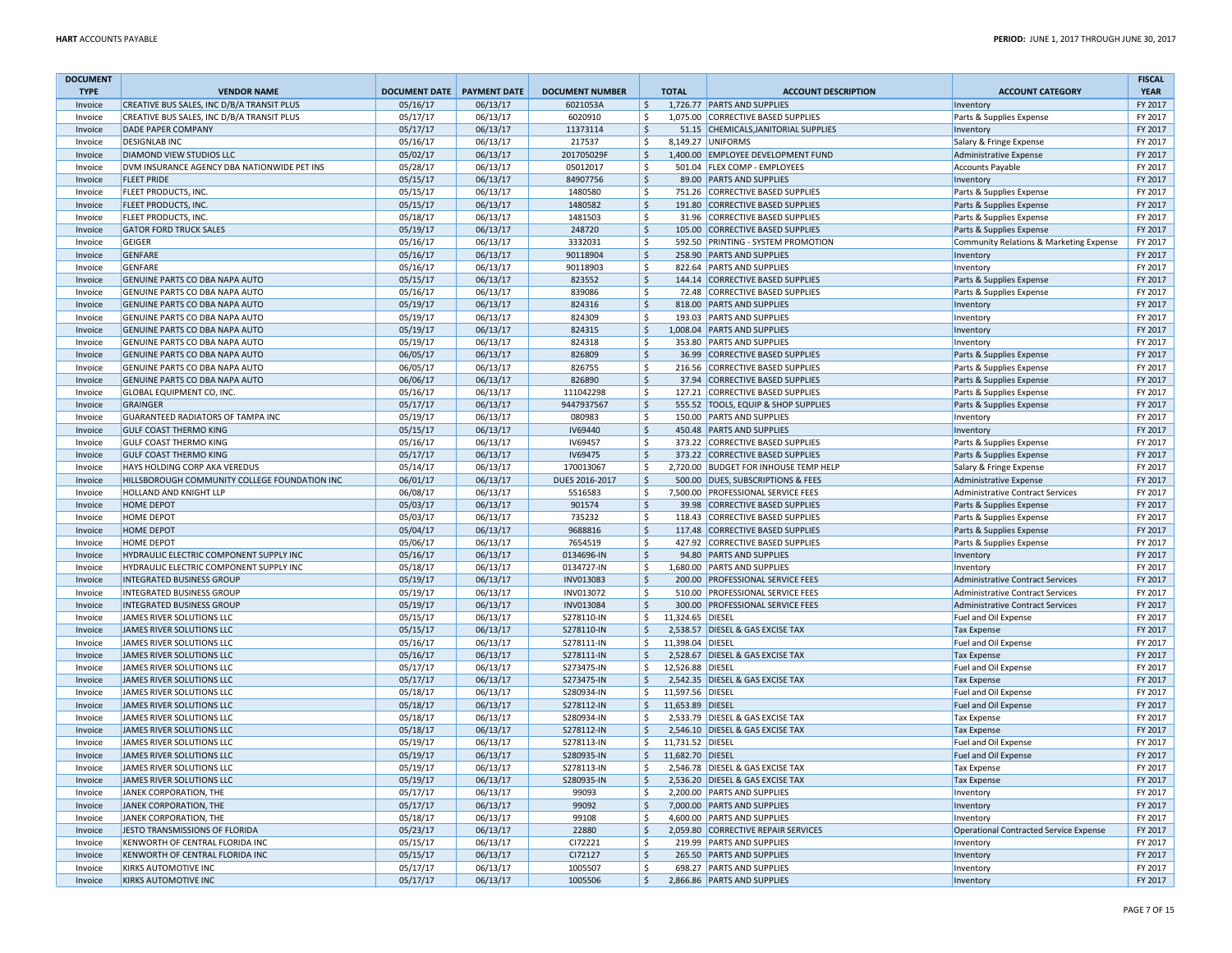| <b>DOCUMENT</b> |                                                   |                              |          |                        |                     |              |                                            |                                               | <b>FISCAL</b> |
|-----------------|---------------------------------------------------|------------------------------|----------|------------------------|---------------------|--------------|--------------------------------------------|-----------------------------------------------|---------------|
| <b>TYPE</b>     | <b>VENDOR NAME</b>                                | DOCUMENT DATE   PAYMENT DATE |          | <b>DOCUMENT NUMBER</b> |                     | <b>TOTAL</b> | <b>ACCOUNT DESCRIPTION</b>                 | <b>ACCOUNT CATEGORY</b>                       | <b>YEAR</b>   |
| Invoice         | <b>KIRKS AUTOMOTIVE INC</b>                       | 05/17/17                     | 06/13/17 | 1005504                | -Ś                  |              | 775.00 PARTS AND SUPPLIES                  | Inventory                                     | FY 2017       |
| Invoice         | KIRKS AUTOMOTIVE INC                              | 05/17/17                     | 06/13/17 | 1005503                | -Ś                  |              | 874.00 PARTS AND SUPPLIES                  | Inventory                                     | FY 2017       |
| Invoice         | LA GACETA PUBLISHING INC                          | 05/19/17                     | 06/13/17 | 17-1518                | $\mathsf{s}$        |              | 35.00 ADVERTISING - LEGAL                  | Community Relations & Marketing Expense       | FY 2017       |
| Invoice         | LEGAL CLUB OF AMERICA CORPORATION                 | 04/18/17                     | 06/13/17 | 0000282336             | $\zeta$             |              | 462.00 PRE-PAID LEGAL - EMPLOYEES          | Accounts Payable                              | FY 2017       |
| Invoice         | LEGAL CLUB OF AMERICA CORPORATION                 | 05/19/17                     | 06/13/17 | 0000282783             | \$                  |              | 448.00 PRE-PAID LEGAL - EMPLOYEES          | Accounts Payable                              | FY 2017       |
| Invoice         | LEXISNEXIS RISK SOLUTIONS FL INC                  | 04/30/17                     | 06/13/17 | 1462830-20170430       | \$                  |              | 171.28 CONSULTANT FEES                     | Self Insured General Liability Expense        | FY 2017       |
| Invoice         | MCI SERVICE PARTS INC                             | 05/19/17                     | 06/13/17 | 3435983                | Ŝ.                  |              | 26.24 PARTS AND SUPPLIES                   | Inventory                                     | FY 2017       |
| Invoice         | MD LIVE INC                                       | 06/01/17                     | 06/13/17 | IGH-HTA0005            | $\zeta$             |              | 2,474.50 PROFESSIONAL SERVICE FEES         | Administrative Contract Services              | FY 2017       |
| Invoice         | MOHAWK MANUFACTURING & SUPPLY CO                  | 05/16/17                     | 06/13/17 | U009099                | $\zeta$             |              | 40.46 PARTS AND SUPPLIES                   | Inventory                                     | FY 2017       |
| Invoice         | MOHAWK MANUFACTURING & SUPPLY CO                  | 05/16/17                     | 06/13/17 | U009098                | $\ddot{\mathsf{S}}$ |              | 797.98 PARTS AND SUPPLIES                  | Inventory                                     | FY 2017       |
|                 |                                                   |                              |          |                        | $\zeta$             |              | 1,911.84 PARTS AND SUPPLIES                |                                               | FY 2017       |
| Invoice         | MOHAWK MANUFACTURING & SUPPLY CO                  | 05/16/17                     | 06/13/17 | U009165                |                     |              |                                            | Inventory                                     |               |
| Invoice         | MOHAWK MANUFACTURING & SUPPLY CO                  | 05/16/17                     | 06/13/17 | U009097                | $\mathsf{S}$        |              | 7.68 PARTS AND SUPPLIES                    | Inventory                                     | FY 2017       |
| Invoice         | MOHAWK MANUFACTURING & SUPPLY CO                  | 05/19/17                     | 06/13/17 | U009354                | -S                  |              | 3,843.79 PARTS AND SUPPLIES                | Inventory                                     | FY 2017       |
| Invoice         | MOHAWK MANUFACTURING & SUPPLY CO                  | 05/19/17                     | 06/13/17 | U009355                | \$                  |              | 14,550.11 PARTS AND SUPPLIES               | Inventory                                     | FY 2017       |
| Invoice         | MYERS, QUADELINE                                  | 06/13/17                     | 06/13/17 | PPE 06/03/17           | \$                  |              | 187.20 DISABILITY INSURANCE                | Salary & Fringe Expense                       | FY 2017       |
| Invoice         | MYERS, QUADELINE                                  | 06/13/17                     | 06/13/17 | PPE 06/03/17           | $\ddot{\mathsf{S}}$ |              | 302.65 LIFE INSURANCE                      | Salary & Fringe Expense                       | FY 2017       |
| Invoice         | NEOPART TRANSIT LLC                               | 05/19/17                     | 06/13/17 | 2328508-01             | \$                  |              | 306.46 PARTS AND SUPPLIES                  | Inventory                                     | FY 2017       |
| Invoice         | NUTECH FIRE AND SAFETY INC                        | 05/18/17                     | 06/13/17 | 72845                  | \$                  |              | 298.00 MACHINE/EQUIP MAINTENANCE           | Operational Contracted Service Expense        | FY 2017       |
| Invoice         | PENINSULA ENERGY SERVICES COMPANY INC D/B/A PESCO | 06/06/17                     | 06/13/17 | 0517-433972            | \$                  |              | 36,729.52 COMPRESSED NATURAL GAS           | Fuel and Oil Expense                          | FY 2017       |
| Invoice         | PETROLEUM PRODUCTS MONITORING INC                 | 06/02/17                     | 06/13/17 | 21867                  | $\mathsf{S}$        |              | 1,350.00 FLUID AND CHEMICAL ANALYSIS       | <b>Operational Contracted Service Expense</b> | FY 2017       |
| Invoice         | PLASTICS AMERICA INC                              | 05/19/17                     | 06/13/17 | 72131                  | \$                  |              | 2,685.00 CONDITION BASED SUPPLIES          | Parts & Supplies Expense                      | FY 2017       |
| Invoice         | PROVANTAGE LLC                                    | 05/19/17                     | 06/13/17 | 7920497                | $\zeta$             |              | 281.95 DUES, SUBSCRIPTIONS & FEES          | Administrative Expense                        | FY 2017       |
| Invoice         | RELIABLE TRANSMISSION SERVICE                     | 05/17/17                     | 06/13/17 | T-56773                | <sup>\$</sup>       |              | 705.30 CORRECTIVE BASED SUPPLIES           | Parts & Supplies Expense                      | FY 2017       |
| Invoice         | RELIABLE TRANSMISSION SERVICE                     | 05/17/17                     | 06/13/17 | T-21117                | $\ddot{\mathsf{S}}$ |              | 250.00 CORRECTIVE BASED SUPPLIES           | Parts & Supplies Expense                      | FY 2017       |
| Invoice         | <b>RUSH TRUCK CENTER</b>                          | 05/12/17                     | 06/13/17 | 3006411924             | $\zeta$             |              | 77.54 CORRECTIVE BASED SUPPLIES            | Parts & Supplies Expense                      | FY 2017       |
| Invoice         | <b>RUSH TRUCK CENTER</b>                          | 05/15/17                     | 06/13/17 | 3006420893             | $\zeta$             |              | 6,656.76 PARTS AND SUPPLIES                | Inventory                                     | FY 2017       |
| Invoice         | <b>RUSH TRUCK CENTER</b>                          | 05/16/17                     | 06/13/17 | 3006436572             | Ŝ.                  |              | 47.96 CORRECTIVE BASED SUPPLIES            | Parts & Supplies Expense                      | FY 2017       |
| Invoice         | <b>RUSH TRUCK CENTER</b>                          | 05/18/17                     | 06/13/17 | 3006466798             | <sub>S</sub>        |              | 302.40 CORRECTIVE BASED SUPPLIES           | Parts & Supplies Expense                      | FY 2017       |
| Invoice         | <b>SAMS CLUB DIRECT</b>                           | 06/03/17                     | 06/13/17 | 9606650025             | <sup>\$</sup>       |              | 20.12 ORGANIZATION PROGRAMS & EVENTS       | Administrative Expense                        | FY 2017       |
| Invoice         | SKYBASE COMMUNICATIONS LLC                        | 05/15/17                     | 06/13/17 | 28741                  | $\zeta$             |              | 1,725.00 PROFESSIONAL SERVICE FEES         | <b>Administrative Contract Services</b>       | FY 2017       |
| Invoice         | SOL DAVIS PRINTING INC                            | 05/16/17                     | 06/13/17 | 48206                  | \$                  |              | 15.00 PRINTING - OFFICE FORMS              | Community Relations & Marketing Expense       | FY 2017       |
| Invoice         | <b>SUNPASS</b>                                    | 06/01/17                     | 06/13/17 | 329423 06-17           | l\$                 |              | 8,234.91 TOLLS ONLY                        | Other Administrative Expenses                 | FY 2017       |
| Invoice         | SUNSTATE WRECKER SERVICE INC                      | 05/15/17                     | 06/13/17 | 169429                 | Ŝ.                  |              | 300.00 TOWING CHARGES                      | Operational Contracted Service Expense        | FY 2017       |
|                 | SUNSTATE WRECKER SERVICE INC                      | 05/16/17                     | 06/13/17 | 169220                 | \$                  |              | 300.00 TOWING CHARGES                      |                                               | FY 2017       |
| Invoice         |                                                   |                              |          |                        |                     |              |                                            | Operational Contracted Service Expense        |               |
| Invoice         | SUNSTATE WRECKER SERVICE INC                      | 05/17/17                     | 06/13/17 | 169020                 | Ŝ.                  |              | 90.00 TOWING CHARGES                       | Operational Contracted Service Expense        | FY 2017       |
| Invoice         | SUNSTATE WRECKER SERVICE INC                      | 05/18/17                     | 06/13/17 | 169017                 | $\ddot{\mathsf{S}}$ |              | 300.00 TOWING CHARGES                      | Operational Contracted Service Expense        | FY 2017       |
| Invoice         | SUNSTATE WRECKER SERVICE INC                      | 05/18/17                     | 06/13/17 | 169013                 | <sup>\$</sup>       |              | 300.00 TOWING CHARGES                      | Operational Contracted Service Expense        | FY 2017       |
| Invoice         | SUNSTATE WRECKER SERVICE INC                      | 05/19/17                     | 06/13/17 | 168605                 | $\zeta$             |              | 225.00 TOWING CHARGES                      | Operational Contracted Service Expense        | FY 2017       |
| Invoice         | SURVEYMONKEY, INC                                 | 05/06/17                     | 06/13/17 | 28756354               | <sup>\$</sup>       |              | 780.00 DUES, SUBSCRIPTIONS & FEES          | Administrative Expense                        | FY 2017       |
| Invoice         | TRANSIT HOLDING INC DBA AFTERMARKET PARTS CO LLC  | 05/19/17                     | 06/13/17 | 81189662               | <sub>S</sub>        |              | 40.08 PARTS AND SUPPLIES                   | Inventory                                     | FY 2017       |
| Invoice         | TRANSIT HOLDING INC DBA AFTERMARKET PARTS CO LLC  | 05/19/17                     | 06/13/17 | 81189260               | \$                  |              | 49.00 PARTS AND SUPPLIES                   | Inventory                                     | FY 2017       |
| Invoice         | TRANSPRO CONSULTING LLC                           | 05/15/17                     | 06/13/17 | 1912                   | $\ddot{\mathsf{S}}$ |              | 11,607.15 OPERATING CONTINGENCY            | Other Administrative Expenses                 | FY 2017       |
| Invoice         | UNIFIRST CORPORATION                              | 05/17/17                     | 06/13/17 | 914 2174872            | \$                  |              | 49.67 UNIFORMS                             | Salary & Fringe Expense                       | FY 2017       |
| Invoice         | UNIFIRST CORPORATION                              | 05/17/17                     | 06/13/17 | 914 2174866            | $\zeta$             |              | 42.00 UNIFORMS                             | Salary & Fringe Expense                       | FY 2017       |
| Invoice         | UNIFIRST CORPORATION                              | 05/17/17                     | 06/13/17 | 914 2174867            | \$                  |              | 47.25 UNIFORMS                             | Salary & Fringe Expense                       | FY 2017       |
| Invoice         | UNIFIRST CORPORATION                              | 05/17/17                     | 06/13/17 | 914 2174868            | <sub>S</sub>        |              | 141.55 UNIFORMS                            | Salary & Fringe Expense                       | FY 2017       |
| Invoice         | UNIFIRST CORPORATION                              | 05/17/17                     | 06/13/17 | 914 2174869            | Ŝ.                  |              | 21.00 UNIFORMS                             | Salary & Fringe Expense                       | FY 2017       |
| Invoice         | UNIFIRST CORPORATION                              | 05/17/17                     | 06/13/17 | 914 2174870            | <sub>S</sub>        |              | 26.25 UNIFORMS                             | Salary & Fringe Expense                       | FY 2017       |
| Invoice         | UNIFIRST CORPORATION                              | 05/17/17                     | 06/13/17 | 914 2174871            | <sup>\$</sup>       |              | 42.00 UNIFORMS                             | Salary & Fringe Expense                       | FY 2017       |
| Invoice         | UNIFIRST CORPORATION                              | 05/17/17                     | 06/13/17 | 914 2174873            | $\ddot{\mathsf{S}}$ |              | 217.16 UNIFORMS                            | Salary & Fringe Expense                       | FY 2017       |
| Invoice         | UNIFIRST CORPORATION                              | 05/17/17                     | 06/13/17 | 914 2174874            | \$                  |              | 98.60 UNIFORMS                             | Salary & Fringe Expense                       | FY 2017       |
| Invoice         | UNIFIRST CORPORATION                              | 05/17/17                     | 06/13/17 | 914 2174875            | $\mathsf{\hat{S}}$  |              | 29.90 UNIFORMS                             | Salary & Fringe Expense                       | FY 2017       |
| Invoice         | UNITED REFRIGERATION, INC                         | 06/07/17                     | 06/13/17 | 57144747-00            | Ŝ.                  |              | 50.25 FACILITY REPAIRS & MAINTENANCE       | Operational Contracted Service Expense        | FY 2017       |
| Invoice         | USIS INC                                          | 05/17/17                     | 06/13/17 | CI-USIS-000390         | $\ddot{\varsigma}$  |              | 24,461.00 INSURANCE PREMIUMS SELF, PD & PL | Insurance Premiums & Actuarial Study          | FY 2017       |
| Invoice         | VEHICLE MAINTENANCE PROGRAM INC                   | 05/17/17                     | 06/13/17 | INV-269233             | $\mathsf{s}$        |              | 71.94 PARTS AND SUPPLIES                   |                                               | FY 2017       |
| Invoice         | <b>WURTH USA INC</b>                              |                              | 06/13/17 | 95709347               | $\zeta$             |              | 409.24 TOOLS, EQUIP & SHOP SUPPLIES        | Inventory                                     | FY 2017       |
|                 |                                                   | 05/16/17                     |          |                        |                     |              | 51,292.00 CONTRACT SERVICES                | Parts & Supplies Expense                      | FY 2017       |
| Invoice         | YELLOW CAB COMPANY OF TAMPA INC                   | 05/15/17                     | 06/13/17 | 20791                  | \$                  |              |                                            | Operational Contracted Service Expense        |               |
| Invoice         | <b>ACCURATE LAMINATING</b>                        | 05/26/17                     | 06/19/17 | 75793                  | <sub>S</sub>        |              | 10.00 PRINTING - SYSTEM PROMOTION          | Community Relations & Marketing Expense       | FY 2017       |
| Invoice         | ANCO SUPERIOR INC                                 | 05/25/17                     | 06/19/17 | 92700                  | Ŝ.                  |              | 1,580.00 PARTS AND SUPPLIES                | Inventory                                     | FY 2017       |
| Invoice         | ARKAY ACQUISITION LLC DBA GILLIG LLC              | 05/19/17                     | 06/19/17 | 40342579               | <sub>S</sub>        |              | 6,128.05 PARTS AND SUPPLIES                | Inventory                                     | FY 2017       |
| Invoice         | ARKAY ACQUISITION LLC DBA GILLIG LLC              | 05/22/17                     | 06/19/17 | 40343044               | -Ś                  |              | 317.86 CORRECTIVE BASED SUPPLIES           | Parts & Supplies Expense                      | FY 2017       |
| Invoice         | ARKAY ACQUISITION LLC DBA GILLIG LLC              | 05/22/17                     | 06/19/17 | 40343043               | $\zeta$             |              | 224.77 CORRECTIVE BASED SUPPLIES           | Parts & Supplies Expense                      | FY 2017       |
| Invoice         | ARKAY ACQUISITION LLC DBA GILLIG LLC              | 05/23/17                     | 06/19/17 | 40343562               | -\$                 |              | 259.10 CORRECTIVE BASED SUPPLIES           | Parts & Supplies Expense                      | FY 2017       |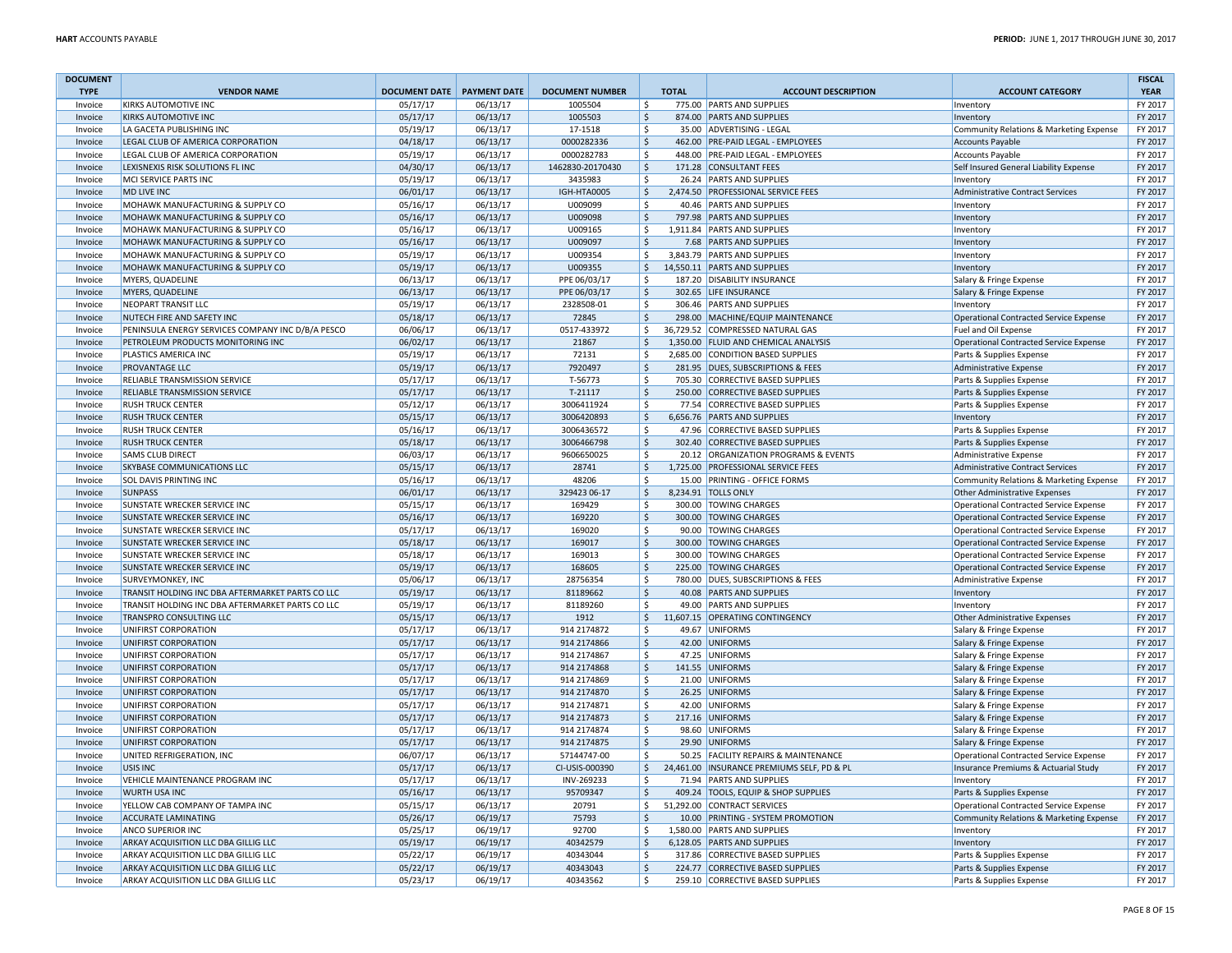| <b>DOCUMENT</b> |                                                |                                   |          |                           |                    |                                                         |                                               | <b>FISCAL</b> |
|-----------------|------------------------------------------------|-----------------------------------|----------|---------------------------|--------------------|---------------------------------------------------------|-----------------------------------------------|---------------|
| <b>TYPE</b>     | <b>VENDOR NAME</b>                             | <b>DOCUMENT DATE PAYMENT DATE</b> |          | <b>DOCUMENT NUMBER</b>    | <b>TOTAL</b>       | <b>ACCOUNT DESCRIPTION</b>                              | <b>ACCOUNT CATEGORY</b>                       | <b>YEAR</b>   |
| Invoice         | ARKAY ACQUISITION LLC DBA GILLIG LLC           | 05/23/17                          | 06/19/17 | 40343559                  | \$                 | 1,881.66 CORRECTIVE BASED SUPPLIES                      | Parts & Supplies Expense                      | FY 2017       |
| Invoice         | ARKAY ACQUISITION LLC DBA GILLIG LLC           | 05/23/17                          | 06/19/17 | 40343560                  | \$                 | 1.309.71 PARTS AND SUPPLIES                             | Inventory                                     | FY 2017       |
| Invoice         | ARKAY ACQUISITION LLC DBA GILLIG LLC           | 05/23/17                          | 06/19/17 | 40343561                  | $\mathsf{S}$       | 666.40 PARTS AND SUPPLIES                               | Inventory                                     | FY 2017       |
| Invoice         | ARKAY ACQUISITION LLC DBA GILLIG LLC           | 05/23/17                          | 06/19/17 | 40343558                  | Š.                 | 504.96 PARTS AND SUPPLIES                               | Inventory                                     | FY 2017       |
| Invoice         | ARKAY ACQUISITION LLC DBA GILLIG LLC           | 05/24/17                          | 06/19/17 | 40344111                  | $\mathsf{\hat{S}}$ | 1,612.40 CORRECTIVE BASED SUPPLIES                      | Parts & Supplies Expense                      | FY 2017       |
| Invoice         | ARKAY ACQUISITION LLC DBA GILLIG LLC           | 05/24/17                          | 06/19/17 | 40344113                  | $\zeta$            | 588.85 PARTS AND SUPPLIES                               | Inventory                                     | FY 2017       |
| Invoice         | ARKAY ACQUISITION LLC DBA GILLIG LLC           | 05/24/17                          | 06/19/17 | 40344112                  | $\mathsf{\hat{S}}$ | 463.66 PARTS AND SUPPLIES                               | Inventory                                     | FY 2017       |
| Invoice         | ARKAY ACQUISITION LLC DBA GILLIG LLC           | 05/24/17                          | 06/19/17 | 40344110                  | \$                 | 547.10 PARTS AND SUPPLIES                               | Inventory                                     | FY 2017       |
| Invoice         | ARKAY ACQUISITION LLC DBA GILLIG LLC           | 05/25/17                          | 06/19/17 | 40344597                  | $\mathsf{\hat{S}}$ | 286.90 PARTS AND SUPPLIES                               | Inventory                                     | FY 2017       |
|                 |                                                |                                   |          |                           | $\mathsf{s}$       |                                                         |                                               |               |
| Invoice         | <b>AUTONATION SSC</b>                          | 05/23/17                          | 06/19/17 | 7447156                   |                    | 191.10 CORRECTIVE BASED SUPPLIES                        | Parts & Supplies Expense                      | FY 2017       |
| Invoice         | <b>AUTONATION SSC</b>                          | 05/25/17                          | 06/19/17 | 7448293                   | $\zeta$            | 120.31 CORRECTIVE BASED SUPPLIES                        | Parts & Supplies Expense                      | FY 2017       |
| Invoice         | <b>B.O.C.C.</b>                                | 06/05/17                          | 06/19/17 | 0617/7441310              | \$                 | 299.00 WATER, SEWER & GARBAGE                           | <b>Utilities Expense</b>                      | FY 2017       |
| Invoice         | <b>B.O.C.C.</b>                                | 06/05/17                          | 06/19/17 | 0617/7541310              | S.                 | 112.79 WATER, SEWER & GARBAGE                           | <b>Utilities Expense</b>                      | FY 2017       |
| Invoice         | <b>BARCO, LISA</b>                             | 06/15/17                          | 06/19/17 | 06/03/17 TR               | \$                 | 123.86 BUSINESS TRAVEL COSTS - STAFF                    | Administrative Expense                        | FY 2017       |
| Invoice         | <b>BELL &amp; ROPER, PA</b>                    | 05/09/17                          | 06/19/17 | 50907                     | $\zeta$            | 3,250.10 LEGAL FEES                                     | Insurance Premiums & Actuarial Study          | FY 2017       |
| Invoice         | BELL & ROPER, PA                               | 05/09/17                          | 06/19/17 | 50906                     | \$                 | 7,248.10 LEGAL FEES                                     | Insurance Premiums & Actuarial Study          | FY 2017       |
| Invoice         | BEST BUY BUSINESS ADVANTAGE ACCOUNT            | 05/23/17                          | 06/19/17 | 2741054                   | $\zeta$            | 327.92 SAFETY SUPPLIES & EQUIPMENT                      | Parts & Supplies Expense                      | FY 2017       |
| Invoice         | <b>BRANDON FORD</b>                            | 05/25/17                          | 06/19/17 | 645304                    | -\$                | 101.40 CORRECTIVE BASED SUPPLIES                        | Parts & Supplies Expense                      | FY 2017       |
| Invoice         | <b>BRANDON FORD</b>                            | 05/26/17                          | 06/19/17 | 645381                    | $\zeta$            | 37.52 CORRECTIVE BASED SUPPLIES                         | Parts & Supplies Expense                      | FY 2017       |
| Invoice         | BRANDRAGEOUS!                                  | 05/25/17                          | 06/19/17 | 7228                      | -Ś                 | 970.05 OPERATING CONTINGENCY                            | <b>Other Administrative Expenses</b>          | FY 2017       |
| Invoice         | <b>BROWN, JOAN</b>                             | 06/15/17                          | 06/19/17 | 06/03/17 TR               | $\zeta$            | 116.92 BUSINESS TRAVEL COSTS - STAFF                    | Administrative Expense                        | FY 2017       |
| Invoice         | CAMBRIDGE SYSTEMATICS INC                      | 05/25/17                          | 06/19/17 | 170054-01                 | \$                 | 5,239.00 CONSULTANT FEES                                | <b>Administrative Contract Services</b>       | FY 2017       |
| Invoice         | CENTRAL FLORIDA COMMUNITY PLANNING             | 06/08/17                          | 06/19/17 | 06/25/17 OUTDOOR MKT   \$ |                    | 25.00 MARKETING COMMUNITY OUTREACH--COMPLIANCE OFFICE-- | Community Relations & Marketing Expense       | FY 2017       |
| Invoice         | CHARTER COMMUNICATIONS INC DBA SPECTRUM        | 06/09/17                          | 06/19/17 | 042451601060917           | Ŝ.                 | 108.58 CABLE TELEVISION SERVICES                        | <b>Utilities Expense</b>                      | FY 2017       |
| Invoice         | CIGNA HEALTH AND LIFE INS CO                   | 05/21/17                          | 06/19/17 | 2141352                   | $\zeta$            | 23,475.62 DENTAL INSURANCE - EMPLOYER PAYABLE           | <b>Accounts Payable</b>                       | FY 2017       |
| Invoice         | CIGNA HEALTH AND LIFE INS CO                   | 05/21/17                          | 06/19/17 | 2141351                   | \$                 | 91,303.86 HEALTH INSURANCE EXCESS EXPENSE               | Salary & Fringe Expense                       | FY 2017       |
| Invoice         | <b>CISCO SYSTEMS INC</b>                       | 05/27/17                          | 06/19/17 | 7238281                   | S.                 | 345.00 WEB HOSTING SERVICES                             | Operational Contracted Service Expense        | FY 2017       |
| Invoice         | CITY OF TAMPA MCKAY BAY                        | 06/12/17                          | 06/19/17 | 1199777                   | \$                 | 7.65 DISPOSAL SERVICES                                  | Operational Contracted Service Expense        | FY 2017       |
| Invoice         | CITY OF TAMPA PARKING DIVISION                 | 06/16/17                          | 06/19/17 | 16911                     | $\zeta$            | 1,028.00 LEASES AND RENTAL                              | Administrative Expense                        | FY 2017       |
|                 | CITY OF TAMPA PARKING DIVISION                 | 06/16/17                          | 06/19/17 | 16911                     | \$                 | 172.90 PARKING FEES                                     |                                               | FY 2017       |
| Invoice         |                                                |                                   |          |                           |                    |                                                         | <b>Other Administrative Expenses</b>          |               |
| Invoice         | CITY OF TAMPA UTILITIES                        | 06/06/17                          | 06/19/17 | 0617/0051369-3            | $\zeta$            | 587.22 WATER, SEWER & GARBAGE                           | <b>Utilities Expense</b>                      | FY 2017       |
| Invoice         | CITY OF TAMPA UTILITIES                        | 06/12/17                          | 06/19/17 | 0617/0314931              | \$                 | 306.07 WATER, SEWER & GARBAGE                           | <b>Utilities Expense</b>                      | FY 2017       |
| Invoice         | <b>CITY OF TAMPA UTILITIES</b>                 | 06/13/17                          | 06/19/17 | 0617/0051261              | $\zeta$            | 4.95 WATER, SEWER & GARBAGE                             | <b>Utilities Expense</b>                      | FY 2017       |
| Invoice         | CITY OF TAMPA UTILITIES                        | 06/13/17                          | 06/19/17 | 0617/0051369-2            | \$                 | 50.83 WATER, SEWER & GARBAGE                            | <b>Utilities Expense</b>                      | FY 2017       |
| Invoice         | <b>CITY OF TAMPA UTILITIES</b>                 | 06/13/17                          | 06/19/17 | 0617/0051487              | $\zeta$            | 8.25 WATER, SEWER & GARBAGE                             | <b>Utilities Expense</b>                      | FY 2017       |
| Invoice         | CITY OF TAMPA UTILITIES                        | 06/13/17                          | 06/19/17 | 0617/0307517-1            | \$                 | 1,287.18 WATER, SEWER & GARBAGE                         | <b>Utilities Expense</b>                      | FY 2017       |
| Invoice         | <b>CITY OF TAMPA UTILITIES</b>                 | 06/13/17                          | 06/19/17 | 0617/0307517-2            | $\zeta$            | 1,651.95 WATER, SEWER & GARBAGE                         | <b>Utilities Expense</b>                      | FY 2017       |
| Invoice         | CITY OF TAMPA UTILITIES                        | 06/13/17                          | 06/19/17 | 0617/0307517-3            | \$                 | 680.21 WATER, SEWER & GARBAGE                           | <b>Utilities Expense</b>                      | FY 2017       |
| Invoice         | <b>CLASS C SOLUTIONS GROUP</b>                 | 05/23/17                          | 06/19/17 | 1227684002                | $\mathsf{\hat{S}}$ | 53.00 CORRECTIVE BASED SUPPLIES                         | Parts & Supplies Expense                      | FY 2017       |
| Invoice         | <b>CLASS C SOLUTIONS GROUP</b>                 | 05/24/17                          | 06/19/17 | 1239752001                | \$                 | 81.03 CORRECTIVE BASED SUPPLIES                         | Parts & Supplies Expense                      | FY 2017       |
| Invoice         | <b>CLASS C SOLUTIONS GROUP</b>                 | 05/25/17                          | 06/19/17 | 1245309001                | S.                 | 195.99 CORRECTIVE BASED SUPPLIES                        | Parts & Supplies Expense                      | FY 2017       |
| Invoice         | <b>CLASS C SOLUTIONS GROUP</b>                 | 05/25/17                          | 06/19/17 | 1246454001                | <sub>S</sub>       | 359.73 CORRECTIVE BASED SUPPLIES                        | Parts & Supplies Expense                      | FY 2017       |
| Invoice         | COMMERCIAL RISK MANAGEMENT INC                 | 05/26/17                          | 06/19/17 | 05-10005                  | $\zeta$            | 3,249.00 CLAIM SERVICING FEES                           | Self Insured Workers' Compensation Expense    | FY 2017       |
| Invoice         | CREATIVE BUS SALES, INC D/B/A TRANSIT PLUS     | 05/26/17                          | 06/19/17 | 6021053B                  | Ś                  | 296.36 PARTS AND SUPPLIES                               | Inventory                                     | FY 2017       |
| Invoice         | <b>CUMMINS INC</b>                             | 05/22/17                          | 06/19/17 | 011-94246                 | $\zeta$            | 120.79 CORRECTIVE BASED SUPPLIES                        | Parts & Supplies Expense                      | FY 2017       |
| Invoice         | <b>CUMMINS INC</b>                             | 06/08/17                          | 06/19/17 | 011-80638 CORE            | \$                 | 3,300.00 CORRECTIVE BASED SUPPLIES                      | Parts & Supplies Expense                      | FY 2017       |
| Invoice         | <b>CURVED GLASS DISTRIBUTORS</b>               | 05/24/17                          | 06/19/17 | 0218091-IN                | $\mathsf{\hat{S}}$ | 978.00 PARTS AND SUPPLIES                               | Inventory                                     | FY 2017       |
| Invoice         | EARL W. COLVARD INC. DBA BOULEVARD TIRE CENTER | 05/24/17                          | 06/19/17 | 19-178347                 | \$                 | 25.00 TIRES PURCHASED                                   | Parts & Supplies Expense                      | FY 2017       |
| Invoice         | ELECTRIC SALES & SERVICE INC                   | 05/25/17                          | 06/19/17 | 35923                     | $\mathsf{\hat{S}}$ | 5,094.00 PARTS AND SUPPLIES                             | Inventory                                     | FY 2017       |
| Invoice         | ELECTRIC SALES & SERVICE INC                   | 05/26/17                          | 06/19/17 | 35927                     | \$                 | 586.32 PARTS AND SUPPLIES                               | Inventory                                     | FY 2017       |
|                 |                                                |                                   |          |                           |                    | 100.00 ACCOUNTS PAYABLE - MANUAL ACCRUALS               |                                               | FY 2017       |
| Invoice         | FALERO RAMOS, GUARIONEX                        | 06/09/17                          | 06/19/17 | 05/17 BUS OP EOM          | $\mathsf{S}$       |                                                         | <b>Accounts Payable</b>                       |               |
| Invoice         | <b>FEDERAL EXPRESS CORP</b>                    | 06/06/17                          | 06/19/17 | 5-825-40046               | $\mathsf{\hat{S}}$ | 36.81 POSTAGE                                           | Other Administrative Expenses                 | FY 2017       |
| Invoice         | <b>FEDERAL EXPRESS CORP</b>                    | 06/13/17                          | 06/19/17 | 5-833-05506               | $\mathsf{\hat{S}}$ | 6.17 POSTAGE                                            | <b>Other Administrative Expenses</b>          | FY 2017       |
| Invoice         | <b>FINISHMASTER INC</b>                        | 05/24/17                          | 06/19/17 | 76696901                  | \$                 | 1,312.12 PARTS AND SUPPLIES                             | Inventory                                     | FY 2017       |
| Invoice         | <b>FINISHMASTER INC</b>                        | 05/25/17                          | 06/19/17 | 76706578                  | $\mathsf{\hat{S}}$ | 26.84 PARTS AND SUPPLIES                                | Inventory                                     | FY 2017       |
| Invoice         | <b>FLEET PRIDE</b>                             | 05/25/17                          | 06/19/17 | 85146300                  | \$                 | 2,495.04 CORRECTIVE BASED SUPPLIES                      | Parts & Supplies Expense                      | FY 2017       |
| Invoice         | FLEET PRODUCTS, INC.                           | 05/23/17                          | 06/19/17 | 1482483                   | $\zeta$            | 47.53 CORRECTIVE BASED SUPPLIES                         | Parts & Supplies Expense                      | FY 2017       |
| Invoice         | FLEET PRODUCTS, INC.                           | 05/25/17                          | 06/19/17 | 1483035                   | \$                 | 131.53 CORRECTIVE BASED SUPPLIES                        | Parts & Supplies Expense                      | FY 2017       |
| Invoice         | FLORIDA DEPARTMENT OF REVENUE                  | 05/31/17                          | 06/19/17 | <b>SALES TAX 05/2017</b>  | $\mathsf{\hat{S}}$ | 124.07 SALES TAXES PAYABLE                              | <b>Taxes Payable</b>                          | FY 2017       |
| Invoice         | FLORIDA SENTINEL BULLETIN                      | 05/22/17                          | 06/19/17 | 7518                      | $\mathsf{\hat{S}}$ | 56.00 ADVERTISING - LEGAL                               | Community Relations & Marketing Expense       | FY 2017       |
| Invoice         | <b>G&amp;K SERVICES CO</b>                     | 05/18/17                          | 06/19/17 | 6071874132                | S.                 | 147.45 CONTRACT SERVICES                                | Operational Contracted Service Expense        | FY 2017       |
| Invoice         | <b>G&amp;K SERVICES CO</b>                     | 05/25/17                          | 06/19/17 | 6071877416                | $\zeta$            | 264.09 CONTRACT SERVICES                                | <b>Operational Contracted Service Expense</b> | FY 2017       |
| Invoice         | <b>G&amp;K SERVICES CO</b>                     | 05/25/17                          | 06/19/17 | 6071877417                | $\zeta$            | 5.50 UNIFORMS                                           | Salary & Fringe Expense                       | FY 2017       |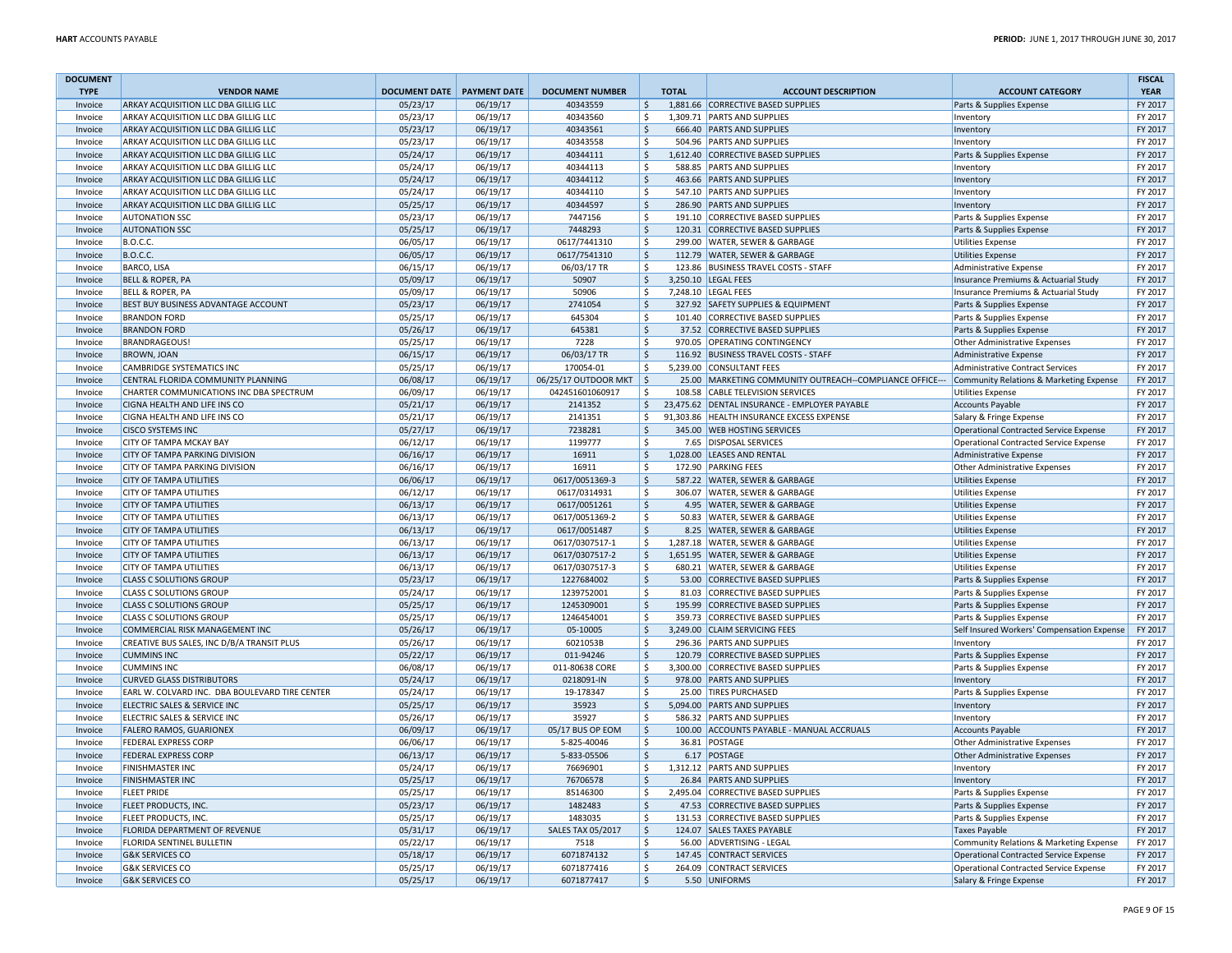| <b>DOCUMENT</b>    |                                          |                                   |                      |                                |                    |                  |                                                                                 |                                                                  | <b>FISCAL</b>      |
|--------------------|------------------------------------------|-----------------------------------|----------------------|--------------------------------|--------------------|------------------|---------------------------------------------------------------------------------|------------------------------------------------------------------|--------------------|
| <b>TYPE</b>        | <b>VENDOR NAME</b>                       | <b>DOCUMENT DATE PAYMENT DATE</b> |                      | <b>DOCUMENT NUMBER</b>         | <b>TOTAL</b>       |                  | <b>ACCOUNT DESCRIPTION</b>                                                      | <b>ACCOUNT CATEGORY</b>                                          | <b>YEAR</b>        |
| Invoice            | <b>G&amp;K SERVICES CO</b>               | 05/25/17                          | 06/19/17             | 6071877418                     | \$                 |                  | 30.25 UNIFORMS                                                                  | Salary & Fringe Expense                                          | FY 2017            |
| Invoice            | <b>G&amp;K SERVICES CO</b>               | 05/25/17                          | 06/19/17             | 6071877419                     | $\zeta$            |                  | 24.20 UNIFORMS                                                                  | Salary & Fringe Expense                                          | FY 2017            |
| Invoice            | <b>G&amp;K SERVICES CO</b>               | 05/25/17                          | 06/19/17             | 6071877420                     | $\zeta$            |                  | 48.40 UNIFORMS                                                                  | Salary & Fringe Expense                                          | FY 2017            |
| Invoice            | <b>G&amp;K SERVICES CO</b>               | 05/25/17                          | 06/19/17             | 6071877421                     | \$                 |                  | 54.45 UNIFORMS                                                                  | Salary & Fringe Expense                                          | FY 2017            |
| Invoice            | <b>G&amp;K SERVICES CO</b>               | 05/25/17                          | 06/19/17             | 6071877422                     | \$                 |                  | 33.00 UNIFORMS                                                                  | Salary & Fringe Expense                                          | FY 2017            |
| Invoice            | <b>G&amp;K SERVICES CO</b>               | 05/25/17                          | 06/19/17             | 6071877424                     | S.                 |                  | 278.30 UNIFORMS                                                                 | Salary & Fringe Expense                                          | FY 2017            |
| Invoice            | <b>G&amp;K SERVICES CO</b>               | 05/25/17                          | 06/19/17             | 6071877423                     | -Ś                 |                  | 163.35 UNIFORMS                                                                 | Salary & Fringe Expense                                          | FY 2017            |
| Invoice            | <b>G&amp;K SERVICES CO</b>               | 05/25/17                          | 06/19/17             | 6071877425                     | S.                 |                  | 159.28 UNIFORMS                                                                 | Salary & Fringe Expense                                          | FY 2017            |
| Invoice            | <b>G&amp;K SERVICES CO</b>               | 05/26/17                          | 06/19/17             | 6071877873                     | -Ś                 |                  | 2.75 UNIFORMS                                                                   | Salary & Fringe Expense                                          | FY 2017            |
| Invoice            | <b>G&amp;K SERVICES CO</b>               | 05/26/17                          | 06/19/17             | 6071877874                     | $\zeta$            |                  | 18.15 UNIFORMS                                                                  | Salary & Fringe Expense                                          | FY 2017            |
| Invoice            | <b>G&amp;K SERVICES CO</b>               | 05/26/17                          | 06/19/17             | 6071877871                     | \$                 |                  | 24.20 UNIFORMS                                                                  | Salary & Fringe Expense                                          | FY 2017            |
| Invoice            | <b>GATOR FORD TRUCK SALES</b>            | 05/23/17                          | 06/19/17             | 519063P                        | $\mathsf{S}$       |                  | 642.18 PARTS AND SUPPLIES                                                       | Inventory                                                        | FY 2017            |
| Invoice            | <b>GFNFARF</b>                           | 05/25/17                          | 06/19/17             | 90119358                       | \$                 |                  | 624.16 PARTS AND SUPPLIES                                                       | Inventory                                                        | FY 2017            |
| Invoice            | GENUINE PARTS CO DBA NAPA AUTO           | 05/24/17                          | 06/19/17             | 825177-A                       | $\zeta$            |                  | 146.85 CORRECTIVE BASED SUPPLIES                                                | Parts & Supplies Expense                                         | FY 2017            |
| Invoice            | <b>GOODYEAR TIRE &amp; RUBBER CO</b>     | 05/24/17                          | 06/19/17             | 0084584840                     | \$                 |                  | 2,408.40 TIRES LEASED - ADA/PARA FL-5307P-2017 POP                              | Capital Grant Expense                                            | FY 2017            |
| Invoice            | <b>GOODYEAR TIRE &amp; RUBBER CO</b>     | 05/24/17                          | 06/19/17             | 0084584839                     | $\zeta$            |                  | 3,161.04 TIRES LEASED - ADA/PARA FL-5307P-2017 POP                              | <b>Capital Grant Expense</b>                                     | FY 2017            |
| Invoice            | <b>GOODYEAR TIRE &amp; RUBBER CO</b>     | 05/24/17                          | 06/19/17             | 0084584840                     | \$                 |                  | 9,633.60 TIRES LEASED - BUS FL-5307P-2017 POP                                   | Capital Grant Expense                                            | FY 2017            |
| Invoice            | <b>GOODYEAR TIRE &amp; RUBBER CO</b>     | 05/24/17                          | 06/19/17             | 0084584839                     | $\zeta$            |                  | 40,742.33 TIRES LEASED - BUS FL-5307P-2017 POP                                  | Capital Grant Expense                                            | FY 2017            |
| Invoice            | <b>GUARANTEED RADIATORS OF TAMPA INC</b> | 05/24/17                          | 06/19/17             | 081010                         | Ś                  |                  | 1,190.00 PARTS AND SUPPLIES                                                     | Inventory                                                        | FY 2017            |
| Invoice            | <b>GUARANTEED RADIATORS OF TAMPA INC</b> | 05/24/17                          | 06/19/17             | 081011                         | $\mathsf{\hat{S}}$ |                  | 135.00 PARTS AND SUPPLIES                                                       | Inventory                                                        | FY 2017            |
| Invoice            | <b>GULF COAST THERMO KING</b>            | 05/22/17                          | 06/19/17             | IV69551                        | \$                 |                  | 210.90 CORRECTIVE BASED SUPPLIES                                                | Parts & Supplies Expense                                         | FY 2017            |
| Invoice            | <b>GULF COAST THERMO KING</b>            | 05/24/17                          | 06/19/17             | IV69507                        | $\zeta$            |                  | 4,194.66 PARTS AND SUPPLIES                                                     | Inventory                                                        | FY 2017            |
| Invoice            | HAYS HOLDING CORP AKA VEREDUS            | 05/21/17                          | 06/19/17             | 170013638                      | $\zeta$            |                  | 2,720.00 BUDGET FOR INHOUSE TEMP HELP                                           | Salary & Fringe Expense                                          | FY 2017            |
| Invoice            | <b>HOWCO ENVIRONMENTAL SERVICES</b>      | 05/22/17                          | 06/19/17             | 0207492                        | $\zeta$            |                  | 50.00 CONTRACT SERVICES                                                         | <b>Operational Contracted Service Expense</b>                    | FY 2017            |
| Invoice            | <b>HOWCO ENVIRONMENTAL SERVICES</b>      | 05/22/17                          | 06/19/17             | 0207491                        | \$                 |                  | 130.00 CONTRACT SERVICES                                                        | Operational Contracted Service Expense                           | FY 2017            |
| Invoice            | HYDRAULIC ELECTRIC COMPONENT SUPPLY INC  | 05/24/17                          | 06/19/17             | 0134784-IN                     | $\zeta$            |                  | 3,200.00 PARTS AND SUPPLIES                                                     | Inventory                                                        | FY 2017            |
| Invoice            | HYDRAULIC ELECTRIC COMPONENT SUPPLY INC  | 05/24/17                          | 06/19/17             | 0134799-IN                     | Ŝ.                 |                  | 493.50 PARTS AND SUPPLIES                                                       | Inventory                                                        | FY 2017            |
| Invoice            | HYDRAULIC ELECTRIC COMPONENT SUPPLY INC  | 05/26/17                          | 06/19/17             | 0134824-IN                     | \$                 |                  | 1,060.20 PARTS AND SUPPLIES                                                     | Inventory                                                        | FY 2017            |
| Invoice            | JACOBS ENGINEERING GROUP INC             | 05/26/17                          | 06/19/17             | 5                              | \$                 |                  | 30,224.06 437804-12801 PREMIUM TRANSIT STUDY                                    | Capital Grant Expense                                            | FY 2017            |
| Invoice            | JAMES RIVER SOLUTIONS LLC                | 05/22/17                          | 06/19/17             | S278114-IN                     | $\mathsf{\hat{S}}$ | 11,980.76 DIESEL |                                                                                 | Fuel and Oil Expense                                             | FY 2017            |
| Invoice            | JAMES RIVER SOLUTIONS LLC                | 05/22/17                          | 06/19/17             | S278114-IN                     | \$                 |                  | 2,533.79 DIESEL & GAS EXCISE TAX                                                | Tax Expense                                                      | FY 2017            |
| Invoice            | JAMES RIVER SOLUTIONS LLC                | 05/23/17                          | 06/19/17             | S278115-IN                     | $\zeta$            | 12,140.91 DIESEL |                                                                                 | Fuel and Oil Expense                                             | FY 2017            |
| Invoice            | JAMES RIVER SOLUTIONS LLC                | 05/23/17                          | 06/19/17             | S278115-IN                     | Ś                  |                  | 2,537.21 DIESEL & GAS EXCISE TAX                                                | <b>Tax Expense</b>                                               | FY 2017            |
| Invoice            | JAMES RIVER SOLUTIONS LLC                | 05/25/17                          | 06/19/17             | S278116-IN                     | $\zeta$            | 12,161.29 DIESEL |                                                                                 | Fuel and Oil Expense                                             | FY 2017            |
| Invoice            | JAMES RIVER SOLUTIONS LLC                | 05/25/17                          | 06/19/17             | S278116-IN                     | \$                 |                  | 59.14 DIESEL & GAS EXCISE TAX                                                   | <b>Tax Expense</b>                                               | FY 2017            |
| Invoice            | JAMES RIVER SOLUTIONS LLC                | 05/25/17                          | 06/19/17             | S278116-IN                     | $\zeta$            |                  | 2,473.97 DIESEL & GAS EXCISE TAX                                                | <b>Tax Expense</b>                                               | FY 2017            |
| Invoice            | JAMES RIVER SOLUTIONS LLC                | 05/26/17                          | 06/19/17             | S278117-IN                     | \$                 | 11,723.60 DIESEL |                                                                                 | Fuel and Oil Expense                                             | FY 2017            |
| Invoice            | JAMES RIVER SOLUTIONS LLC                | 05/26/17                          | 06/19/17             | S278117-IN                     | S.                 |                  | 2,531.41 DIESEL & GAS EXCISE TAX                                                | Tax Expense                                                      | FY 2017            |
| Invoice            | JANEK CORPORATION, THE                   | 05/26/17                          | 06/19/17             | 99175                          | Ś                  |                  | 1,100.00 PARTS AND SUPPLIES                                                     | Inventory                                                        | FY 2017            |
| Invoice            | JEFFREY R TILLEY DBA FYREBOSS LLC        | 05/25/17                          | 06/19/17             | 2017132                        | \$                 |                  | 825.93 TOOLS, EQUIP & SHOP SUPPLIES                                             | Parts & Supplies Expense                                         | FY 2017            |
| Invoice            | JESTO TRANSMISSIONS OF FLORIDA           | 06/07/17                          | 06/19/17             | 22893                          | \$                 |                  | 3,470.12 CORRECTIVE REPAIR SERVICES                                             | Operational Contracted Service Expense                           | FY 2017            |
| Invoice            | KENWORTH OF CENTRAL FLORIDA INC          | 05/24/17                          | 06/19/17             | CI72893                        | $\mathsf{\hat{S}}$ |                  | 2,536.18 PARTS AND SUPPLIES                                                     | Inventory                                                        | FY 2017            |
| Invoice            | KENWORTH OF CENTRAL FLORIDA INC          | 05/24/17                          | 06/19/17             | CI72894                        | Ś                  |                  | 3,338.10 PARTS AND SUPPLIES                                                     | Inventory                                                        | FY 2017            |
| Invoice            | KENWORTH OF CENTRAL FLORIDA INC          | 05/26/17                          | 06/19/17             | CI73618                        | $\zeta$            |                  | 1,798.00 PARTS AND SUPPLIES                                                     | Inventory                                                        | FY 2017            |
| Invoice            | KIRKS AUTOMOTIVE INC                     | 05/25/17                          | 06/19/17             | 1005743                        | \$                 |                  | 10.95 PARTS AND SUPPLIES                                                        | Inventory                                                        | FY 2017            |
| Invoice            | <b>KIRKS AUTOMOTIVE INC</b>              | 05/25/17                          | 06/19/17             | 1005742                        | $\mathsf{\hat{S}}$ |                  | 97.00 PARTS AND SUPPLIES                                                        | Inventory                                                        | FY 2017            |
| Invoice            | <b>LAKE DOCTORS INC</b>                  | 06/01/17                          | 06/19/17             | 297475                         | \$                 |                  | 125.00 CONTRACT SERVICES                                                        | <b>Operational Contracted Service Expense</b>                    | FY 2017            |
| Invoice            | LEE, KENYATTA                            | 06/15/17                          | 06/19/17             | 06/04/17 TR                    | $\mathsf{\hat{S}}$ |                  | 165.79 BUSINESS TRAVEL COSTS - STAFF                                            | <b>Administrative Expense</b>                                    | FY 2017            |
| Invoice            | MAYER ELECTRIC FIN CORP                  | 05/25/17                          | 06/19/17             | 22052055                       | $\zeta$            |                  | 10.95 CORRECTIVE BASED SUPPLIES                                                 | Parts & Supplies Expense                                         | FY 2017            |
| Invoice            | MAYER ELECTRIC FIN CORP                  | 05/25/17                          | 06/19/17             | 22052314                       | $\ddot{\varsigma}$ |                  | 12.82 CORRECTIVE BASED SUPPLIES                                                 | Parts & Supplies Expense                                         | FY 2017            |
| Invoice            | MCBRIDE, TIFFANI                         | 06/12/17                          | 06/19/17             | 25%AIC42                       | \$<br>$\mathsf{S}$ |                  | 51.75 TUITION REIMBURSEMENT PROG                                                | Salary & Fringe Expense                                          | FY 2017            |
| Invoice            | MCBRIDE, TIFFANI                         | 06/12/17                          | 06/19/17             | 25%AIC42B                      |                    |                  | 45.50 TUITION REIMBURSEMENT PROG                                                | Salary & Fringe Expense                                          | FY 2017            |
| Invoice            | MOHAWK MANUFACTURING & SUPPLY CO         | 05/11/17                          | 06/19/17             | U008793                        | Ś                  |                  | 382.80 PARTS AND SUPPLIES                                                       | Inventory                                                        | FY 2017            |
| Invoice            | MOHAWK MANUFACTURING & SUPPLY CO         | 05/25/17                          | 06/19/17             | U009640                        | $\zeta$            |                  | 706.56 PARTS AND SUPPLIES                                                       | Inventory                                                        | FY 2017            |
| Invoice            | MOHAWK MANUFACTURING & SUPPLY CO         | 05/26/17                          | 06/19/17             | U009708                        | <sub>S</sub>       |                  | 567.00 PARTS AND SUPPLIES                                                       | Inventory                                                        | FY 2017            |
| Invoice            | <b>MOUSER ELECTRONICS INC</b>            | 05/25/17                          | 06/19/17             | 44290519                       | $\mathsf{\hat{S}}$ |                  | 74.84 REPAIR PARTS/MINOR EQUIP                                                  | Parts & Supplies Expense                                         | FY 2017            |
| Invoice            | <b>NEWARK CORPORATION</b>                | 05/24/17                          | 06/19/17             | 29068813                       | \$                 |                  | 448.95 CONDITION BASED SUPPLIES                                                 | Parts & Supplies Expense                                         | FY 2017            |
| Invoice            | NUJAK DEVELOPMENT INC                    | 05/23/17                          | 06/19/17             | 001                            | \$                 |                  | 21,645.00 REHAB/RENOV HM FACILITY FL-04-0167                                    | <b>Capital Grant Expense</b>                                     | FY 2017            |
| Invoice            | NUNEZ, EMMANUEL                          | 06/15/17                          | 06/19/17             | 06/03/17 TR                    | \$                 |                  | 86.82 BUSINESS TRAVEL COSTS - STAFF                                             | Administrative Expense                                           | FY 2017            |
| Invoice            | PINELLAS SUNCOAST TRANSIT AUTHORITY      | 05/31/17                          | 06/19/17             | 27153                          | $\zeta$            |                  | 4,760.00 INTER/COUNTY PASSPORT                                                  | <b>Fare Revenue</b>                                              | FY 2017<br>FY 2017 |
| Invoice            | READYREFRESH<br>READYREFRESH             | 05/24/17                          | 06/19/17             | 07E0008438467<br>07E0008438467 | \$<br>$\zeta$      |                  | 572.05 CONTRACT SERVICES                                                        | <b>Operational Contracted Service Expense</b>                    | FY 2017            |
| Invoice<br>Invoice | <b>ROSEN, MICHAEL</b>                    | 05/24/17<br>06/05/17              | 06/19/17<br>06/19/17 | 06/20/17 TRV                   | \$                 |                  | 1,128.42 FACILITY REPAIRS & MAINTENANCE<br>224.00 BUSINESS TRAVEL COSTS - STAFF | Operational Contracted Service Expense<br>Administrative Expense | FY 2017            |
|                    |                                          |                                   |                      |                                |                    |                  |                                                                                 |                                                                  |                    |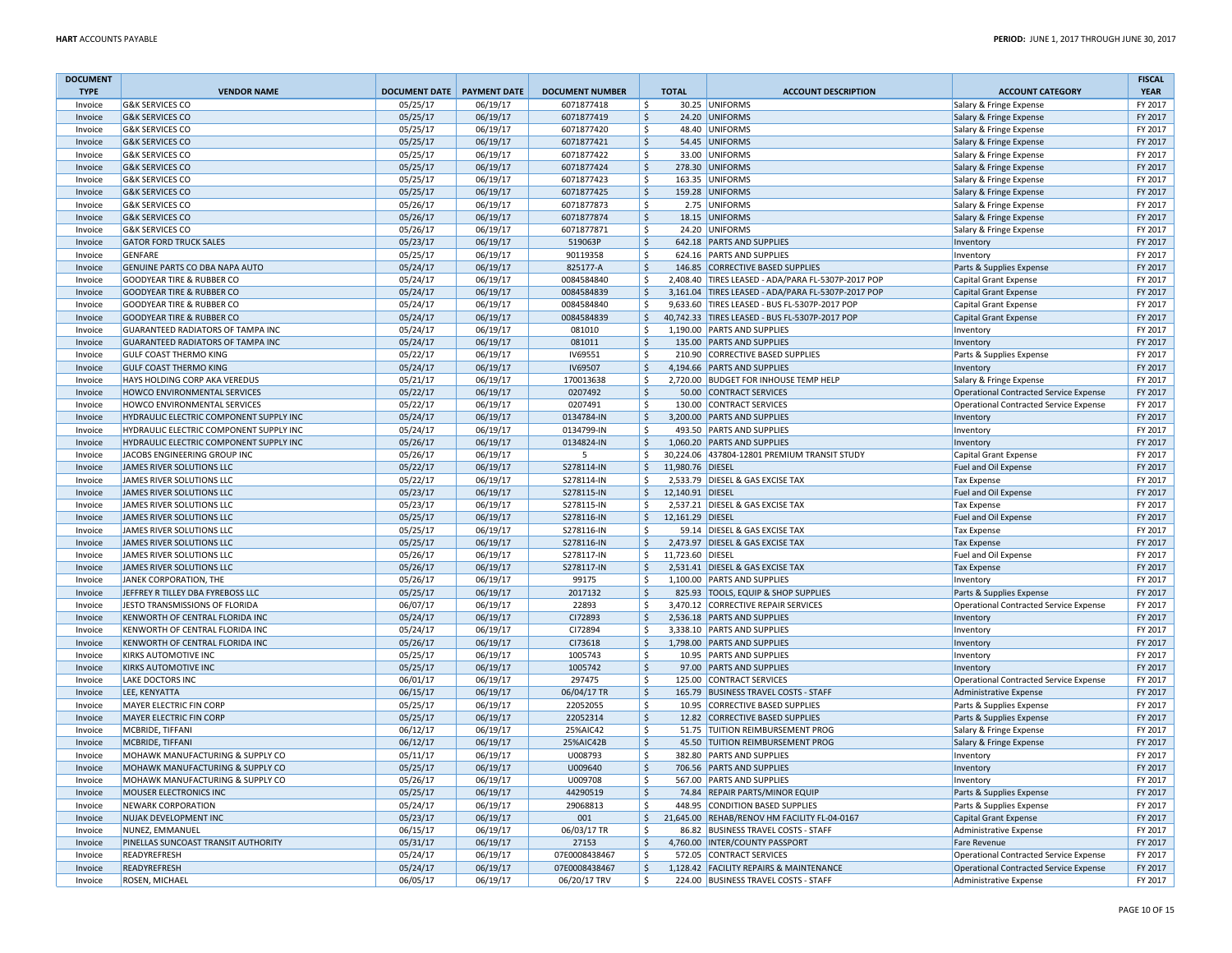| <b>DOCUMENT</b> |                                                       |                            |          |                        |                    |                                       |                                               | <b>FISCAL</b> |
|-----------------|-------------------------------------------------------|----------------------------|----------|------------------------|--------------------|---------------------------------------|-----------------------------------------------|---------------|
| <b>TYPE</b>     | <b>VENDOR NAME</b>                                    | DOCUMENT DATE PAYMENT DATE |          | <b>DOCUMENT NUMBER</b> | <b>TOTAL</b>       | <b>ACCOUNT DESCRIPTION</b>            | <b>ACCOUNT CATEGORY</b>                       | <b>YEAR</b>   |
| Invoice         | <b>RUSH TRUCK CENTER</b>                              | 05/22/17                   | 06/19/17 | 3006504636             | $\zeta$            | 143.15 PARTS AND SUPPLIES             | Inventory                                     | FY 2017       |
| Invoice         | <b>RUSH TRUCK CENTER</b>                              | 05/23/17                   | 06/19/17 | 3006512139             | -S                 | 399.41 CORRECTIVE BASED SUPPLIES      | Parts & Supplies Expense                      | FY 2017       |
| Invoice         | <b>RUSH TRUCK CENTER</b>                              | 05/24/17                   | 06/19/17 | 3006529438             | $\mathsf{\hat{S}}$ | 182.85 CORRECTIVE BASED SUPPLIES      | Parts & Supplies Expense                      | FY 2017       |
| Invoice         | <b>RUSH TRUCK CENTER</b>                              | 05/24/17                   | 06/19/17 | 3006528572             | $\mathsf{\hat{S}}$ | 31.65 CORRECTIVE BASED SUPPLIES       | Parts & Supplies Expense                      | FY 2017       |
| Invoice         | <b>RUSH TRUCK CENTER</b>                              | 05/24/17                   | 06/19/17 | 3006528558             | $\mathsf{S}$       | 1,096.03 CORRECTIVE BASED SUPPLIES    | Parts & Supplies Expense                      | FY 2017       |
| Invoice         | <b>RUSH TRUCK CENTER</b>                              | 05/24/17                   | 06/19/17 | 3006528669             | $\mathsf{\hat{S}}$ | 13,790.94 PARTS AND SUPPLIES          | Inventory                                     | FY 2017       |
| Invoice         | <b>RUSH TRUCK CENTER</b>                              | 05/26/17                   | 06/19/17 | 3006558678             | -Ś                 | 31.65 CORRECTIVE BASED SUPPLIES       | Parts & Supplies Expense                      | FY 2017       |
| Invoice         | <b>RUSH TRUCK CENTER</b>                              | 05/26/17                   | 06/19/17 | 3006558877             | Ś                  | 40.90 PARTS AND SUPPLIES              | Inventory                                     | FY 2017       |
| Invoice         | SEABOARD DISTRIBUTION, INC                            | 05/25/17                   | 06/19/17 | 187336                 | S.                 | 4,071.90 ANTI FREEZE/COOLANT          | Fuel and Oil Expense                          | FY 2017       |
| Invoice         | SECURE ON-SITE SHREDDING                              | 05/25/17                   | 06/19/17 | 2541052517             | $\zeta$            | 20.00 CONTRACT SERVICES               | Operational Contracted Service Expense        | FY 2017       |
| Invoice         | SECURE ON-SITE SHREDDING                              | 05/25/17                   | 06/19/17 | 2545052517             | $\zeta$            | 32.00 CONTRACT SERVICES               | Operational Contracted Service Expense        | FY 2017       |
|                 | SECURE ON-SITE SHREDDING                              | 05/25/17                   | 06/19/17 | 2543052517             | \$                 | 40.00 CONTRACT SERVICES               | Operational Contracted Service Expense        | FY 2017       |
| Invoice         |                                                       |                            |          |                        | $\mathsf{\hat{S}}$ |                                       |                                               | FY 2017       |
| Invoice         | SECURE ON-SITE SHREDDING                              | 05/25/17                   | 06/19/17 | 2539052517             |                    | 20.00 CONTRACT SERVICES               | Operational Contracted Service Expense        | FY 2017       |
| Invoice         | SECURE ON-SITE SHREDDING                              | 05/25/17                   | 06/19/17 | 2537052517             | $\mathsf{\hat{S}}$ | 20.00 CONTRACT SERVICES               | Operational Contracted Service Expense        |               |
| Invoice         | SOL DAVIS PRINTING INC                                | 05/23/17                   | 06/19/17 | 48266                  | S.                 | 3,282.00 PRINTING - SYSTEM PROMOTION  | Community Relations & Marketing Expense       | FY 2017       |
| Invoice         | SOUTHEAST POWER SYSTEMS OF TAMPA INC                  | 05/23/17                   | 06/19/17 | 23 163672              | \$                 | 1,025.66 PARTS AND SUPPLIES           | Inventory                                     | FY 2017       |
| Invoice         | <b>SSI LUBRICANTS, LLC</b>                            | 05/23/17                   | 06/19/17 | 48443                  | $\zeta$            | 717.50 ENGINE OIL (OIL & LUBE)        | <b>Fuel and Oil Expense</b>                   | FY 2017       |
| Invoice         | STAPLES CONTRACT & COMMERCIAL INC                     | 05/27/17                   | 06/19/17 | 3341423705             | $\zeta$            | 11.98 CONTRACTED OFFICE SUPPLIES      | Parts & Supplies Expense                      | FY 2017       |
| Invoice         | STAPLES CONTRACT & COMMERCIAL INC                     | 05/27/17                   | 06/19/17 | 3341423706             | $\mathsf{\hat{S}}$ | 75.95 CONTRACTED OFFICE SUPPLIES      | Parts & Supplies Expense                      | FY 2017       |
| Invoice         | STAPLES CONTRACT & COMMERCIAL INC                     | 05/27/17                   | 06/19/17 | 3341423707             | $\mathsf{\hat{S}}$ | 157.39 CONTRACTED OFFICE SUPPLIES     | Parts & Supplies Expense                      | FY 2017       |
| Invoice         | STAPLES CONTRACT & COMMERCIAL INC                     | 05/27/17                   | 06/19/17 | 3341423709             | $\mathsf{\hat{S}}$ | 179.90 CONTRACTED OFFICE SUPPLIES     | Parts & Supplies Expense                      | FY 2017       |
| Invoice         | STAPLES CONTRACT & COMMERCIAL INC                     | 05/27/17                   | 06/19/17 | 3341423710             | \$                 | 144.95 CONTRACTED OFFICE SUPPLIES     | Parts & Supplies Expense                      | FY 2017       |
| Invoice         | SUN STATE INTERNATIONAL TRUCKS LLC                    | 05/25/17                   | 06/19/17 | R20001881901           | $\mathsf{\hat{S}}$ | 255.00 CORRECTIVE REPAIR SERVICES     | Operational Contracted Service Expense        | FY 2017       |
| Invoice         | <b>SUN STATE INTERNATIONAL TRUCKS LLC</b>             | 05/25/17                   | 06/19/17 | R20001881701           | \$                 | 255.00 CORRECTIVE REPAIR SERVICES     | Operational Contracted Service Expense        | FY 2017       |
| Invoice         | <b>SUN STATE INTERNATIONAL TRUCKS LLC</b>             | 05/25/17                   | 06/19/17 | R20001881501           | $\zeta$            | 255.00 CORRECTIVE REPAIR SERVICES     | Operational Contracted Service Expense        | FY 2017       |
| Invoice         | SUN STATE INTERNATIONAL TRUCKS LLC                    | 05/25/17                   | 06/19/17 | R20001882001           | $\mathsf{\hat{S}}$ | 255.00 CORRECTIVE REPAIR SERVICES     | Operational Contracted Service Expense        | FY 2017       |
| Invoice         | <b>SUNCOAST INSTALLS LLC</b>                          | 05/25/17                   | 06/19/17 | HART 5-30-17           | $\mathsf{\hat{S}}$ | 355.00 PROFESSIONAL SERVICE FEES      | <b>Administrative Contract Services</b>       | FY 2017       |
| Invoice         | SUNSTATE WRECKER SERVICE INC                          | 05/22/17                   | 06/19/17 | 169435                 | \$                 | 300.00 TOWING CHARGES                 | Operational Contracted Service Expense        | FY 2017       |
| Invoice         | <b>SUNSTATE WRECKER SERVICE INC</b>                   | 05/23/17                   | 06/19/17 | 169228                 | $\mathsf{\hat{S}}$ | 375.00 TOWING CHARGES                 | Operational Contracted Service Expense        | FY 2017       |
| Invoice         | SUNSTATE WRECKER SERVICE INC                          | 05/23/17                   | 06/19/17 | 169227                 | $\mathsf{S}$       | 375.00 TOWING CHARGES                 | <b>Operational Contracted Service Expense</b> | FY 2017       |
| Invoice         | <b>SUNSTATE WRECKER SERVICE INC</b>                   | 05/25/17                   | 06/19/17 | 169234                 | $\zeta$            | 300.00 TOWING CHARGES                 | Operational Contracted Service Expense        | FY 2017       |
| Invoice         | SUNSTATE WRECKER SERVICE INC                          | 05/25/17                   | 06/19/17 | 169096                 | \$                 | 322.50 TOWING CHARGES                 | Operational Contracted Service Expense        | FY 2017       |
| Invoice         | <b>SUNSTATE WRECKER SERVICE INC</b>                   | 05/26/17                   | 06/19/17 | 169097                 | $\zeta$            | 300.00 TOWING CHARGES                 | Operational Contracted Service Expense        | FY 2017       |
| Invoice         | <b>TAMPA ELECTRIC COMPANY</b>                         | 06/06/17                   | 06/19/17 | 211012150341-0617      | \$                 | 40.14 ELECTRICITY                     | <b>Utilities Expense</b>                      | FY 2017       |
| Invoice         | <b>TAMPA ELECTRIC COMPANY</b>                         | 06/06/17                   | 06/19/17 | 211012150622-0617      | $\zeta$            | 36.81 ELECTRICITY                     | Utilities Expense                             | FY 2017       |
| Invoice         | <b>TAMPA ELECTRIC COMPANY</b>                         | 06/06/17                   | 06/19/17 | 211012088913-0617      | \$                 | 4,538.36 ELECTRICITY                  | <b>Utilities Expense</b>                      | FY 2017       |
| Invoice         | <b>TAMPA ELECTRIC COMPANY</b>                         | 06/06/17                   | 06/19/17 | 211012089184-0617      | $\zeta$            | 63.18 ELECTRICITY                     | Utilities Expense                             | FY 2017       |
| Invoice         | <b>TAMPA ELECTRIC COMPANY</b>                         | 06/06/17                   | 06/19/17 | 211012089465-0617      | \$                 | 66.59 ELECTRICITY                     | <b>Utilities Expense</b>                      | FY 2017       |
|                 | <b>TAMPA ELECTRIC COMPANY</b>                         |                            |          |                        | $\mathsf{S}$       |                                       |                                               | FY 2017       |
| Invoice         |                                                       | 06/06/17                   | 06/19/17 | 211012089754-0617      |                    | 71.41 ELECTRICITY                     | Utilities Expense                             |               |
| Invoice         | TAMPA ELECTRIC COMPANY                                | 06/06/17                   | 06/19/17 | 211012150069-0617      | $\mathsf{\hat{S}}$ | 62.68 ELECTRICITY                     | <b>Utilities Expense</b>                      | FY 2017       |
| Invoice         | <b>TAMPA ELECTRIC COMPANY</b>                         | 06/06/17                   | 06/19/17 | 211012084367-0617      | $\zeta$            | 48.45 ELECTRICITY                     | Utilities Expense                             | FY 2017       |
| Invoice         | <b>TAMPA ELECTRIC COMPANY</b>                         | 06/08/17                   | 06/19/17 | 211012150812-0617      | \$                 | 11.044.74 ELECTRICITY                 | Utilities Expense                             | FY 2017       |
| Invoice         | <b>TENNANT SALES AND SERVICE</b>                      | 05/22/17                   | 06/19/17 | 914628676              | $\mathsf{\hat{S}}$ | 713.95 CORRECTIVE BASED SUPPLIES      | Parts & Supplies Expense                      | FY 2017       |
| Invoice         | THEMIS SOLUTIONS INC                                  | 05/23/17                   | 06/19/17 | INV-3959               | \$                 | 222.00 DUES, SUBSCRIPTIONS & FEES     | Administrative Expense                        | FY 2017       |
| Invoice         | TOSHIBA BUSINESS SOLUTIONS INC                        | 05/23/17                   | 06/19/17 | 13676798               | $\zeta$            | 3,906.85 LEASE AND RENTALS            | Other Administrative Expenses                 | FY 2017       |
| Invoice         | UNIFIRST CORPORATION                                  | 05/22/17                   | 06/19/17 | 914 2176396            | $\mathsf{\hat{S}}$ | 11.52 CONTRACT SERVICES               | <b>Operational Contracted Service Expense</b> | FY 2017       |
| Invoice         | UNIFIRST CORPORATION                                  | 05/24/17                   | 06/19/17 | 914 2177807            | $\mathsf{\hat{S}}$ | 42.00 UNIFORMS                        | Salary & Fringe Expense                       | FY 2017       |
| Invoice         | UNIFIRST CORPORATION                                  | 05/24/17                   | 06/19/17 | 914 2177808            | \$                 | 47.25 UNIFORMS                        | Salary & Fringe Expense                       | FY 2017       |
| Invoice         | UNIFIRST CORPORATION                                  | 05/24/17                   | 06/19/17 | 914 2177809            | $\mathsf{\hat{S}}$ | 141.55 UNIFORMS                       | Salary & Fringe Expense                       | FY 2017       |
| Invoice         | UNIFIRST CORPORATION                                  | 05/24/17                   | 06/19/17 | 914 2177810            | \$                 | 21.00 UNIFORMS                        | Salary & Fringe Expense                       | FY 2017       |
| Invoice         | UNIFIRST CORPORATION                                  | 05/24/17                   | 06/19/17 | 914 2177811            | $\zeta$            | 26.25 UNIFORMS                        | Salary & Fringe Expense                       | FY 2017       |
| Invoice         | UNIFIRST CORPORATION                                  | 05/24/17                   | 06/19/17 | 914 2177812            | $\mathsf{\hat{S}}$ | 42.00 UNIFORMS                        | Salary & Fringe Expense                       | FY 2017       |
| Invoice         | UNIFIRST CORPORATION                                  | 05/24/17                   | 06/19/17 | 914 2177814            | $\mathsf{\hat{S}}$ | 217.16 UNIFORMS                       | Salary & Fringe Expense                       | FY 2017       |
| Invoice         | UNIFIRST CORPORATION                                  | 05/24/17                   | 06/19/17 | 914 2177815            | \$                 | 98.60 UNIFORMS                        | Salary & Fringe Expense                       | FY 2017       |
| Invoice         | UNIFIRST CORPORATION                                  | 05/24/17                   | 06/19/17 | 914 2177816            | $\mathsf{\hat{S}}$ | 29.90 UNIFORMS                        | Salary & Fringe Expense                       | FY 2017       |
| Invoice         | UNIFIRST CORPORATION                                  | 05/24/17                   | 06/19/17 | 914 2177813            | $\zeta$            | 49.67 UNIFORMS                        | Salary & Fringe Expense                       | FY 2017       |
| Invoice         | UNITED REFRIGERATION, INC                             | 05/22/17                   | 06/19/17 | 56870660-00            | $\zeta$            | 500.83 FACILITY REPAIRS & MAINTENANCE | Operational Contracted Service Expense        | FY 2017       |
| Invoice         | UNITED REFRIGERATION, INC                             | 06/14/17                   | 06/19/17 | 57144675-00            | \$                 | 173.75 FACILITY REPAIRS & MAINTENANCE | Operational Contracted Service Expense        | FY 2017       |
| Invoice         | UNIVERSAL PROTECTION SERVICE LLC DBA ALLIED UNIVERSAL | 05/25/17                   | 06/19/17 | 7035476                | $\zeta$            | 39,278.80 SECURITY SERVICES           | Operational Contracted Service Expense        | FY 2017       |
| Invoice         | <b>WENDT PRODUCTIONS INC</b>                          | 05/24/17                   | 06/19/17 | 18779                  | $\mathsf{\hat{S}}$ | 1,590.00 PRINTING - SYSTEM PROMOTION  | Community Relations & Marketing Expense       | FY 2017       |
| Invoice         | <b>WRIGHT, JASON</b>                                  | 06/02/17                   | 06/19/17 | 3487759                | S.                 | 29.82 GENERAL INVESTIGATION           |                                               | FY 2017       |
|                 |                                                       |                            |          |                        | $\zeta$            |                                       | Self Insured General Liability Expense        |               |
| Invoice         | <b>WRIGHT, JASON</b>                                  | 06/06/17                   | 06/19/17 | 18739690               |                    | 77.63 GENERAL INVESTIGATION           | Self Insured General Liability Expense        | FY 2017       |
| Invoice         | A JANITORS CLOSET INC                                 | 05/30/17                   | 06/26/17 | 705709                 | $\zeta$            | 950.64 CHEMICALS, JANITORIAL SUPPLIES | Inventory                                     | FY 2017       |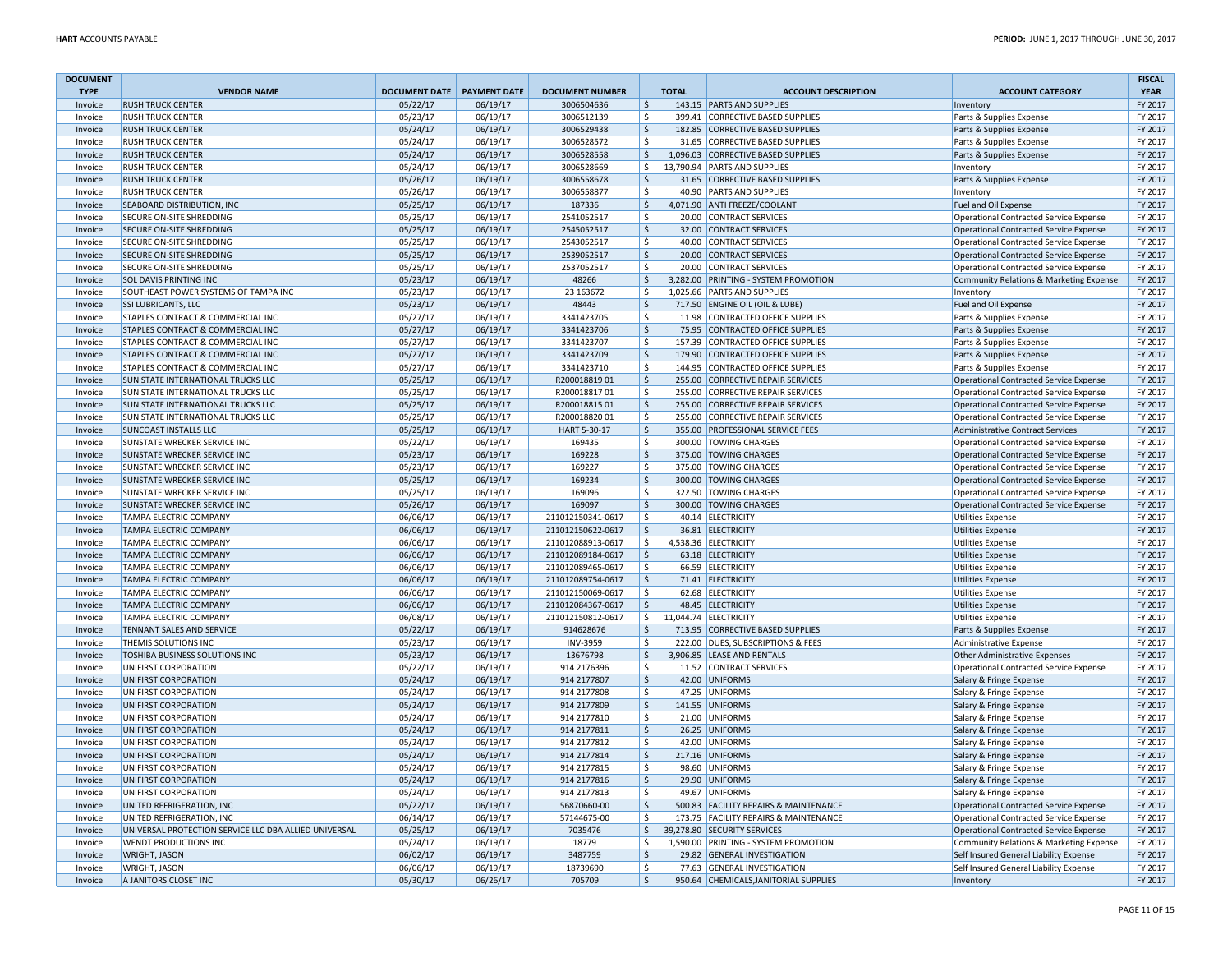| <b>DOCUMENT</b> |                                                          |                                   |          |                        |                     |                                        |                                               | <b>FISCAL</b> |
|-----------------|----------------------------------------------------------|-----------------------------------|----------|------------------------|---------------------|----------------------------------------|-----------------------------------------------|---------------|
| <b>TYPE</b>     | <b>VENDOR NAME</b>                                       | <b>DOCUMENT DATE PAYMENT DATE</b> |          | <b>DOCUMENT NUMBER</b> | <b>TOTAL</b>        | <b>ACCOUNT DESCRIPTION</b>             | <b>ACCOUNT CATEGORY</b>                       | <b>YEAR</b>   |
| Invoice         | A JANITORS CLOSET INC                                    | 05/31/17                          | 06/26/17 | 705768                 | <sup>\$</sup>       | 62.10 TOOLS, EQUIP & SHOP SUPPLIES     | Parts & Supplies Expense                      | FY 2017       |
| Invoice         | <b>AARON BEHAR PA</b>                                    | 05/31/17                          | 06/26/17 | 5197                   | \$                  | 2,706.00 LEGAL FEES                    | Insurance Premiums & Actuarial Study          | FY 2017       |
| Invoice         | <b>AARON BEHAR PA</b>                                    | 05/31/17                          | 06/26/17 | 5190                   | $\mathsf{S}$        | 335.00 LEGAL FEES                      | Insurance Premiums & Actuarial Study          | FY 2017       |
| Invoice         | ABC BUS, INC.                                            | 05/30/17                          | 06/26/17 | 2491919                | $\zeta$             | 1,035.20 PARTS AND SUPPLIES            | Inventory                                     | FY 2017       |
| Invoice         | ABC BUS, INC                                             | 06/01/17                          | 06/26/17 | 2493704                | S.                  | 368.48 PARTS AND SUPPLIES              | Inventory                                     | FY 2017       |
| Invoice         | ABC BUS, INC                                             | 06/02/17                          | 06/26/17 | 2494689                | $\zeta$             | 221.59 PARTS AND SUPPLIES              | Inventory                                     | FY 2017       |
| Invoice         | ADVENTIST HEALTH SYSTEM SUNBELT INC DBA FLORIDA HOSPITAL | 06/01/17                          | 06/26/17 | 116428                 | \$                  | 285.00 DOT PHYSICAL                    | <b>Administrative Contract Services</b>       | FY 2017       |
| Invoice         | ADVENTIST HEALTH SYSTEM SUNBELT INC DBA FLORIDA HOSPITAL | 06/01/17                          | 06/26/17 | 116440                 | $\ddot{\varsigma}$  | 750.00 DOT PHYSICAL                    | Administrative Contract Services              | FY 2017       |
| Invoice         | ADVENTIST HEALTH SYSTEM SUNBELT INC DBA FLORIDA HOSPITAL | 06/01/17                          | 06/26/17 | 116427                 | \$                  | 225.00 DRUG & ALCOHOL SCREENING FEES   | <b>Administrative Contract Services</b>       | FY 2017       |
| Invoice         | <b>AIRGAS INC</b>                                        | 05/31/17                          | 06/26/17 | 9945115904             | $\mathsf{S}$        | 101.58 TOOLS, EQUIP & SHOP SUPPLIES    | Parts & Supplies Expense                      | FY 2017       |
| Invoice         | <b>AIRGAS INC</b>                                        | 05/31/17                          | 06/26/17 | 9945115903             | \$                  | 216.02 TOOLS, EQUIP & SHOP SUPPLIES    | Parts & Supplies Expense                      | FY 2017       |
| Invoice         | <b>AIRGAS INC</b>                                        | 06/01/17                          | 06/26/17 | 9938252004             | $\zeta$             | 915.80 TOOLS, EQUIP & SHOP SUPPLIES    | Parts & Supplies Expense                      | FY 2017       |
| Invoice         | AMALGAMATED TRANSIT UNION                                | 06/22/17                          | 06/26/17 | PPE 06/17/17 ASSESS    | \$                  | 235.00 ATU UNION DUES - EMPLOYEES      | <b>Accounts Payable</b>                       | FY 2017       |
| Invoice         | <b>AMALGAMATED TRANSIT UNION</b>                         | 06/22/17                          | 06/26/17 | PPE 06/17/17 ASSESS    | $\zeta$             | 65.00 ATU UNION DUES - EMPLOYEES       | <b>Accounts Payable</b>                       | FY 2017       |
| Invoice         | AMALGAMATED TRANSIT UNION                                | 06/22/17                          | 06/26/17 | PPE 06/17/17 ASSESS    | $\mathsf{S}$        | 1,525.00 ATU UNION DUES - EMPLOYEES    | <b>Accounts Payable</b>                       | FY 2017       |
| Invoice         | AMALGAMATED TRANSIT UNION                                | 06/22/17                          | 06/26/17 | PPE 06/17/17           | $\ddot{\mathsf{S}}$ | 1,051.39 ATU UNION DUES - EMPLOYEES    | <b>Accounts Payable</b>                       | FY 2017       |
| Invoice         | AMALGAMATED TRANSIT UNION                                | 06/22/17                          | 06/26/17 | PPE 06/17/17           | $\mathsf{S}$        | 290.81 ATU UNION DUES - EMPLOYEES      | <b>Accounts Payable</b>                       | FY 2017       |
| Invoice         | AMALGAMATED TRANSIT UNION                                | 06/22/17                          | 06/26/17 | PPE 06/17/17           | $\ddot{\mathsf{S}}$ | 6,755.74 ATU UNION DUES - EMPLOYEES    | Accounts Payable                              | FY 2017       |
| Invoice         | AMALGAMATED TRANSIT UNION                                | 06/22/17                          | 06/26/17 | PPE 06/17/17           | <sup>S</sup>        | 1.85 ATU UNION DUES - EMPLOYEES        | <b>Accounts Payable</b>                       | FY 2017       |
| Invoice         | AMALGAMATED TRANSIT UNION                                | 06/22/17                          | 06/26/17 | PPE 06/17/17           | \$                  | 32.09 ATU UNION DUES - EMPLOYEES       | <b>Accounts Payable</b>                       | FY 2017       |
| Invoice         | <b>ANCO SUPERIOR INC</b>                                 | 06/02/17                          | 06/26/17 | 92787                  | $\zeta$             | 714.00 PARTS AND SUPPLIES              | Inventory                                     | FY 2017       |
| Invoice         | <b>ANCO SUPERIOR INC</b>                                 | 06/02/17                          | 06/26/17 | 92788                  | $\zeta$             | 924.00 PARTS AND SUPPLIES              | Inventory                                     | FY 2017       |
| Invoice         | ANDERSON, JOSEPH M                                       | 06/19/17                          | 06/26/17 | 06/19/17-CDL           | $\mathsf{\hat{S}}$  | 82.00 LICENSES & PERMITS               | <b>Tax Expense</b>                            | FY 2017       |
| Invoice         | <b>ANDREW DIXON</b>                                      | 06/15/17                          | 06/26/17 | 1480                   | $\ddot{\varsigma}$  | 1,350.00 ARBITRATIONS/EMPLOYEE ACTIONS | Administrative Contract Services              | FY 2017       |
| Invoice         | <b>ARCHIVE CORPORATION</b>                               | 06/01/17                          | 06/26/17 | 0133999                | S.                  | 3,766.57 CONTRACT SERVICES             | Operational Contracted Service Expense        | FY 2017       |
| Invoice         | <b>ARCHIVE CORPORATION</b>                               | 06/01/17                          | 06/26/17 | 0134181                | <sub>S</sub>        | 860.76 PROFESSIONAL SERVICE FEES       | Administrative Contract Services              | FY 2017       |
| Invoice         | ARKAY ACQUISITION LLC DBA GILLIG LLC                     | 05/31/17                          | 06/26/17 | 40345909               | Ŝ.                  | 1,050.00 PARTS AND SUPPLIES            | Inventory                                     | FY 2017       |
| Invoice         | ARKAY ACQUISITION LLC DBA GILLIG LLC                     | 06/02/17                          | 06/26/17 | 40346680               | $\zeta$             | 65.75 CORRECTIVE BASED SUPPLIES        | Parts & Supplies Expense                      | FY 2017       |
| Invoice         | ARKAY ACQUISITION LLC DBA GILLIG LLC                     | 06/02/17                          | 06/26/17 | 40346681               | \$                  | 10,428.13 PARTS AND SUPPLIES           | Inventory                                     | FY 2017       |
| Invoice         | ARKAY ACQUISITION LLC DBA GILLIG LLC                     | 06/02/17                          | 06/26/17 | 40346679               | $\mathsf{\hat{S}}$  | 191.62 PARTS AND SUPPLIES              | Inventory                                     | FY 2017       |
| Invoice         | <b>BA MERCHANT SERVICES</b>                              | 06/08/17                          | 06/26/17 | REMI1252213            | $\ddot{\mathsf{S}}$ | 300.78 BANKING FEES                    | Administrative Expense                        | FY 2017       |
| Invoice         | <b>BA MERCHANT SERVICES</b>                              | 06/15/17                          | 06/26/17 | REMI1253449            | $\zeta$             | 756.29 BANKING FEES                    | Administrative Expense                        | FY 2017       |
| Invoice         | <b>BA MERCHANT SERVICES</b>                              | 06/15/17                          | 06/26/17 | REMI1253450            | \$                  | 463.47 BANKING FEES                    | <b>Administrative Expense</b>                 | FY 2017       |
| Invoice         | <b>BA MERCHANT SERVICES</b>                              | 06/15/17                          | 06/26/17 | REMI1253451            | $\ddot{\varsigma}$  | 502.74 BANKING FEES                    | <b>Administrative Expense</b>                 | FY 2017       |
| Invoice         | <b>BA MERCHANT SERVICES</b>                              | 06/15/17                          | 06/26/17 | REMI1253452            | \$                  | 9.49 BANKING FEES                      | Administrative Expense                        | FY 2017       |
| Invoice         | <b>BEETON, PHILIP</b>                                    | 06/16/17                          | 06/26/17 | 06/16/17-CDL           | $\ddot{\mathsf{S}}$ | 75.00 LICENSES & PERMITS               | <b>Tax Expense</b>                            | FY 2017       |
| Invoice         | <b>BRANDON FORD</b>                                      | 05/30/17                          | 06/26/17 | 645603                 | $\mathsf{\hat{S}}$  | 792.72 PARTS AND SUPPLIES              | Inventory                                     | FY 2017       |
| Invoice         | <b>BRANDON FORD</b>                                      | 06/02/17                          | 06/26/17 | 645968                 | $\zeta$             | 152.69 CORRECTIVE BASED SUPPLIES       | Parts & Supplies Expense                      | FY 2017       |
| Invoice         | <b>BRANDON FORD</b>                                      | 06/02/17                          | 06/26/17 | 646012                 | $\mathsf{S}$        | 37.58 CORRECTIVE BASED SUPPLIES        | Parts & Supplies Expense                      | FY 2017       |
| Invoice         | <b>BRANDON FORD</b>                                      | 06/02/17                          | 06/26/17 | 645951                 | $\mathsf{S}$        | 1,476.78 PARTS AND SUPPLIES            | Inventory                                     | FY 2017       |
| Invoice         | <b>BROWNS TROPHIES INC</b>                               | 05/31/17                          | 06/26/17 | G 36970                | $\ddot{\mathsf{S}}$ | 50.75 ORGANIZATION PROGRAMS & EVENTS   | Administrative Expense                        | FY 2017       |
| Invoice         | <b>BUTLER TRUCK SERVICE INC</b>                          | 06/02/17                          | 06/26/17 | 170524003              | $\zeta$             | 215.65 CORRECTIVE REPAIR SERVICES      | Operational Contracted Service Expense        | FY 2017       |
| Invoice         | <b>BYTEMARK INC</b>                                      | 06/01/17                          | 06/26/17 | 1764                   | $\mathsf{S}$        | 225.51 BANKING FEES REGIONAL FAREBOX   | <b>Administrative Expense</b>                 | FY 2017       |
| Invoice         | CAREERBUILDER LLC DBA AURICO REPORTS LLC                 | 05/31/17                          | 06/26/17 | AUR1024578             | $\ddot{\mathsf{S}}$ | 397.50 EMPLOYMENT PROCESS SERVICES     | Administrative Contract Services              | FY 2017       |
| Invoice         | <b>CATAPULT SYSTEMS LLC</b>                              | 06/01/17                          | 06/26/17 | C066511                | -\$                 | 6,000.00 COMPUTER SOFTWARE SVC. FEES   | <b>Operational Contracted Service Expense</b> | FY 2017       |
| Invoice         | <b>CATAPULT SYSTEMS LLC</b>                              | 06/01/17                          | 06/26/17 | C066510                | <sub>S</sub>        | 8,320.00 OPERATING CONTINGENCY         | Other Administrative Expenses                 | FY 2017       |
| Invoice         | <b>CDW LLC</b>                                           | 05/31/17                          | 06/26/17 | HZX8177                | <sup>\$</sup>       | 876.12 COMPUTER SOFTWARE SVC. FEES     | Operational Contracted Service Expense        | FY 2017       |
| Invoice         | <b>CIGNA BEHAVIORAL HEALTH</b>                           | 05/15/17                          | 06/26/17 | 48510                  | $\zeta$             | 1,155.00 COUNSELING SERVICES           | <b>Administrative Contract Services</b>       | FY 2017       |
| Invoice         | CITY OF TAMPA PARKING DIVISION                           | 06/16/17                          | 06/26/17 | 16875                  | $\ddot{\mathsf{S}}$ | 3,318.03 PARKING FEES                  | <b>Other Administrative Expenses</b>          | FY 2017       |
| Invoice         | <b>CITY OF TAMPA UTILITIES</b>                           | 06/13/17                          | 06/26/17 | 0617/0326315           | $\ddot{\mathsf{S}}$ | 7.50 WATER, SEWER & GARBAGE            | <b>Utilities Expense</b>                      | FY 2017       |
| Invoice         | <b>CITY OF TAMPA UTILITIES</b>                           | 06/15/17                          | 06/26/17 | 0617/0390311           | $\zeta$             | 907.91 WATER, SEWER & GARBAGE          | <b>Utilities Expense</b>                      | FY 2017       |
| Invoice         | <b>CITY OF TAMPA UTILITIES</b>                           | 06/19/17                          | 06/26/17 | 0617/0077088           | $\zeta$             | 1,235.36 WATER, SEWER & GARBAGE        | <b>Utilities Expense</b>                      | FY 2017       |
| Invoice         | <b>CLASS C SOLUTIONS GROUP</b>                           | 06/01/17                          | 06/26/17 | 1239885001             | \$                  | 390.09 CORRECTIVE BASED SUPPLIES       | Parts & Supplies Expense                      | FY 2017       |
| Invoice         | <b>CLASS C SOLUTIONS GROUP</b>                           | 06/01/17                          | 06/26/17 | 1260121001             | $\ddot{\mathsf{S}}$ | 330.72 CORRECTIVE BASED SUPPLIES       | Parts & Supplies Expense                      | FY 2017       |
| Invoice         | <b>CLASS C SOLUTIONS GROUP</b>                           | 06/01/17                          | 06/26/17 | 1260264001             | $\mathsf{S}$        | 173.54 CORRECTIVE BASED SUPPLIES       | Parts & Supplies Expense                      | FY 2017       |
| Invoice         | COLONIAL LIFE & ACCIDENT INSURANCE CO                    | 05/26/17                          | 06/26/17 | 4147930-0511306        | $\zeta$             | 44,744.90 FLEX COMP - EMPLOYEES        | <b>Accounts Payable</b>                       | FY 2017       |
| Invoice         | COMPTROLLER OF PUBLIC ACCOUNTS                           | 06/20/17                          | 06/26/17 | <b>RPT YR 2017</b>     | $\zeta$             | 126.85 UNCLAIMED PROPERTY LIABILITY    | <b>Other Current Liabilities</b>              | FY 2017       |
| Invoice         | CONFERENCE OF MINORITY TRANSPORTATION OFFICIALS-COMTO    | 03/28/17                          | 06/26/17 | MCBRIDE, T2017         | $\mathsf{S}$        | 125.00 DUES, SUBSCRIPTIONS & FEES      | Administrative Expense                        | FY 2017       |
| Invoice         | <b>CORRECT INVENTORY SERVICE LLC</b>                     | 06/01/17                          | 06/26/17 | 170506                 | $\zeta$             | 4,190.00 CONTRACT SERVICES             | Administrative Contract Services              | FY 2017       |
| Invoice         | CREATIVE BUS SALES, INC D/B/A TRANSIT PLUS               | 05/31/17                          | 06/26/17 | 6021046                | $\zeta$             | 116.80 CORRECTIVE BASED SUPPLIES       | Parts & Supplies Expense                      | FY 2017       |
| Invoice         | CREATIVE BUS SALES, INC D/B/A TRANSIT PLUS               | 06/01/17                          | 06/26/17 | 6021157A               | -\$                 | 1,802.28 PARTS AND SUPPLIES            | Inventory                                     | FY 2017       |
| Invoice         | CREATIVE BUS SALES, INC D/B/A TRANSIT PLUS               | 06/02/17                          | 06/26/17 | 1326644                | $\ddot{\mathsf{S}}$ | 128.32 CORRECTIVE BASED SUPPLIES       | Parts & Supplies Expense                      | FY 2017       |
| Invoice         | <b>CURVED GLASS DISTRIBUTORS</b>                         | 05/31/17                          | 06/26/17 | 0219040-IN             | $\mathsf{S}$        | 1,028.40 PARTS AND SUPPLIES            | Inventory                                     | FY 2017       |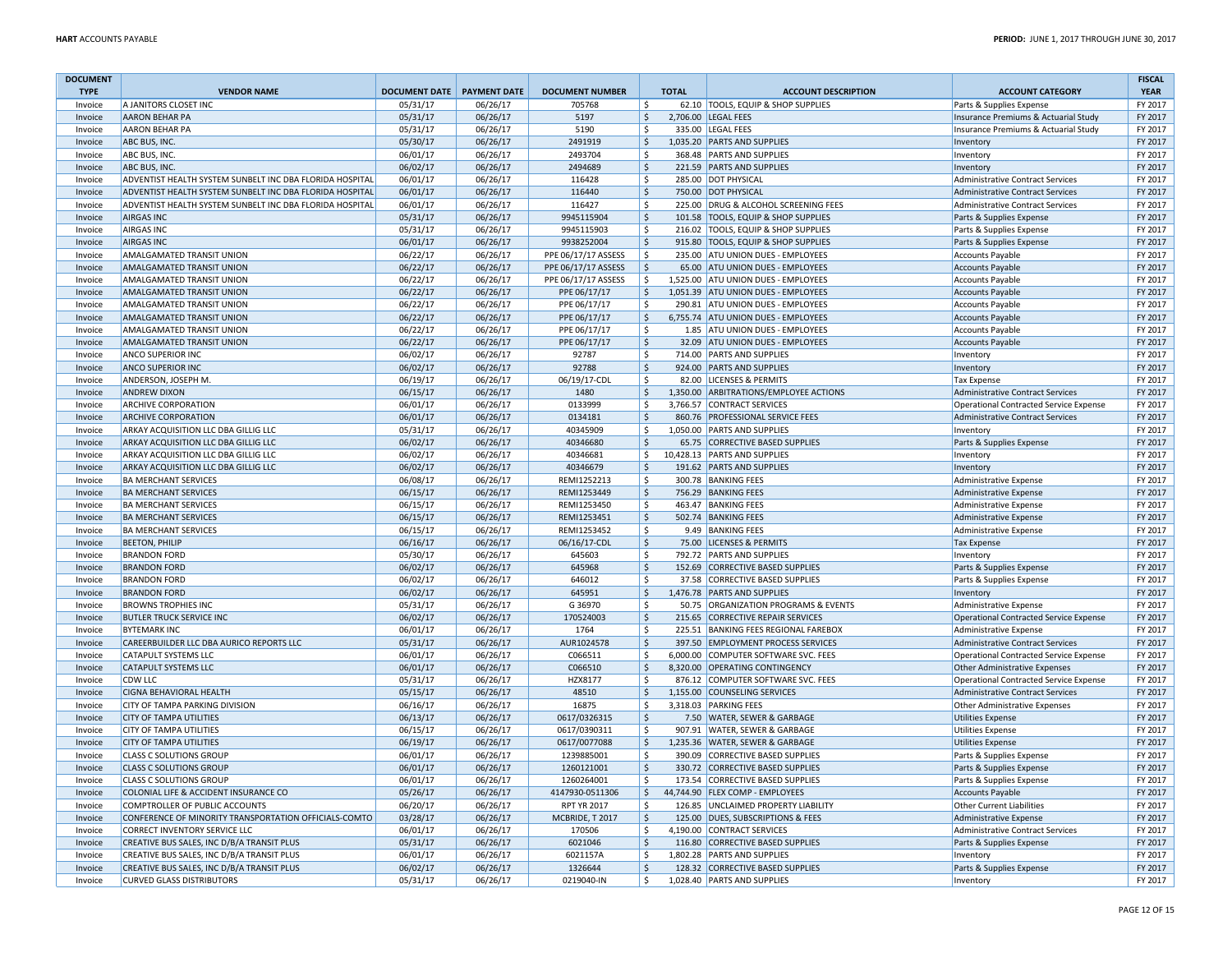| <b>DOCUMENT</b>    |                                              |                              |                      |                        |                                          |                  |                                           |                                               | <b>FISCAL</b>      |
|--------------------|----------------------------------------------|------------------------------|----------------------|------------------------|------------------------------------------|------------------|-------------------------------------------|-----------------------------------------------|--------------------|
| <b>TYPE</b>        | <b>VENDOR NAME</b>                           | DOCUMENT DATE   PAYMENT DATE |                      | <b>DOCUMENT NUMBER</b> |                                          | <b>TOTAL</b>     | <b>ACCOUNT DESCRIPTION</b>                | <b>ACCOUNT CATEGORY</b>                       | <b>YEAR</b>        |
| Invoice            | <b>DADE PAPER COMPANY</b>                    | 06/01/17                     | 06/26/17             | 11415972               | Ŝ.                                       |                  | 431.20 CHEMICALS, CLEANERS & EQUIP        | Parts & Supplies Expense                      | FY 2017            |
| Invoice            | <b>DADE PAPER COMPANY</b>                    | 06/01/17                     | 06/26/17             | 11415973               | \$                                       |                  | 9.30 CHEMICALS, JANITORIAL SUPPLIES       | Inventory                                     | FY 2017            |
| Invoice            | <b>DESIGNLAB INC</b>                         | 05/31/17                     | 06/26/17             | 218035                 | $\zeta$                                  |                  | 6,263.81 UNIFORMS                         | Salary & Fringe Expense                       | FY 2017            |
| Invoice            | DUAL CORE LLC DBA IDENTICARD                 | 06/01/17                     | 06/26/17             | 9334216620             | \$                                       |                  | 402.25 SUPPLIES/OFFICE/ART/JANITORIAL     | Parts & Supplies Expense                      | FY 2017            |
| Invoice            | <b>EMBASSY SUITES BRANDON</b>                | 06/16/17                     | 06/26/17             | 34998                  | $\mathsf{\hat{S}}$                       |                  | 370.00 ARBITRATIONS/EMPLOYEE ACTIONS      | Administrative Contract Services              | FY 2017            |
| Invoice            | FIDELITY NATIONAL INFORMATION SERVICES, INC. | 06/06/17                     | 06/26/17             | 34407948               | \$                                       |                  | 1,185.35 BANKING FEES                     | Administrative Expense                        | FY 2017            |
| Invoice            | <b>FIVE POINTS SERVICES INC</b>              | 05/30/17                     | 06/26/17             | 54378                  | S.                                       |                  | 363.00 DIESEL EXHAUST FLUID               | Fuel and Oil Expense                          | FY 2017            |
| Invoice            | <b>FLORIDA BAR, THE</b>                      | 06/14/17                     | 06/26/17             | BERRIEN 2017-2018      | \$                                       |                  | 445.00 DUES, SUBSCRIPTIONS & FEES         | Administrative Expense                        | FY 2017            |
| Invoice            | <b>FLORIDA BAR, THE</b>                      | 06/14/17                     | 06/26/17             | ROSEN 2017-2018        | $\zeta$                                  |                  | 300.00 DUES, SUBSCRIPTIONS & FEES         | <b>Administrative Expense</b>                 | FY 2017            |
| Invoice            | FLORIDA BAR, THE                             | 06/14/17                     | 06/26/17             | WRIGHT 2017-2018       | $\zeta$                                  |                  | 150.00 DUES, SUBSCRIPTIONS & FEES         | <b>Administrative Expense</b>                 | FY 2017            |
| Invoice            | <b>FRONTIER FLORIDA LLC</b>                  | 06/07/17                     | 06/26/17             | 0617/6216583           | \$                                       |                  | 206.11 TELEPHONE                          | <b>Utilities Expense</b>                      | FY 2017            |
| Invoice            | <b>FRONTIER FLORIDA LLC</b>                  | 06/13/17                     | 06/26/17             | 0617/2251445           | -Ś                                       |                  | 243.84 TELEPHONE                          | <b>Utilities Expense</b>                      | FY 2017            |
| Invoice            | <b>G&amp;K SERVICES CO</b>                   | 06/01/17                     | 06/26/17             | 6071880717             | S.                                       |                  | 147.45 CONTRACT SERVICES                  | Operational Contracted Service Expense        | FY 2017            |
| Invoice            | <b>G&amp;K SERVICES CO</b>                   | 06/01/17                     | 06/26/17             | 6071880726             | \$                                       |                  | 159.28 UNIFORMS                           | Salary & Fringe Expense                       | FY 2017            |
| Invoice            | <b>G&amp;K SERVICES CO</b>                   | 06/01/17                     | 06/26/17             | 6071880725             | S.                                       |                  | 278.30 UNIFORMS                           | Salary & Fringe Expense                       | FY 2017            |
| Invoice            | <b>G&amp;K SERVICES CO</b>                   | 06/01/17                     | 06/26/17             | 6071880724             | \$                                       |                  | 163.35 UNIFORMS                           | Salary & Fringe Expense                       | FY 2017            |
| Invoice            | <b>G&amp;K SERVICES CO</b>                   | 06/01/17                     | 06/26/17             | 6071880723             | $\zeta$                                  |                  | 33.00 UNIFORMS                            | Salary & Fringe Expense                       | FY 2017            |
| Invoice            | <b>G&amp;K SERVICES CO</b>                   | 06/01/17                     | 06/26/17             | 6071880722             | \$                                       |                  | 54.45 UNIFORMS                            | Salary & Fringe Expense                       | FY 2017            |
| Invoice            | <b>G&amp;K SERVICES CO</b>                   | 06/01/17                     | 06/26/17             | 6071880721             | $\mathsf{\hat{S}}$                       |                  | 48.40 UNIFORMS                            | Salary & Fringe Expense                       | FY 2017            |
| Invoice            | <b>G&amp;K SERVICES CO</b>                   | 06/01/17                     | 06/26/17             | 6071880720             | \$                                       |                  | 24.20 UNIFORMS                            | Salary & Fringe Expense                       | FY 2017            |
| Invoice            | <b>G&amp;K SERVICES CO</b>                   | 06/01/17                     | 06/26/17             | 6071880719             | $\zeta$                                  |                  | 30.25 UNIFORMS                            | Salary & Fringe Expense                       | FY 2017            |
| Invoice            | <b>G&amp;K SERVICES CO</b>                   | 06/01/17                     | 06/26/17             | 6071880718             | \$                                       |                  | 5.50 UNIFORMS                             | Salary & Fringe Expense                       | FY 2017            |
| Invoice            | <b>GATOR FORD TRUCK SALES</b>                | 06/01/17                     | 06/26/17             | 519741P                | \$                                       |                  | 475.20 PARTS AND SUPPLIES                 | Inventon                                      | FY 2017            |
| Invoice            | <b>GATOR FORD TRUCK SALES</b>                | 06/01/17                     | 06/26/17             | 519683P                | \$                                       |                  | 168.60 PARTS AND SUPPLIES                 | Inventory                                     | FY 2017            |
| Invoice            | <b>GATOR FORD TRUCK SALES</b>                | 06/01/17                     | 06/26/17             | 519644P                | $\zeta$                                  |                  | 502.06 PARTS AND SUPPLIES                 | Inventory                                     | FY 2017            |
| Invoice            | <b>GENFARE</b>                               | 05/16/17                     | 06/26/17             | 90118901               | Ś                                        |                  | 364.29 PARTS AND SUPPLIES                 | Inventory                                     | FY 2017            |
| Invoice            | <b>GENFARE</b>                               | 05/16/17                     | 06/26/17             | 90118902               | \$                                       |                  | 4,807.54 PARTS AND SUPPLIES               | Inventory                                     | FY 2017            |
| Invoice            | <b>GENFARE</b>                               | 05/17/17                     | 06/26/17             | 90118961               | Ŝ.                                       |                  | 1,004.39 PARTS AND SUPPLIES               | Inventory                                     | FY 2017            |
| Invoice            | <b>GENFARE</b>                               | 05/25/17                     | 06/26/17             | 90119360               | $\zeta$                                  |                  | 730.02 PARTS AND SUPPLIES                 | Inventory                                     | FY 2017            |
| Invoice            | <b>GENFARE</b>                               | 05/31/17                     | 06/26/17             | 90119575               | \$                                       |                  | 6,474.60 CORRECTIVE BASED SUPPLIES        | Parts & Supplies Expense                      | FY 2017            |
| Invoice            | <b>GENFARE</b>                               | 05/31/17                     | 06/26/17             | 90119575               | $\zeta$                                  |                  | 25.15 FREIGHT CHARGES                     | Parts & Supplies Expense                      | FY 2017            |
| Invoice            | GENUINE PARTS CO DBA NAPA AUTO               | 06/02/17                     | 06/26/17             | 826497                 | \$                                       |                  | 15.45 CORRECTIVE BASED SUPPLIES           | Parts & Supplies Expense                      | FY 2017            |
| Invoice            | GENUINE PARTS CO DBA NAPA AUTO               | 06/02/17                     | 06/26/17             | 826410                 | \$                                       |                  | 155.96 PARTS AND SUPPLIES                 | Inventon                                      | FY 2017            |
| Invoice            | GENUINE PARTS CO DBA NAPA AUTO               | 06/02/17                     | 06/26/17             | 826405                 | \$                                       |                  | 23.88 PARTS AND SUPPLIES                  | Inventory                                     | FY 2017            |
| Invoice            | GENUINE PARTS CO DBA NAPA AUTO               | 06/02/17                     | 06/26/17             | 826409                 | $\zeta$                                  |                  | 47.88 PARTS AND SUPPLIES                  | Inventory                                     | FY 2017            |
| Invoice            | GENUINE PARTS CO DBA NAPA AUTO               | 06/02/17                     | 06/26/17             | 826402                 | \$                                       |                  | 1,499.88 PARTS AND SUPPLIES               | Inventory                                     | FY 2017            |
| Invoice            | GENUINE PARTS CO DBA NAPA AUTO               | 06/02/17                     | 06/26/17             | 826408                 | $\zeta$                                  |                  | 568.50 PARTS AND SUPPLIES                 | Inventory                                     | FY 2017            |
| Invoice            | <b>GILBERT, DERRICK</b>                      | 06/19/17                     | 06/26/17             | 06/17 UNIFORM          | \$                                       |                  | 200.00 UNIFORMS                           | Salary & Fringe Expense                       | FY 2017            |
|                    | GRAYROBINSON, P.A.                           | 06/02/17                     | 06/26/17             | 10711191               | $\zeta$                                  |                  | 8,000.00 LEGAL FEES GENERAL COUNSEL       | Administrative Contract Services              | FY 2017            |
| Invoice<br>Invoice | <b>GULF COAST THERMO KING</b>                | 06/02/17                     | 06/26/17             | <b>IV69695</b>         | Ś.                                       |                  | 13,351.36 PARTS AND SUPPLIES              | Inventory                                     | FY 2017            |
| Invoice            | HAYS HOLDING CORP AKA VEREDUS                | 05/28/17                     | 06/26/17             | 170014642              | $\zeta$                                  |                  | 2,720.00 BUDGET FOR INHOUSE TEMP HELP     | Salary & Fringe Expense                       | FY 2017            |
| Invoice            | <b>HERITAGE PROPANE</b>                      | 06/14/17                     | 06/26/17             | 3066012217             | \$                                       |                  | 56.85 PROPANE FACILITIES                  | <b>Utilities Expense</b>                      | FY 2017            |
| Invoice            | <b>HIDAY &amp; RICKE PA</b>                  | 06/22/17                     | 06/26/17             | PPE 06/17/17           | $\mathsf{\hat{S}}$                       |                  | 66.50 ACCOUNTS PAYABLE - MANUAL ACCRUALS  | <b>Accounts Payable</b>                       | FY 2017            |
|                    | HILLSBOROUGH TRANSIT AUTHORITY ERF           | 06/22/17                     | 06/26/17             | PPE 06/17/17           | \$                                       |                  | 55.00 EMPLOYEE RECREATION FUND            | Accounts Payable                              | FY 2017            |
| Invoice<br>Invoice | HILLSBOROUGH TRANSIT AUTHORITY ERF           | 06/22/17                     | 06/26/17             | PPE 06/17/17           | $\zeta$                                  |                  | 5.00 EMPLOYEE RECREATION FUND             | Accounts Payable                              | FY 2017            |
| Invoice            | <b>HILLSBOROUGH TRANSIT AUTHORITY ERF</b>    | 06/22/17                     | 06/26/17             | PPE 06/17/17           | Ś                                        |                  | 362.50 EMPLOYEE RECREATION FUND           |                                               | FY 2017            |
| Invoice            | <b>HOME DEPOT</b>                            | 06/01/17                     | 06/26/17             | 1974356                | $\zeta$                                  |                  | 295.36 CORRECTIVE BASED SUPPLIES          | <b>Accounts Payable</b>                       | FY 2017            |
|                    |                                              |                              |                      |                        | <sub>S</sub>                             |                  |                                           | Parts & Supplies Expense                      |                    |
| Invoice            | HOME DEPOT                                   | 06/09/17                     | 06/26/17<br>06/26/17 | 3974906                | $\zeta$                                  |                  | 999.94 CONTRACT SERVICES                  | <b>Operational Contracted Service Expense</b> | FY 2017<br>FY 2017 |
| Invoice            | HOME DEPOT                                   | 06/12/17                     |                      | 0971052<br>9970038     | \$                                       |                  | 5.98 CONTRACT SERVICES                    | Operational Contracted Service Expense        | FY 2017            |
| Invoice            | HOME DEPOT                                   | 06/13/17                     | 06/26/17             |                        |                                          |                  | 5.52 CONTRACT SERVICES                    | Operational Contracted Service Expense        |                    |
| Invoice            | <b>HOME DEPOT</b>                            | 06/16/17                     | 06/26/17             | 6970312                | $\mathsf{\hat{S}}$<br>$\mathsf{\hat{S}}$ |                  | 70.98 CONTRACT SERVICES                   | Operational Contracted Service Expense        | FY 2017            |
| Invoice            | <b>HOME DEPOT</b>                            | 06/19/17                     | 06/26/17             | 3970450                |                                          |                  | 31.55 CORRECTIVE BASED SUPPLIES           | Parts & Supplies Expense                      | FY 2017            |
| Invoice            | <b>INTERNAL REVENUE SERVICE</b>              | 06/22/17                     | 06/26/17             | PPE 06/17/17           | $\mathsf{\hat{S}}$                       |                  | 921.15 ACCOUNTS PAYABLE - MANUAL ACCRUALS | <b>Accounts Payable</b>                       | FY 2017            |
| Invoice            | J2 CLOUD SERVICES INC DBA EFAX CORPORATE     | 05/31/17                     | 06/26/17             | 918890                 | \$                                       |                  | 154.47 COMPUTER SOFTWARE SVC. FEES        | Operational Contracted Service Expense        | FY 2017            |
| Invoice            | JAMES RIVER SOLUTIONS LLC                    | 05/29/17                     | 06/26/17             | S282208-IN             | $\zeta$                                  | 2,183.21 DIESEL  |                                           | Fuel and Oil Expense                          | FY 2017            |
| Invoice            | JAMES RIVER SOLUTIONS LLC                    | 05/29/17                     | 06/26/17             | S282208-IN             | $\dot{\mathsf{S}}$                       | 9,587.66 DIESEL  |                                           | Fuel and Oil Expense                          | FY 2017            |
| Invoice            | JAMES RIVER SOLUTIONS LLC                    | 05/29/17                     | 06/26/17             | S278118-IN             | $\zeta$                                  | 11,828.35 DIESEL |                                           | Fuel and Oil Expense                          | FY 2017            |
| Invoice            | JAMES RIVER SOLUTIONS LLC                    | 05/29/17                     | 06/26/17             | S282208-IN             | <sup>\$</sup>                            |                  | 2,520.12 DIESEL & GAS EXCISE TAX          | <b>Tax Expense</b>                            | FY 2017            |
| Invoice            | JAMES RIVER SOLUTIONS LLC                    | 05/29/17                     | 06/26/17             | S278118-IN             | Ś                                        |                  | 2,532.42 DIESEL & GAS EXCISE TAX          | <b>Tax Expense</b>                            | FY 2017            |
| Invoice            | JAMES RIVER SOLUTIONS LLC                    | 05/31/17                     | 06/26/17             | S278119-IN             | \$                                       | 11.726.92 DIESEL |                                           | Fuel and Oil Expense                          | FY 2017            |
| Invoice            | JAMES RIVER SOLUTIONS LLC                    | 05/31/17                     | 06/26/17             | S278119-IN             | \$                                       |                  | 2,535.16 DIESEL & GAS EXCISE TAX          | <b>Tax Expense</b>                            | FY 2017            |
| Invoice            | JAMES RIVER SOLUTIONS LLC                    | 06/01/17                     | 06/26/17             | S281608-IN             | \$                                       | 11,428.44 DIESEL |                                           | Fuel and Oil Expense                          | FY 2017            |
| Invoice            | JAMES RIVER SOLUTIONS LLC                    | 06/01/17                     | 06/26/17             | S281608-IN             | $\zeta$                                  |                  | 2,542.35 DIESEL & GAS EXCISE TAX          | <b>Tax Expense</b>                            | FY 2017            |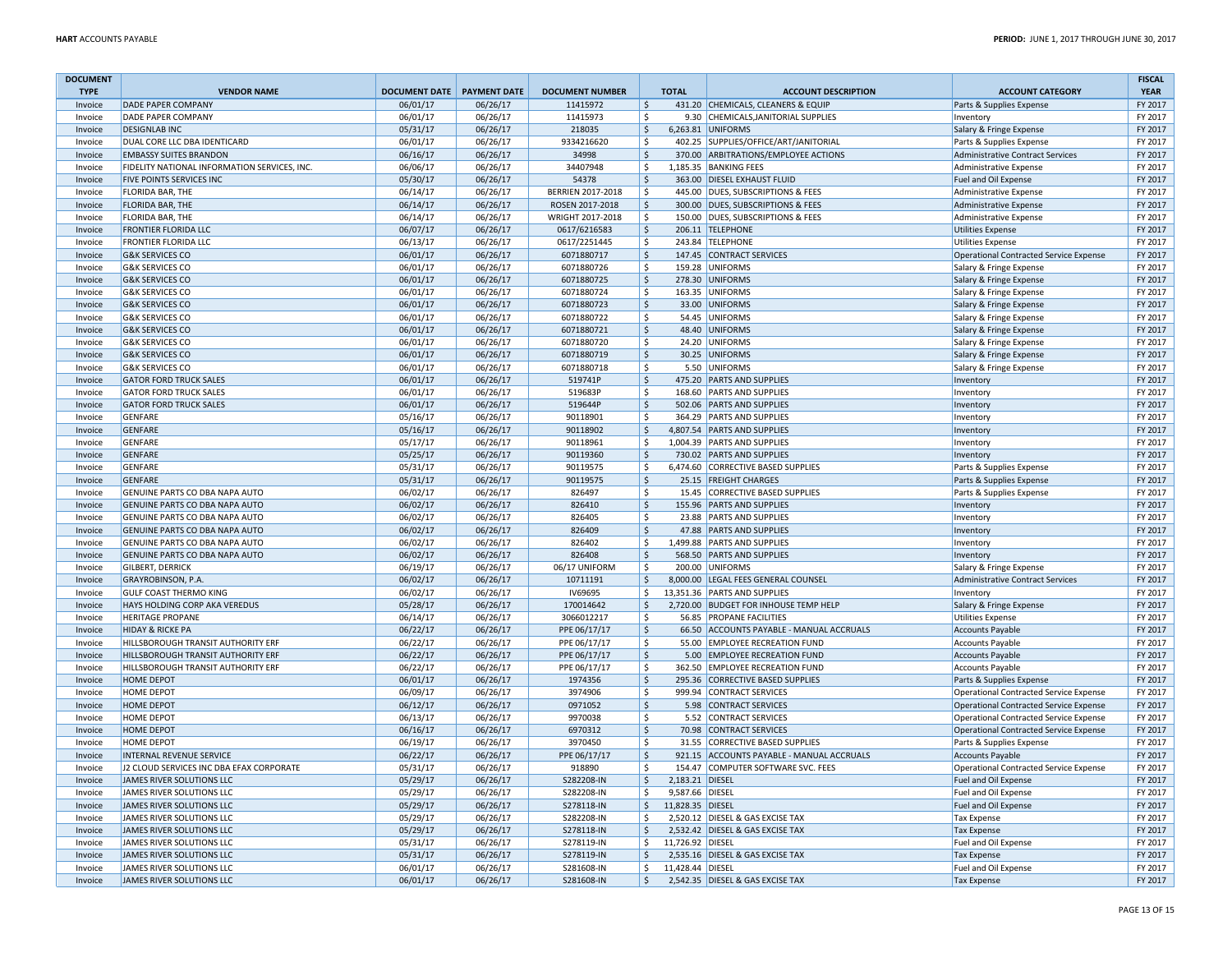| <b>DOCUMENT</b> |                                              |                                   |          |                                        |                     |                  |                                                    |                                               | <b>FISCAL</b> |
|-----------------|----------------------------------------------|-----------------------------------|----------|----------------------------------------|---------------------|------------------|----------------------------------------------------|-----------------------------------------------|---------------|
| <b>TYPE</b>     | <b>VENDOR NAME</b>                           | <b>DOCUMENT DATE PAYMENT DATE</b> |          | <b>DOCUMENT NUMBER</b>                 |                     | <b>TOTAL</b>     | <b>ACCOUNT DESCRIPTION</b>                         | <b>ACCOUNT CATEGORY</b>                       | <b>YEAR</b>   |
| Invoice         | JAMES RIVER SOLUTIONS LLC                    | 06/02/17                          | 06/26/17 | S281609-IN                             | \$                  | 11,334.80 DIESEL |                                                    | Fuel and Oil Expense                          | FY 2017       |
| Invoice         | JAMES RIVER SOLUTIONS LLC                    | 06/02/17                          | 06/26/17 | S281609-IN                             | $\zeta$             |                  | 2,535.51 DIESEL & GAS EXCISE TAX                   | <b>Tax Expense</b>                            | FY 2017       |
| Invoice         | JOHN J POPULAR II                            | 06/11/17                          | 06/26/17 | FMC 14-51654-3                         | <sup>S</sup>        |                  | 500.00 ARBITRATIONS/EMPLOYEE ACTIONS               | Administrative Contract Services              | FY 2017       |
| Invoice         | KIMLEY-HORN AND ASSOCIATES INC               | 05/16/17                          | 06/26/17 | 9233182                                | $\zeta$             |                  | 4,608.90 CITY CORRIDOR FY2009                      | <b>Capital Grant Expense</b>                  | FY 2017       |
| Invoice         | KIMLEY-HORN AND ASSOCIATES INC               | 05/16/17                          | 06/26/17 | 9065841                                | <sup>\$</sup>       |                  | 3,982.00 COT Z02 CED ENG & DESIGN BUS STOP/SHELTER | Capital Grant Expense                         | FY 2017       |
| Invoice         | KIRKS AUTOMOTIVE INC                         | 05/30/17                          | 06/26/17 | 1005812                                | $\mathsf{S}$        |                  | 2,390.00 PARTS AND SUPPLIES                        | Inventory                                     | FY 2017       |
| Invoice         | LEXISNEXIS RISK SOLUTIONS FL INC             | 05/31/17                          | 06/26/17 | 1462830-20170531                       | S.                  |                  | 171.28 CONSULTANT FEES                             | Self Insured General Liability Expense        | FY 2017       |
| Invoice         | MANGROVE EMPLOYER SERVICES INC               | 05/31/17                          | 06/26/17 | INVR00048026                           | $\zeta$             |                  | 804.00 DUES, SUBSCRIPTIONS & FEES                  | Administrative Expense                        | FY 2017       |
|                 |                                              |                                   |          |                                        |                     |                  |                                                    |                                               | FY 2017       |
| Invoice         | MAYER ELECTRIC FIN CORP                      | 06/01/17                          | 06/26/17 | 22075673                               | \$                  |                  | 41.75 CORRECTIVE BASED SUPPLIES                    | Parts & Supplies Expense                      |               |
| Invoice         | MCI SERVICE PARTS INC                        | 06/01/17                          | 06/26/17 | 3442305                                | $\mathsf{\hat{S}}$  |                  | 26.24 PARTS AND SUPPLIES                           | Inventory                                     | FY 2017       |
| Invoice         | MIDWEST BUS CORPORATION                      | 05/30/17                          | 06/26/17 | 42433                                  | \$                  |                  | 162.00 PARTS AND SUPPLIES                          | Inventory                                     | FY 2017       |
| Invoice         | MILLENNIUM LAWN AND LANDSCAPE INC            | 05/30/17                          | 06/26/17 | 8177                                   | $\mathsf{S}$        |                  | 6,925.00 CONTRACT SERVICES                         | Operational Contracted Service Expense        | FY 2017       |
| Invoice         | MILLENNIUM REFRESHMENT SERVICES INC          | 06/01/17                          | 06/26/17 | 1987                                   | \$                  |                  | 595.97 OPERATING CONTINGENCY                       | Other Administrative Expenses                 | FY 2017       |
| Invoice         | MOHAWK MANUFACTURING & SUPPLY CO             | 05/31/17                          | 06/26/17 | U009854                                | $\zeta$             |                  | 464.14 PARTS AND SUPPLIES                          | Inventory                                     | FY 2017       |
| Invoice         | MOHAWK MANUFACTURING & SUPPLY CO             | 05/31/17                          | 06/26/17 | U009855                                | \$                  |                  | 48.00 PARTS AND SUPPLIES                           | Inventory                                     | FY 2017       |
| Invoice         | <b>NATIONAL DRIVE</b>                        | 06/22/17                          | 06/26/17 | PPE 06/17/17                           | $\mathsf{S}$        |                  | 4.00 TEAMSTER UNION DUES                           | <b>Accounts Payable</b>                       | FY 2017       |
| Invoice         | NEOPART TRANSIT LLC                          | 05/11/17                          | 06/26/17 | 2328509-00                             | \$                  |                  | 126.86 PARTS AND SUPPLIES                          | Inventory                                     | FY 2017       |
| Invoice         | NEOPART TRANSIT LLC                          | 05/26/17                          | 06/26/17 | 2329508-00                             | $\ddot{\varsigma}$  |                  | 804.38 PARTS AND SUPPLIES                          | Inventory                                     | FY 2017       |
| Invoice         | OFFICE DEPOT INC                             | 05/31/17                          | 06/26/17 | 8093568                                | \$                  |                  | 1,131.73 CONTRACTED OFFICE SUPPLIES                | Parts & Supplies Expense                      | FY 2017       |
| Invoice         | PEARSON, ANTHONY                             | 06/14/17                          | 06/26/17 | 06/14/17 STAPLES                       | l\$                 |                  | 53.49 MACHINE/EQUIP MAINTENANCE                    | Operational Contracted Service Expense        | FY 2017       |
| Invoice         | PEOPLES GAS COMPANY                          | 06/19/17                          | 06/26/17 | 211012153790-0617                      | $\mathsf{s}$        |                  | 58.04 NATURAL GAS                                  | Utilities Expense                             | FY 2017       |
| Invoice         | PIPER FIRE PROTECTION INC                    | 05/30/17                          | 06/26/17 | 1161                                   | $\mathsf{S}$        |                  | 178.00 CONTRACT SERVICES                           | Operational Contracted Service Expense        | FY 2017       |
| Invoice         | PITNEY BOWES GLOBAL FINANCIAL SERVICES LLC   | 06/01/17                          | 06/26/17 | 3101287975                             | \$                  |                  | 1,299.00 POSTAGE                                   | Other Administrative Expenses                 | FY 2017       |
| Invoice         | PITNEY BOWES RESERVE ACCOUNT                 | 06/06/17                          | 06/26/17 | 35632645 06/17                         | $\zeta$             |                  | 6,000.00 POSTAGE                                   | Other Administrative Expenses                 | FY 2017       |
| Invoice         | REGGIES AFFORDABLE HEATING AND COOLING LLC   | 06/01/17                          | 06/26/17 | PO# 17-001979                          | \$                  |                  | 500.00 FACILITY REPAIRS & MAINTENANCE              | Operational Contracted Service Expense        | FY 2017       |
| Invoice         | REPUBLIC SVS OF FL LP DBA REPUBLIC WASTE SVS | 05/31/17                          | 06/26/17 | 0696-000663382                         | $\zeta$             |                  | 171.00 CONTRACT SERVICES                           | Operational Contracted Service Expense        | FY 2017       |
| Invoice         | REPUBLIC SVS OF FL LP DBA REPUBLIC WASTE SVS | 05/31/17                          | 06/26/17 | 0696-000663382                         | S.                  |                  | 616.05 WATER, SEWER & GARBAGE                      | <b>Utilities Expense</b>                      | FY 2017       |
|                 | RICHARD P JOBLOVE, PA                        | 06/22/17                          | 06/26/17 | PPE 06/17/17                           | $\ddot{\varsigma}$  |                  | 125.00 ACCOUNTS PAYABLE - MANUAL ACCRUALS          | Accounts Payable                              | FY 2017       |
| Invoice         |                                              |                                   |          |                                        |                     |                  |                                                    |                                               |               |
| Invoice         | RIVERA, NORMAN                               | 06/22/17                          | 06/26/17 | 06/04/17 TR                            | $\zeta$             |                  | 149.14 BUSINESS TRAVEL COSTS - STAFF               | Administrative Expense                        | FY 2017       |
| Invoice         | ROBERTS, SHANIYA                             | 06/19/17                          | 06/26/17 | 06/17 UNIFORM                          | $\zeta$             |                  | 200.00 UNIFORMS                                    | Salary & Fringe Expense                       | FY 2017       |
| Invoice         | <b>RUSH TRUCK CENTER</b>                     | 05/31/17                          | 06/26/17 | 3006602621                             | $\zeta$             |                  | 120.72 CORRECTIVE BASED SUPPLIES                   | Parts & Supplies Expense                      | FY 2017       |
| Invoice         | <b>RUSH TRUCK CENTER</b>                     | 06/01/17                          | 06/26/17 | 3006613200                             | $\zeta$             |                  | 36.63 CORRECTIVE BASED SUPPLIES                    | Parts & Supplies Expense                      | FY 2017       |
| Invoice         | SANDERS, KEITH                               | 06/23/17                          | 06/26/17 | 7FF5P1 REIM                            | <sup>5</sup>        |                  | 300.00 MISC EXPENSE                                | Other Administrative Expenses                 | FY 2017       |
| Invoice         | SCHINDLER ELEVATOR CORP                      | 05/12/17                          | 06/26/17 | 7152522921                             | $\mathsf{S}$        |                  | 411.53 CORRECTIVE BASED SUPPLIES                   | Parts & Supplies Expense                      | FY 2017       |
| Invoice         | SECURE WASTE DISPOSAL INC                    | 05/31/17                          | 06/26/17 | 111540                                 | \$                  |                  | 0.29 CONTRACT SERVICES                             | Operational Contracted Service Expense        | FY 2017       |
| Invoice         | SODEXO FITNESS CENTER NETPARK                | 06/22/17                          | 06/26/17 | PPE 06/17/17                           | $\ddot{\varsigma}$  |                  | 80.25 ACCOUNTS PAYABLE - MANUAL ACCRUALS           | Accounts Payable                              | FY 2017       |
| Invoice         | SPOTLIGHT GRAPHICS INC                       | 05/31/17                          | 06/26/17 | 115922                                 | $\mathsf{s}$        |                  | 1,270.00 PRINTING - SYSTEM PROMOTION               | Community Relations & Marketing Expense       | FY 2017       |
| Invoice         | STANLEY CONVERGENT SECURITY SOLUTIONS, INC.  | 06/01/17                          | 06/26/17 | 14615581                               | $\ddot{\varsigma}$  |                  | 235.98 CONTRACT SERVICES                           | Operational Contracted Service Expense        | FY 2017       |
| Invoice         | SUN STATE INTERNATIONAL TRUCKS LLC           | 06/01/17                          | 06/26/17 | R20001908601                           | \$                  |                  | 255.00 CORRECTIVE REPAIR SERVICES                  | Operational Contracted Service Expense        | FY 2017       |
| Invoice         | SUN STATE INTERNATIONAL TRUCKS LLC           | 06/01/17                          | 06/26/17 | R20001908701                           | S.                  |                  | 255.00 CORRECTIVE REPAIR SERVICES                  | <b>Operational Contracted Service Expense</b> | FY 2017       |
| Invoice         | SUNSTATE WRECKER SERVICE INC                 | 05/30/17                          | 06/26/17 | 169100                                 | .s                  |                  | 300.00 TOWING CHARGES                              | Operational Contracted Service Expense        | FY 2017       |
| Invoice         | <b>SUNSTATE WRECKER SERVICE INC</b>          | 05/30/17                          | 06/26/17 | 169397                                 | S.                  |                  | 99.00 TOWING CHARGES                               | Operational Contracted Service Expense        | FY 2017       |
| Invoice         | SUNSTATE WRECKER SERVICE INC                 | 05/30/17                          | 06/26/17 | 169103                                 | $\mathsf{\hat{S}}$  |                  | 225.00 TOWING CHARGES                              | Operational Contracted Service Expense        | FY 2017       |
| Invoice         | SUNSTATE WRECKER SERVICE INC                 | 06/01/17                          | 06/26/17 | 169107                                 | $\mathsf{\hat{S}}$  |                  | 225.00 TOWING CHARGES                              | Operational Contracted Service Expense        | FY 2017       |
| Invoice         | TAMPA BAY FEDERAL CREDIT UNION               | 06/22/17                          | 06/26/17 | PPE 06/17/17                           | -\$                 |                  | 436.22 ACCOUNTS PAYABLE - MANUAL ACCRUALS          | Accounts Payable                              | FY 2017       |
| Invoice         | <b>TAMPA ELECTRIC COMPANY</b>                | 06/14/17                          | 06/26/17 | 211012151059-0617                      | $\mathsf{S}$        |                  | 39.53 ELECTRICITY                                  | Utilities Expense                             | FY 2017       |
| Invoice         | TAMPA ELECTRIC COMPANY                       | 06/14/17                          | 06/26/17 | 211012151307-0617                      | \$                  |                  | 41.43 ELECTRICITY                                  | Utilities Expense                             | FY 2017       |
| Invoice         | TAMPA ELECTRIC COMPANY                       | 06/14/17                          | 06/26/17 | 211012151794-0617                      | $\ddot{\varsigma}$  |                  | 22.10 ELECTRICITY                                  | Utilities Expense                             | FY 2017       |
|                 | TAMPA ELECTRIC COMPANY                       |                                   | 06/26/17 |                                        | .s                  |                  | 21.12 ELECTRICITY                                  |                                               | FY 2017       |
| Invoice         | TAMPA ELECTRIC COMPANY                       | 06/14/17<br>06/14/17              | 06/26/17 | 211012152065-0617<br>211012151570-0617 | $\zeta$             |                  | 635.18 ELECTRICITY                                 | Utilities Expense                             | FY 2017       |
| Invoice         |                                              |                                   |          |                                        |                     |                  |                                                    | Utilities Expense                             |               |
| Invoice         | <b>TAMPA ELECTRIC COMPANY</b>                | 06/15/17                          | 06/26/17 | 211012152305-0617                      | \$                  |                  | 20.45 ELECTRICITY                                  | Utilities Expense                             | FY 2017       |
| Invoice         | <b>TAMPA ELECTRIC COMPANY</b>                | 06/15/17                          | 06/26/17 | 211012152636-0617                      | $\mathsf{S}$        |                  | 24.40 ELECTRICITY                                  | Utilities Expense                             | FY 2017       |
| Invoice         | TAMPA ELECTRIC COMPANY                       | 06/16/17                          | 06/26/17 | 211012152933-0617                      | $\mathsf{s}$        |                  | 211.28 ELECTRICITY                                 | <b>Utilities Expense</b>                      | FY 2017       |
| Invoice         | <b>TAMPA ELECTRIC COMPANY</b>                | 06/19/17                          | 06/26/17 | 211012153196-0617                      | $\ddot{\mathsf{S}}$ |                  | 6,121.03 ELECTRICITY                               | Utilities Expense                             | FY 2017       |
| Invoice         | <b>TAMPA ELECTRIC COMPANY</b>                | 06/19/17                          | 06/26/17 | 211012153535-0617                      | <sup>S</sup>        |                  | 2.632.54 ELECTRICITY                               | Utilities Expense                             | FY 2017       |
| Invoice         | <b>TAMPA ELECTRIC COMPANY</b>                | 06/19/17                          | 06/26/17 | 211012154251-0617                      | \$                  |                  | 8,091.08 ELECTRICITY                               | Utilities Expense                             | FY 2017       |
| Invoice         | TAMPA ELECTRIC COMPANY                       | 06/19/17                          | 06/26/17 | 211012154509-0617                      | \$                  |                  | 1,883.38 ELECTRICITY                               | Utilities Expense                             | FY 2017       |
| Invoice         | <b>TAMPA ELECTRIC COMPANY</b>                | 06/19/17                          | 06/26/17 | 211012154749-0617                      | \$                  |                  | 253.81 ELECTRICITY                                 | Utilities Expense                             | FY 2017       |
| Invoice         | <b>TAMPA ELECTRIC COMPANY</b>                | 06/20/17                          | 06/26/17 | 211012154939-0617                      | .s                  |                  | 412.27 ELECTRICITY                                 | Utilities Expense                             | FY 2017       |
| Invoice         | THE ADVOCACY GROUP AT CARDENAS PARTNERS LLC  | 06/01/17                          | 06/26/17 | 719091                                 | \$                  |                  | 3,333.33 PROFESSIONAL SERVICE FEES                 | Administrative Contract Services              | FY 2017       |
| Invoice         | THE PARTS HOUSE                              | 06/01/17                          | 06/26/17 | 21-325120 CORES                        | \$                  |                  | 70.00 CORRECTIVE BASED SUPPLIES                    | Parts & Supplies Expense                      | FY 2017       |
| Invoice         | THE PARTS HOUSE                              | 06/01/17                          | 06/26/17 | 21-325120                              | $\zeta$             |                  | 209.66 PARTS AND SUPPLIES                          | Inventory                                     | FY 2017       |
| Invoice         | <b>THE PARTS HOUSE</b>                       | 06/02/17                          | 06/26/17 | 21-325290                              | \$                  |                  | 551.36 PARTS AND SUPPLIES                          | Inventory                                     | FY 2017       |